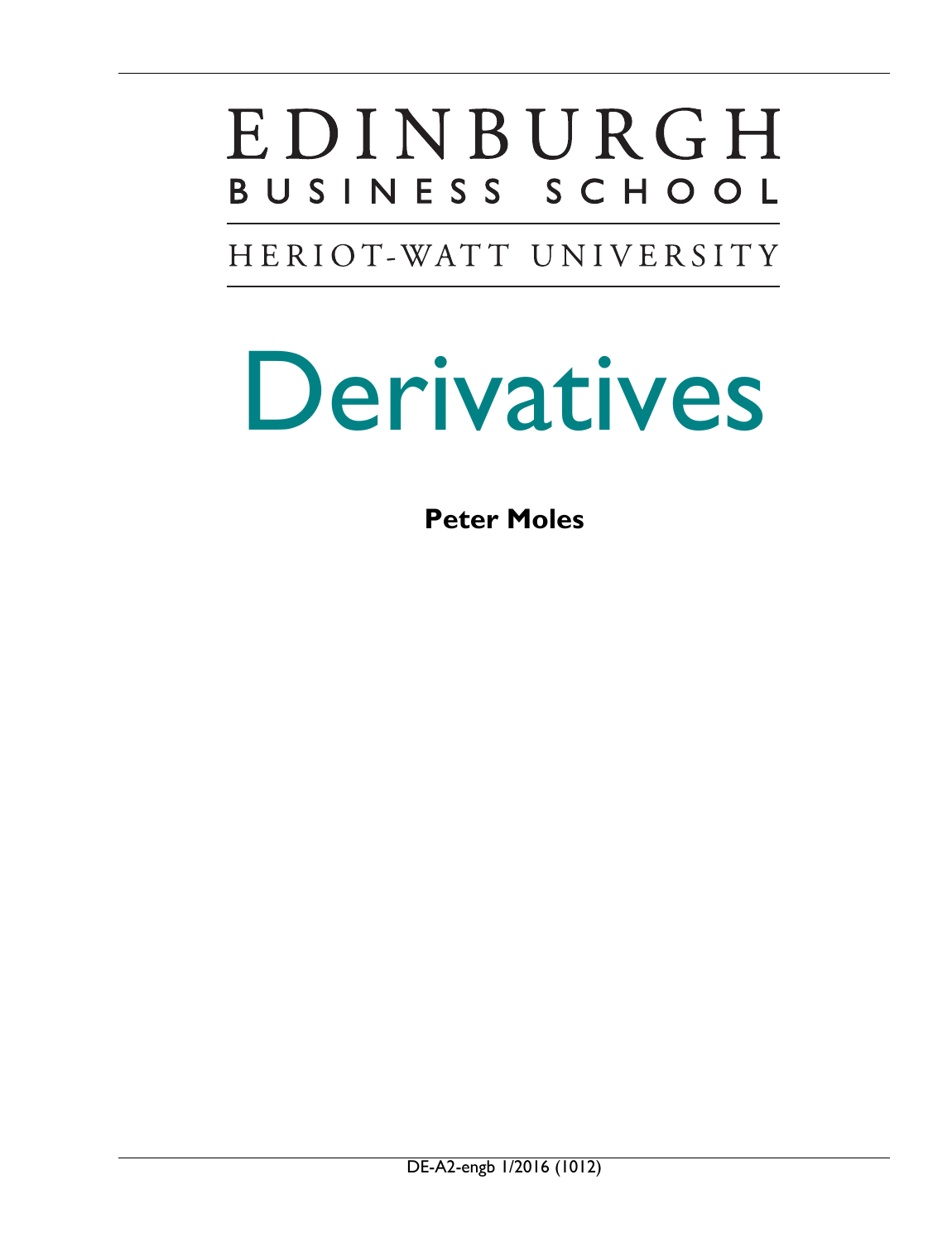This course text is part of the learning content for this Edinburgh Business School course.

In addition to this printed course text, you should also have access to the course website in this subject, which will provide you with more learning content, the Profiler software and past examination questions and answers.

The content of this course text is updated from time to time, and all changes are reflected in the version of the text that appears on the accompanying website at http://coursewebsites.ebsglobal.net/.

Most updates are minor, and examination questions will avoid any new or significantly altered material for two years following publication of the relevant material on the website.

You can check the version of the course text via the version release number to be found on the front page of the text, and compare this to the version number of the latest PDF version of the text on the website.

If you are studying this course as part of a tutored programme, you should contact your Centre for further information on any changes.

Full terms and conditions that apply to students on any of the Edinburgh Business School courses are available on the website www.ebsglobal.net, and should have been notified to you either by Edinburgh Business School or by the centre or regional partner through whom you purchased your course. If this is not the case, please contact Edinburgh Business School at the address below:

Edinburgh Business School Heriot-Watt University Edinburgh EH14 4AS United Kingdom

**Tel** + 44 (0) 131 451 3090 **Fax** + 44 (0) 131 451 3002 **Email** enquiries@ebs.hw.ac.uk **Website** [www.ebsglobal.net](http://www.ebsglobal.net/) 

**The courses are updated on a regular basis to take account of errors, omissions and recent developments. If you'd like to suggest a change to this course, please contact us: [comments@ebs.hw.ac.uk](mailto:comments@ebs.hw.ac.uk)**.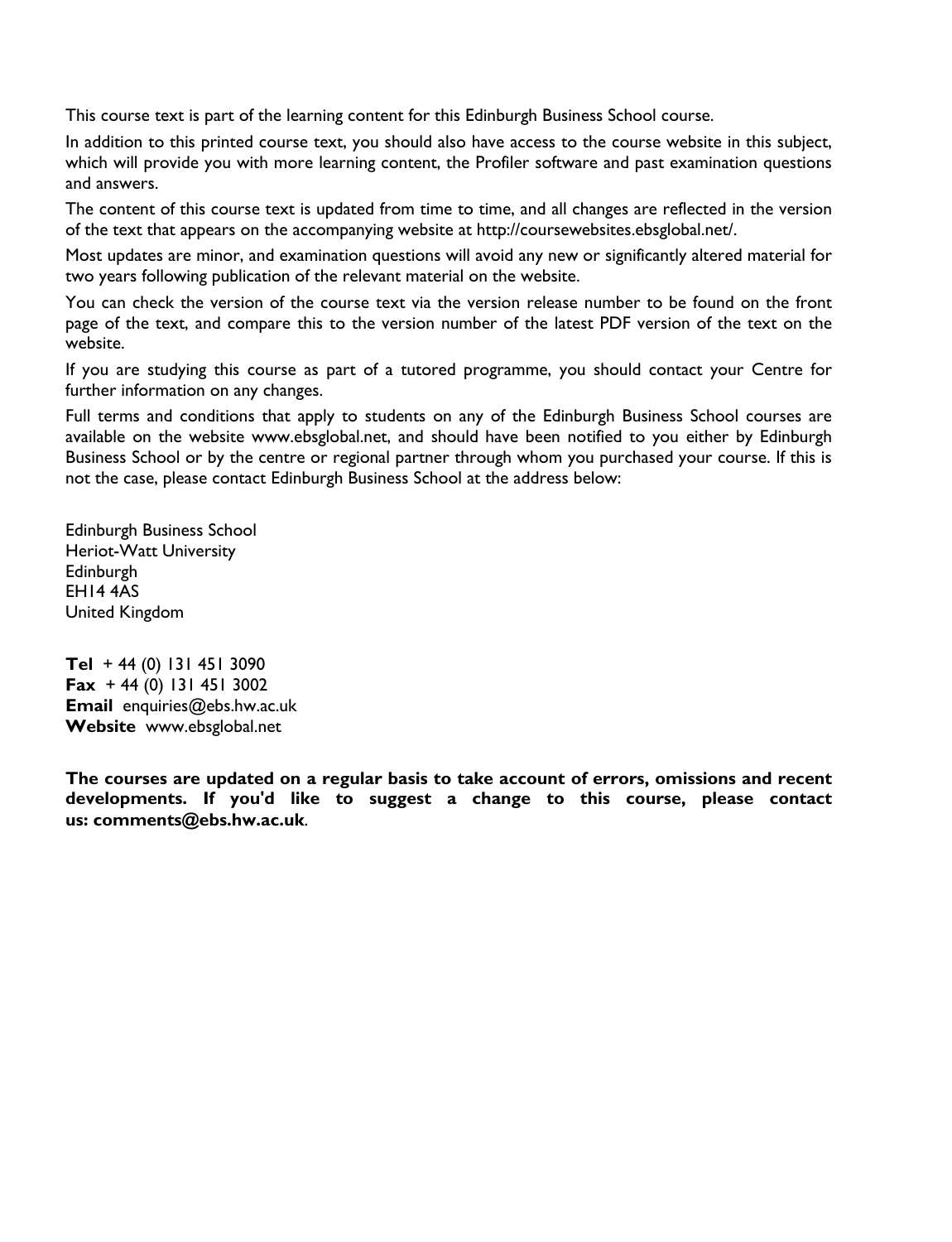## **Derivatives**

#### **Dr. Peter Moles** MA, MBA, PhD

Peter Moles is Senior Lecturer at the University *of* Edinburgh Management School. He is an experienced financial professional with both practical experience of financial markets and technical knowledge developed in an academic and work environment.

Prior to taking up his post he worked in the City of London for international and money-centre banks. During the course of his career in the international capital markets he was involved in trading, risk management, origination, and research. He has experience of both the Eurobond and Euro money markets. His main research interests are in financial risk management, the management of financial distress and in how management decisions are made and the difficulties associated with managing complex problems. He is author of the *Handbook of International Financial Terms* (with Nicholas Terry, published by Oxford University Press) and is editor of the *Encyclopaedia of Financial Engineering and Risk Management* (published by Routledge). He is a contributing author for *The Split Capital Investment Trust Crisis* (published by Wiley Finance) and has written a number of articles on the problems of currency exposure in industrial and commercial firms.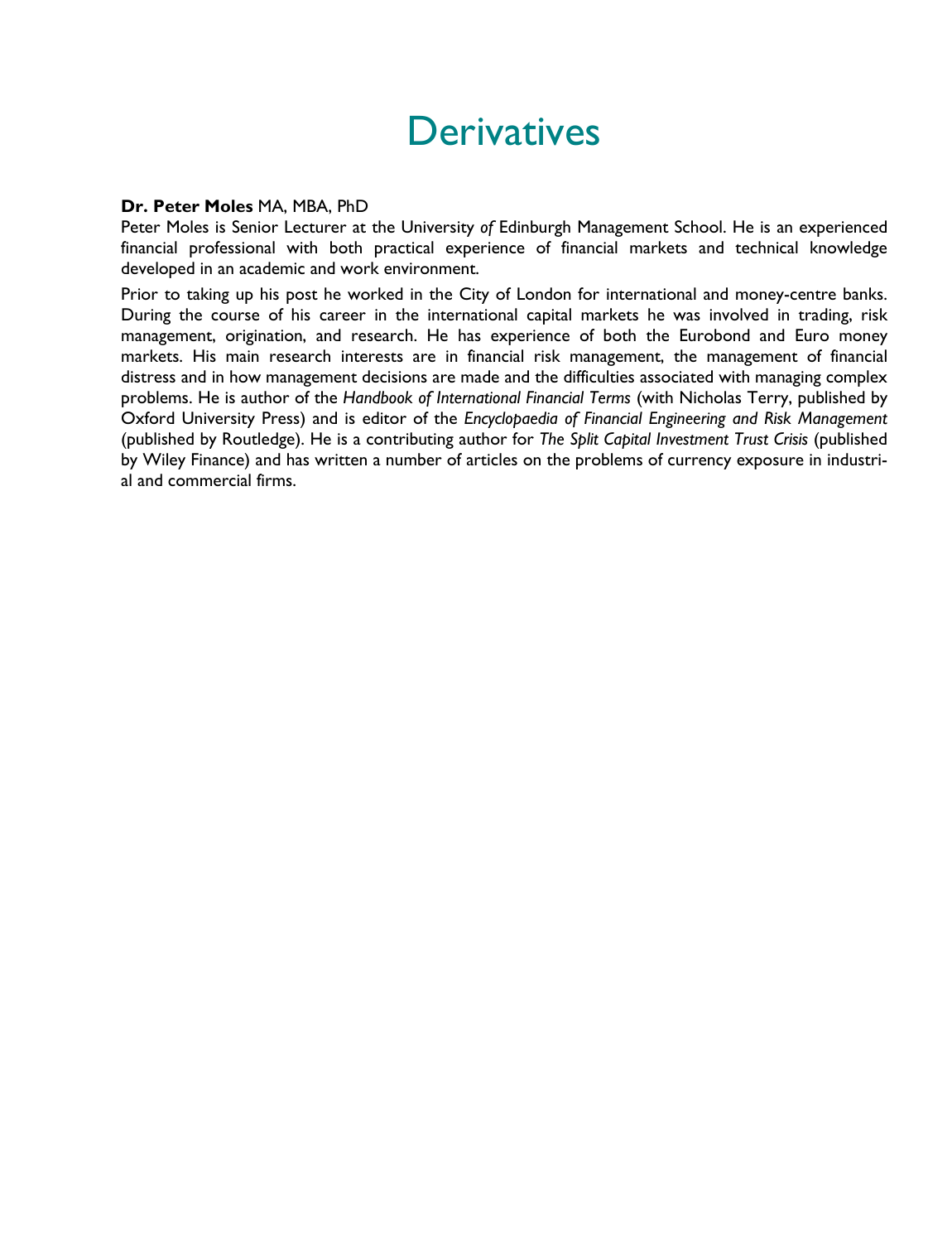First Published in Great Britain in 2004.

#### © Peter Moles 2004

The rights of Peter Moles to be identified as Author of this Work has been asserted in accordance with the Copyright, Designs and Patents Act 1988.

All rights reserved; no part of this publication may be reproduced, stored in a retrieval system, or transmitted in any form or by any means, electronic, mechanical, photocopying, recording, or otherwise without the prior written permission of the Publishers. This book may not be lent, resold, hired out or otherwise disposed of by way of trade in any form of binding or cover other than that in which it is published, without the prior consent of the Publishers.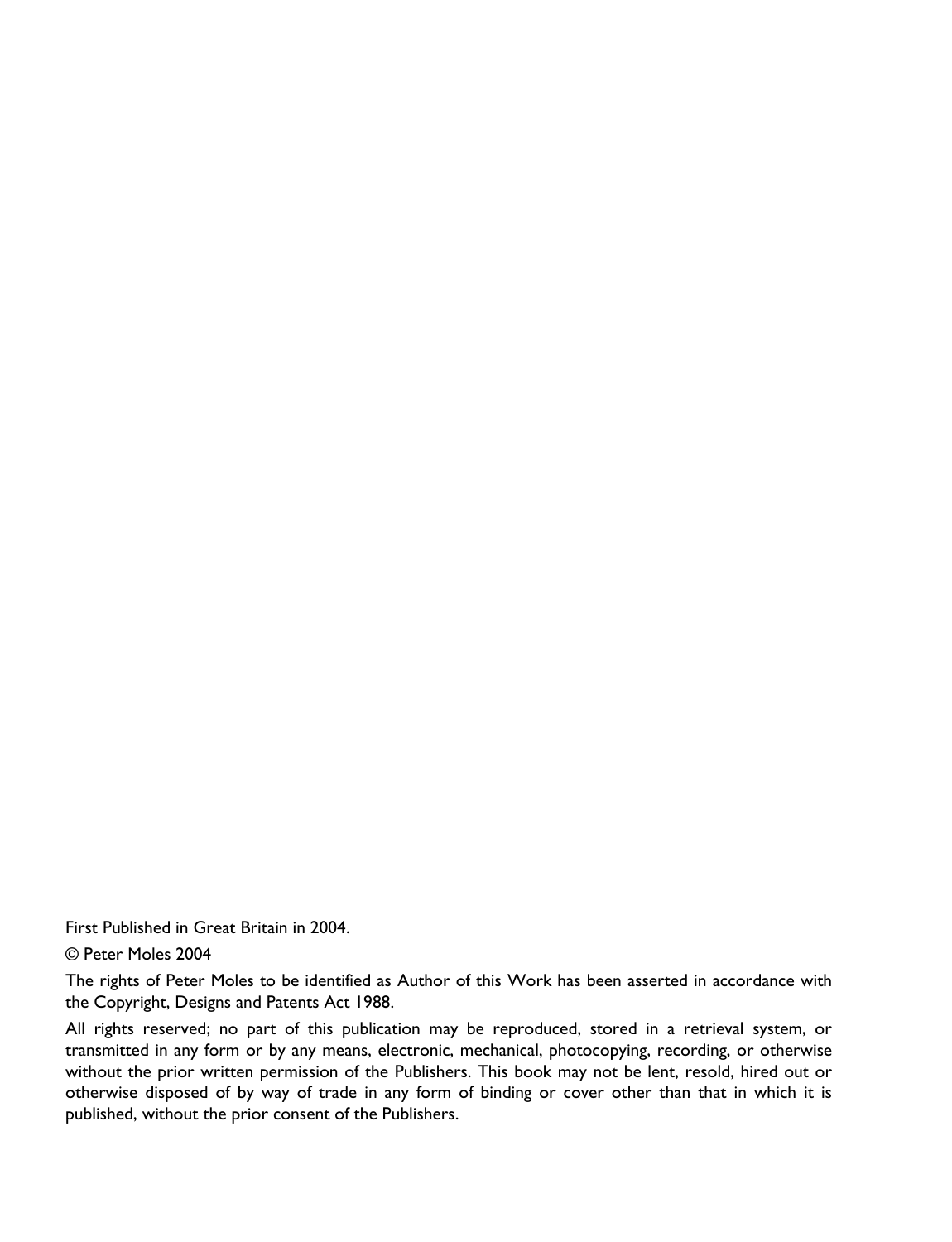## **Contents**

| <b>Introduction</b>     |                                                                                                      | хi    |  |  |
|-------------------------|------------------------------------------------------------------------------------------------------|-------|--|--|
|                         | Arrangement of the Course                                                                            | xii   |  |  |
|                         | Approach and Key Concepts                                                                            | xii   |  |  |
|                         | Assessment                                                                                           | xiii  |  |  |
| <b>Acknowledgements</b> |                                                                                                      | xiv   |  |  |
| <b>PART I</b>           | <b>INTRODUCTION TO THE DERIVATIVES PRODUCT SET</b>                                                   |       |  |  |
| Module I                | <b>Introduction</b>                                                                                  | 171   |  |  |
|                         | $\mathsf{L}$<br>Introduction                                                                         | 1/2   |  |  |
|                         | 1.2<br>Arbitrage Relationships                                                                       | 1/8   |  |  |
|                         | 1.3<br><b>Derivative Markets</b>                                                                     | 1/17  |  |  |
|                         | $\mathsf{I}$ .4<br>Uses of Derivatives                                                               | 1/19  |  |  |
|                         | 1.5<br>Learning Summary                                                                              | 1/24  |  |  |
|                         | <b>Review Questions</b>                                                                              | 1/25  |  |  |
|                         | Case Study 1.1: Terms and Conditions of a Futures Contract                                           |       |  |  |
|                         | Case Study 1.2: Constructing a Derivative Security using Fundamental<br><b>Financial Instruments</b> | 1/29  |  |  |
| Module 2                | <b>The Derivatives Building Blocks</b>                                                               |       |  |  |
|                         | 2.1<br>Introduction                                                                                  | 2/2   |  |  |
|                         | 2.2<br><b>Forward Contracts</b>                                                                      | 2/4   |  |  |
|                         | 2.3<br><b>Futures Contracts</b>                                                                      | 2/6   |  |  |
|                         | $2.4^{\circ}$<br>Swap Contracts                                                                      | 2/7   |  |  |
|                         | 2.5<br><b>Option Contracts</b>                                                                       | 2/9   |  |  |
|                         | 2.6<br><b>Learning Summary</b>                                                                       | 2/12  |  |  |
|                         | <b>Review Questions</b>                                                                              | 2/13  |  |  |
|                         | Case Study 2.1                                                                                       | 2/16  |  |  |
| <b>PART 2</b>           | <b>TERMINAL INSTRUMENTS</b>                                                                          |       |  |  |
| Module 3                | The Product Set: Terminal Instruments I - Forward Contracts                                          |       |  |  |
|                         | 3.1<br>Introduction                                                                                  | 3/2   |  |  |
|                         | 3.2<br>The Nature of the Forward Contract                                                            | 3/2   |  |  |
|                         | 3.3<br>Using Forwards as a Risk-Management Instrument                                                | 3/I I |  |  |

- 3.4 Boundary Conditions for Forward Contracts 3/12
- 3.5 Modifying Default Risk on Forward Contracts 3/13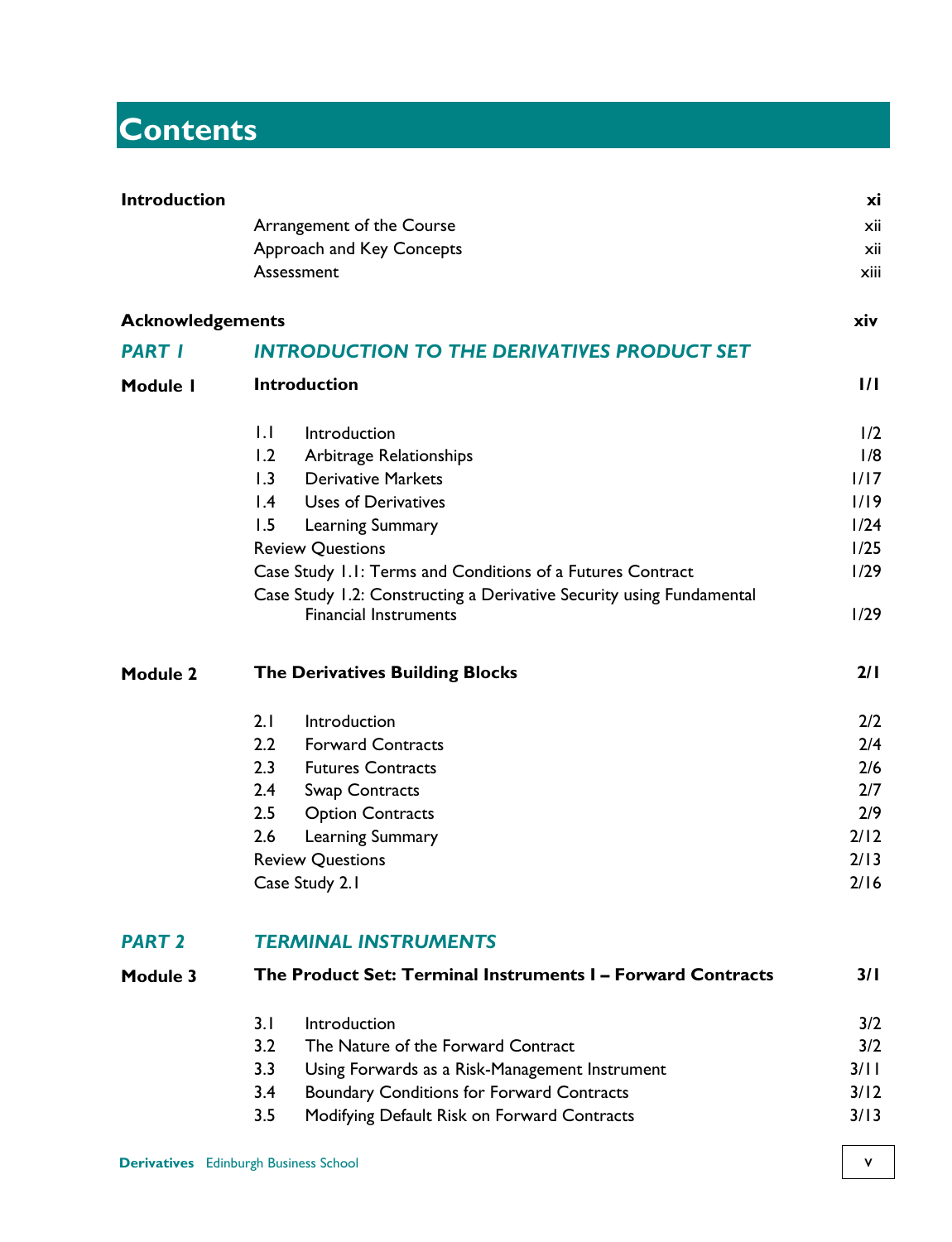|               | 3.6<br>Learning Summary                                                 | 3/27   |
|---------------|-------------------------------------------------------------------------|--------|
|               | <b>Review Questions</b>                                                 | 3/28   |
|               | Case Study 3.1: Interest-Rate Risk Protection                           | 3/34   |
|               | Case Study 3.2: Exchange-Rate Protection                                | 3/35   |
| Module 4      | The Product Set: Terminal Instruments II - Futures                      | 4/1    |
|               | 4. I<br>Introduction                                                    | 4/2    |
|               | 4.2<br><b>Futures Contracts</b>                                         | 4/2    |
|               | 4.3<br>Types of Futures Transactions                                    | 4/13   |
|               | 4.4<br>Convergence                                                      | 4/18   |
|               | 4.5<br>The Basis and Basis Risk                                         | 4/21   |
|               | 4.6<br>Backwardation and Contango                                       | 4/35   |
|               | 4.7<br><b>Timing Effects</b>                                            | 4/37   |
|               | 4.8<br>Cash-Futures Arbitrage                                           | 4/40   |
|               | 4.9<br>Special Features of Individual Contracts                         | 4/42   |
|               | 4.10<br>Summary of the Risks of Using Futures                           | 4/46   |
|               | 4.11<br>Learning Summary                                                | 4/47   |
|               | <b>Review Questions</b>                                                 | 4/48   |
|               | Case Study 4.1: The Use of Short-Term Interest-Rate Futures for Hedging | 4/55   |
| Module 5      | The Product Set: Terminal Instruments III - Swaps                       | 5/1    |
|               | 5.1<br>Introduction                                                     | 5/2    |
|               | 5.2<br>Interest-Rate Swaps                                              | 5/5    |
|               | 5.3<br><b>Cross-Currency Swaps</b>                                      | 5/9    |
|               | 5.4<br>Asset-Liability Management with Swaps                            | 5/ I I |
|               | 5.5<br>The Basics of Swap Pricing                                       | 5/17   |
|               | 5.6<br>Complex Swaps                                                    | 5/29   |
|               | 5.7<br>The Credit Risk in Swaps                                         | 5/34   |
|               | 5.8<br>Learning Summary                                                 | 5/41   |
|               | Appendix 5.1: Calculating Zero-Coupon Rates or Yields                   | 5/41   |
|               | <b>Review Questions</b>                                                 | 5/43   |
|               | Case Study 5.1                                                          | 5/49   |
| <b>PART 3</b> | <b>OPTIONS</b>                                                          |        |
| Module 6      | The Product Set II: The Basics of Options                               | 6/1    |
|               | 6.1<br>Introduction                                                     | 6/1    |
|               | 6.2<br><b>Types of Options</b>                                          | 6/6    |
|               | 6.3<br><b>Option-Pricing Boundary Conditions</b>                        | 6/18   |
|               | 6.4<br>Risk Modification with Options                                   | 6/21   |
|               |                                                                         |        |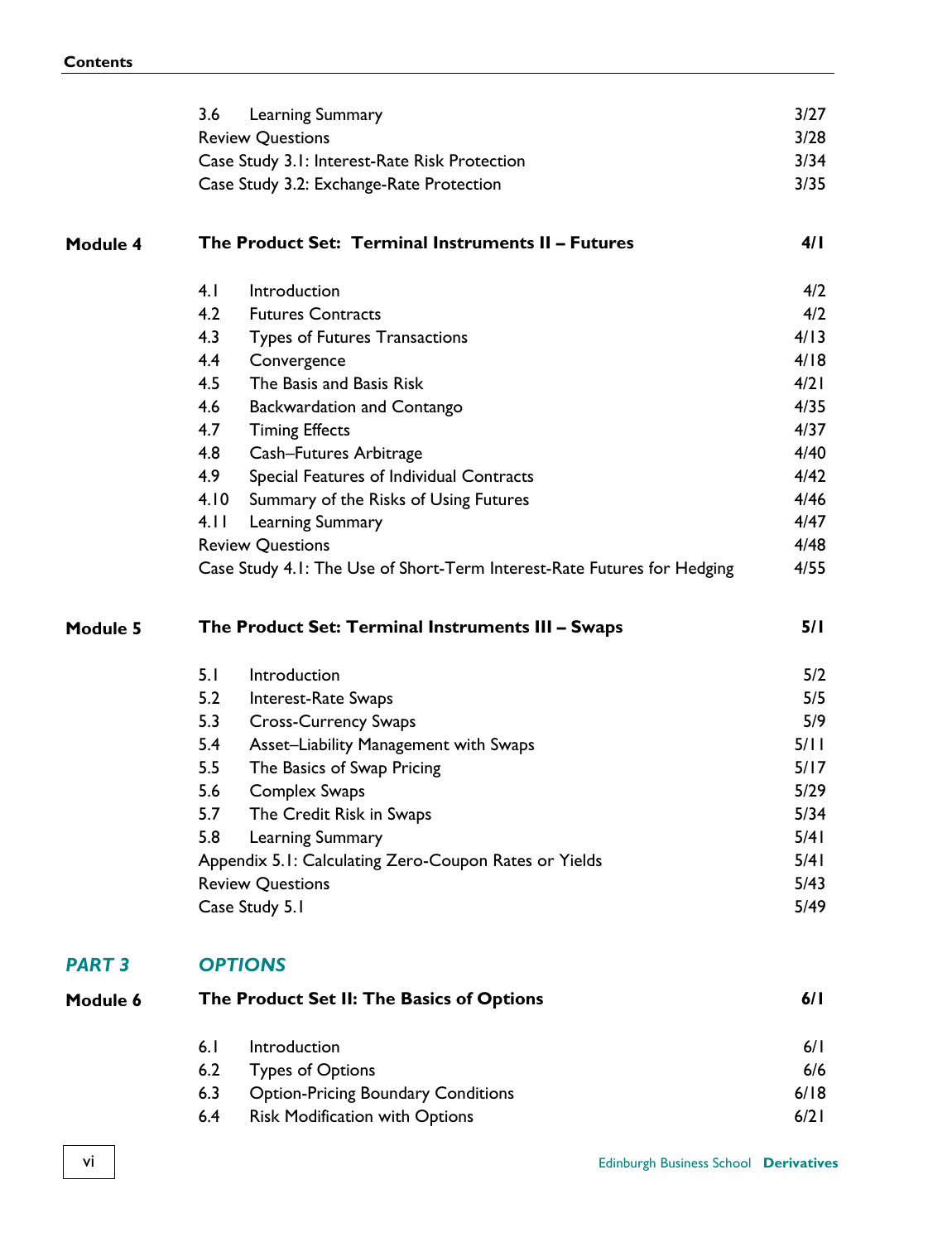|          | 6.5  | Learning Summary                                                                                                         | 6/25 |
|----------|------|--------------------------------------------------------------------------------------------------------------------------|------|
|          |      | <b>Review Questions</b>                                                                                                  | 6/26 |
|          |      | Case Study 6.1                                                                                                           | 6/31 |
| Module 7 |      | The Product Set II: Option Pricing                                                                                       | 7/ I |
|          | 7.1  | Introduction                                                                                                             | 7/1  |
|          | 7.2  | Pricing the Option Liability                                                                                             | 7/2  |
|          | 7.3  | Multiperiod Extension of the Option-Pricing Method                                                                       | 7/8  |
|          | 7.4  | Put-Call Parity Theorem for Pricing Puts                                                                                 | 7/12 |
|          | 7.5  | Learning Summary                                                                                                         | 7/15 |
|          |      | Appendix 7.1: Dynamic Replication of the Option Liability                                                                | 7/16 |
|          |      | <b>Review Questions</b>                                                                                                  | 7/19 |
|          |      | Case Study 7.1                                                                                                           | 7/24 |
| Module 8 |      | The Product Set II: The Black-Scholes Option-Pricing Model                                                               | 8/1  |
|          | 8.1  | Introduction                                                                                                             | 8/1  |
|          | 8.2  | The Black-Scholes Option-Pricing Formula for Calls                                                                       | 8/3  |
|          | 8.3  | The Black-Scholes Option-Pricing Formula for Puts                                                                        | 8/4  |
|          | 8.4  | Properties of the Black-Scholes Option-Pricing Model                                                                     | 8/4  |
|          | 8.5  | Calculating the Inputs for the Black-Scholes Option-Pricing Model                                                        | 8/5  |
|          | 8.6  | Using the Black-Scholes Option-Pricing Model                                                                             | 8/12 |
|          | 8.7  | Learning Summary                                                                                                         | 8/18 |
|          |      | <b>Review Questions</b>                                                                                                  | 8/19 |
|          |      | Case Study 8.1: Applying the Black-Scholes Model                                                                         | 8/21 |
|          |      | Case Study 8.2: The Black-Scholes and Binomial Models                                                                    | 8/21 |
| Module 9 |      | The Product Set II: 'The Greeks of Option Pricing'                                                                       | 9/1  |
|          | 9.1  | Introduction                                                                                                             | 9/2  |
|          | 9.2  | The Effect on Option Value of a Change in the Pricing Variables                                                          | 9/3  |
|          | 9.3  | Sensitivity Variables for Option Prices                                                                                  | 9/3  |
|          | 9.4  | Asset Price (U <sub>0</sub> ) and Strike Price (K) / Delta ( $\delta$ ), Lambda ( $\lambda$ ) and Gamma ( $\gamma$ ) 9/5 |      |
|          | 9.5  | Option Gamma $(y)$                                                                                                       | 9/13 |
|          | 9.6  | Time to Expiry / Theta $(\theta)$                                                                                        | 9/18 |
|          | 9.7  | Risk-Free Interest Rate (r) / Rho $(\rho)$                                                                               | 9/24 |
|          | 9.8  | Volatility $(\sigma)$ / Vega $(\nu)$                                                                                     | 9/26 |
|          | 9.9  | Sensitivity Factors from the Binomial Option-Pricing Model                                                               | 9/29 |
|          | 9.10 | Option Position and Sensitivities                                                                                        | 9/33 |
|          | 9.11 | Learning Summary                                                                                                         | 9/39 |
|          |      | <b>Review Questions</b>                                                                                                  | 9/39 |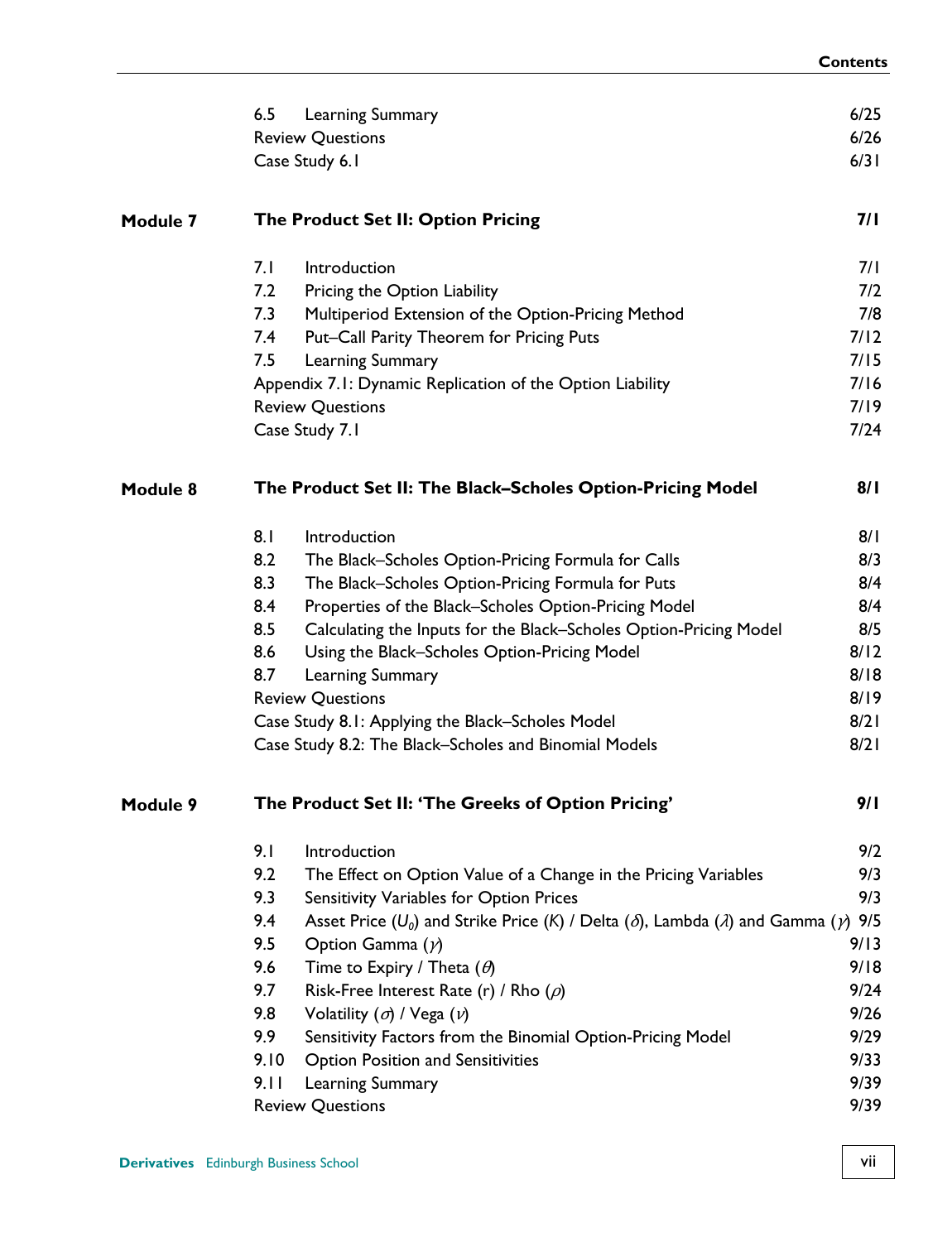|                   | Case Study 9.1: Option-Pricing Sensitivities                     | 9/43    |  |  |
|-------------------|------------------------------------------------------------------|---------|--|--|
| Module 10         | The Product Set II: Extensions to the Basic Option-Pricing Model | 10/1    |  |  |
|                   | 10.1<br>Introduction                                             | 10/2    |  |  |
|                   | 10.2<br>Value Leakage                                            | 10/2    |  |  |
|                   | 10.3<br>Value Leakage and Early Exercise                         | 10/8    |  |  |
|                   | 10.4<br>Interest-Rate Options (IROs)                             | 10/17   |  |  |
|                   | 10.5<br><b>Complex Options</b>                                   | 10/27   |  |  |
|                   | 10.6<br>Learning Summary                                         | 10/31   |  |  |
|                   | <b>Review Questions</b>                                          | 10/32   |  |  |
|                   | Case Study 10.1: Applying the American-Style Put Adjustment      | 10/36   |  |  |
|                   | Case Study 10.2: Valuing an Interest-Rate Option                 | 10/36   |  |  |
| <b>PART 4</b>     | <b>USING DERIVATIVES AND HEDGING</b>                             |         |  |  |
| Module II         | <b>Hedging and Insurance</b>                                     |         |  |  |
|                   | 11.1<br>Introduction                                             | 11/2    |  |  |
|                   | 11.2<br>Setting up a Hedge                                       | 11/7    |  |  |
|                   | 11.3<br><b>Hedging Strategies</b>                                | 11/16   |  |  |
|                   | 11.4<br>Portfolio Insurance                                      | 11/36   |  |  |
|                   | 11.5<br>The Use of Options as Insurance                          | 11/40   |  |  |
|                   | 11.6<br>Learning Summary                                         | 11/47   |  |  |
|                   | <b>Review Questions</b>                                          | 11/48   |  |  |
|                   | Case Study 11.1: Hedging Interest-Rate Risk                      | 11/56   |  |  |
|                   | Case Study 11.2: Hedging with Written Calls                      | 11/56   |  |  |
| Module 12         | <b>Using the Derivatives Product Set</b>                         | 12/1    |  |  |
|                   | 12.1<br>Introduction                                             | 12/1    |  |  |
|                   | 12.2<br>Case I: British Consulting Engineers                     | 12/4    |  |  |
|                   | 12.3 Case 2: United Copper Industries Inc.                       | $12/12$ |  |  |
|                   | 12.4<br>Learning Summary                                         | 12/33   |  |  |
|                   | <b>Review Questions</b>                                          | 12/33   |  |  |
|                   | Case Study 12.1                                                  | 12/36   |  |  |
| <b>Appendix I</b> | <b>Practice Final Examinations and Solutions</b>                 | AI/I    |  |  |
|                   | <b>Examination One</b>                                           | 1/2     |  |  |
|                   | <b>Examination Two</b>                                           | 1/13    |  |  |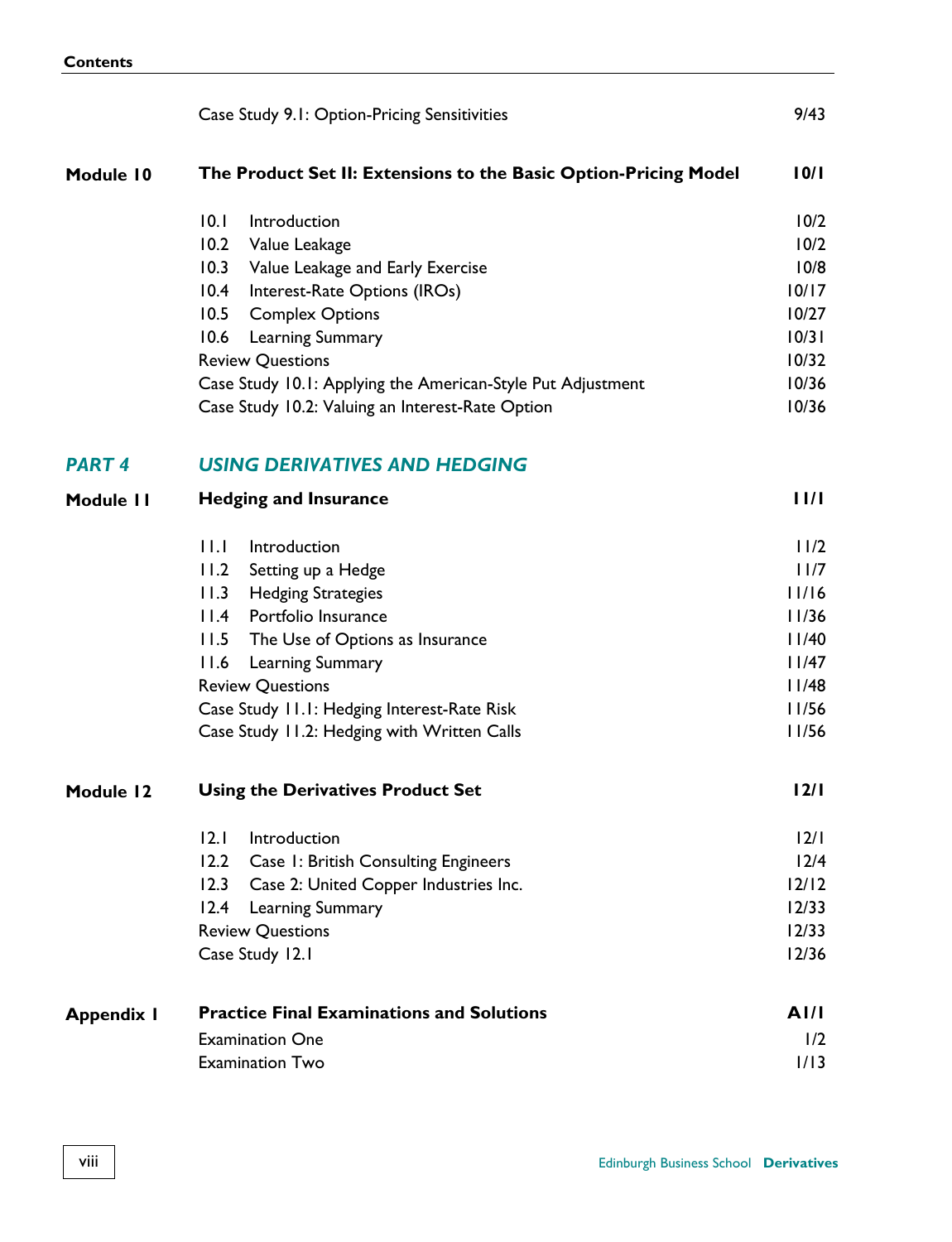| <b>Appendix 2</b> | <b>Formula Sheet for Derivatives</b>                                 | A2/I              |
|-------------------|----------------------------------------------------------------------|-------------------|
|                   | I. Financial Basics                                                  | 2/1               |
|                   | 2. Covered Arbitrage                                                 | 2/1               |
|                   | 3. Cost of Carry Model                                               | 2/1               |
|                   | 4. Implied Forward Rate                                              | 2/2               |
|                   | 5. Forward Rate Agreement Settlement Terms                           | 2/2               |
|                   | 6. Synthetic Agreement for Forward Exchange Settlement Terms         | 2/2               |
|                   | 7. Hedge Ratio                                                       | 2/2               |
|                   | 8. Fair Value of an At-Market Swap                                   | 2/2               |
|                   | 9. Spot or Zero-coupon Rate $(Z_i)$ Derived from the Par-Yield Curve | 2/3               |
|                   | 10. Option Pricing                                                   | 2/3               |
|                   | 11. Black-Scholes Option Pricing Model                               | 2/3               |
|                   | 12. Option Sensitivities                                             | 2/5               |
|                   | 13. Adjustments to the Option Pricing Model                          | 2/6               |
|                   | 14. Hedging                                                          | 2/8               |
| <b>Appendix 3</b> | <b>Interest Rate Calculations</b>                                    | A <sub>3</sub> /I |
|                   | Time-Value-of-Money (TVM)                                            | 3/1               |
|                   | Simple Interest                                                      | 3/2               |
|                   | <b>Bank Discount</b>                                                 | 3/3               |
|                   | Bonds 3/5                                                            |                   |
|                   | Yield (internal rate of return (IRR))                                | 3/5               |
|                   | <b>Computing Zero-Coupon Rates</b>                                   | 3/7               |
| <b>Appendix 4</b> | <b>Answers to Review Questions</b>                                   | A4/I              |
|                   | Module I                                                             | 4/1               |
|                   | Module 2                                                             | 4/8               |
|                   | Module 3                                                             | 4/11              |
|                   | Module 4                                                             | 4/19              |
|                   | Module 5                                                             | 4/28              |
|                   | Module 6                                                             | 4/38              |
|                   | Module 7                                                             | 4/43              |
|                   | Module 8                                                             | 4/51              |
|                   | Module 9                                                             | 4/55              |
|                   | Module 10                                                            | 4/60              |
|                   | Module 11                                                            | 4/67              |
|                   | Module 12                                                            | 4/74              |
| <b>References</b> |                                                                      | R/I               |
| <b>Index</b>      |                                                                      | I/I               |
|                   |                                                                      |                   |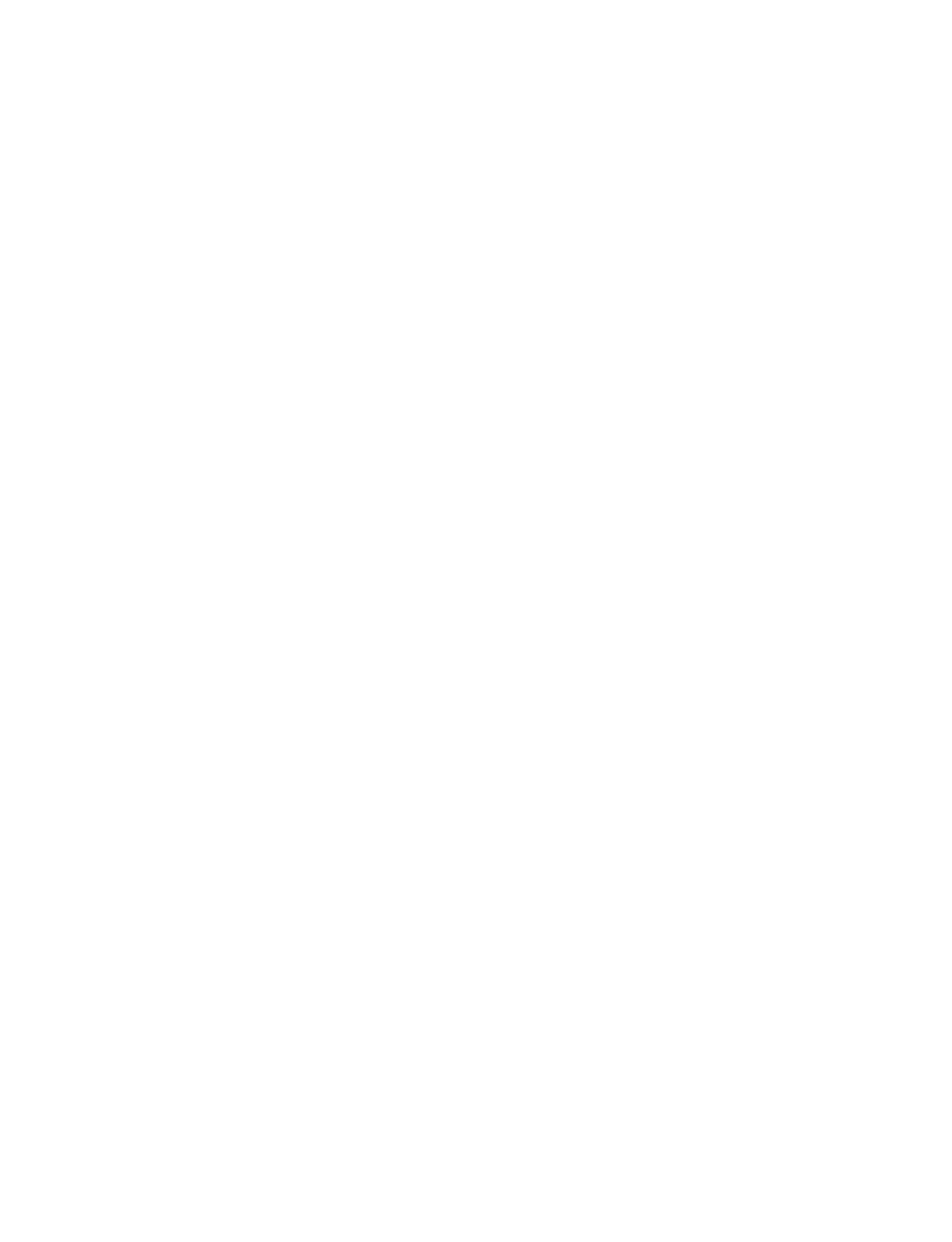### **Introduction**

This elective course covers one of the core areas of market finance, namely derivatives. The major classes of derivatives – forwards, futures, options, and swaps – are key instruments for allowing market participants to transfer and mitigate risks and to speculate on future asset values. The growth in the size and diversity of derivatives markets testifies to their importance within the financial system. Furthermore, the theory of option pricing is one of the key ideas in finance for which Myron Scholes and Robert Merton were awarded their Nobel Prize in 1997.\* The Black–Scholes option pricing model has been described as '*the workhorse of the financial services industry*'. Understanding derivative pricing is an important element for financial engineers when seeking to address problems in finance.

Financial futures are one of the most heavily traded markets in the world, with futures exchanges existing in all major countries. Since the mid-1970s over seventy futures (and options) exchanges have been established. They are organised markets for exchanging a wide variety of financial and business risks, ranging from interest rates across to insurance and, latterly, weather. The volume of transactions and the types of instruments available to speculate on and manage risk continues to increase as new uses are found for futures.

The development of a theory to price contingent securities has had major ramifications for the financial services industry. Option markets, both formal markets (as with futures) and over-the-counter trading between principals, have expanded dramatically following the introduction of a working model for their pricing. Option pricing is complex with a number of factors determining their value. Many financial transactions include option-like elements. In addition, some problems in corporate finance can also be best understood in terms of option theory. This course provides a conceptual understanding of how options are priced and how they can be used for a wide range of risk management and other uses by financial practitioners.

Swaps are one of the newest developments in the derivatives product set and have become an important component of derivatives markets. The pricing of swaps illustrates how financial securities are valued in a competitive market. Swaps are a key tool for asset-liability managers for all types of firms and complement the derivative instruments available in futures and options markets.

A large part of the role of finance, the actions of the financial specialist and the operations of the financial department within firms, are devoted to handling, controlling, and profiting from risk. Hence this course emphasises how market participants manage and exploit financial risks using derivatives. Of course, such instruments can also be used for speculation or arbitrage.† But it is the ability of

 $\overline{a}$ 

Nobel Prize in Economic Science, 1997, for 'a new method to determine the value of derivatives'

<sup>†</sup> We only need to look at the activities of Nick Leeson of Barings Bank fame to see how an arbitrage strategy can be easily turned into a speculative one! He fraudulently undertook highly speculative transactions when he was supposed to be involved in low-risk arbitrage activity. As a result, Barings Bank collapsed in 1995.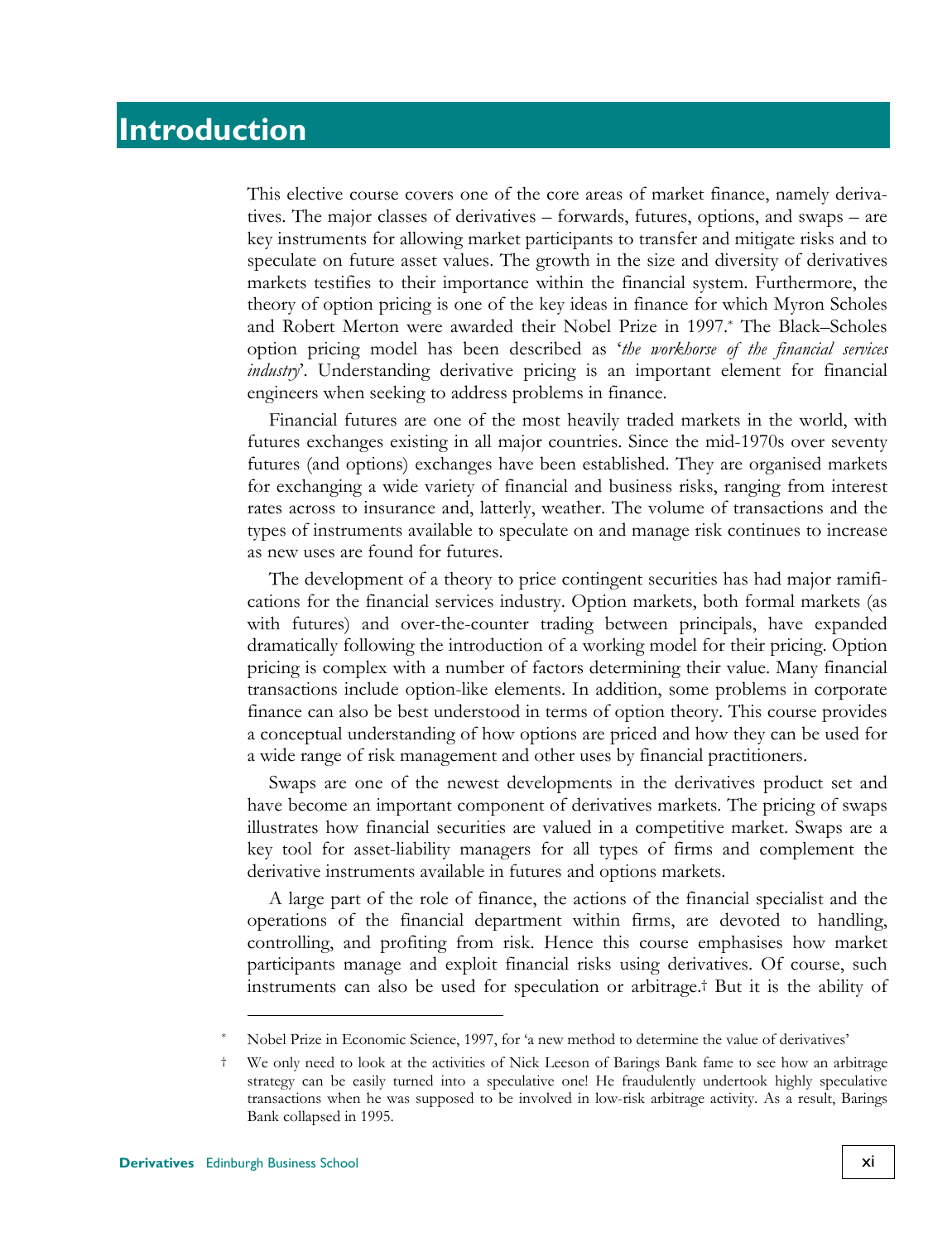derivatives to modify risks that has helped place these instruments at the centre of current activity in the global financial markets.

Before starting this course, the student is expected to have some prior knowledge of the fundamentals of finance and, in particular, time value of money methods and an understanding of statistical concepts. The level of knowledge required is that which it is necessary to have in order to successfully complete a course in finance. It is also strongly recommended that students have taken *Financial Risk Management* which covers the sources of financial risk and methods of risk assessment.

#### **Arrangement of the Course**

|       | Topic area                                                                                           | <b>Modules</b>     |
|-------|------------------------------------------------------------------------------------------------------|--------------------|
| One   | Introduction to the Derivatives Product Set:                                                         | 1 and 2            |
|       | Introduces the fundamentals of derivatives and their<br>pricing, the different types, and their uses |                    |
| Two   | <b>Terminal Instruments</b>                                                                          | $3 \text{ to } 5$  |
|       | The different types of terminal derivatives: forwards,<br>futures and swaps                          |                    |
| Three | <b>Options</b>                                                                                       | $6 \text{ to } 10$ |
|       | The nature, types, pricing and uses of options                                                       |                    |
| Four  | <b>Using Derivatives and Hedging:</b>                                                                | 11, 12             |
|       | Risk management using derivatives                                                                    |                    |

The Modules that go to make up *Derivatives* fall into the following topic areas:

The initial modules (Part One) introduce the different types of derivatives, namely forwards, futures, swaps and options, how they are used, and explains the way in which they can be valued.

The discussion then proceeds to cover in detail the mechanics and use of the different terminal instruments, that is, forwards, futures and swaps (Part Two), and options (Part Three) principally as risk management tools – since this is a prime justification for the growth in derivatives markets – and shows how they can be incorporated into the process as a means to transfer and control risk. The application of these tools then follows (in Part Four), together with some of the inevitable complexities that result from this process.

In presenting the text in this way, the aim is it provides a comprehensive and logical approach to what is a complex subject.

#### **Approach and Key Concepts**

Derivative pricing is a complex subject. The text presents the different derivatives product set elements in rising order of complexity. Whilst this is useful in developing a good understanding of how the derivatives product set works, it does have some disadvantages in that material on one subject (for instance, the cost of carry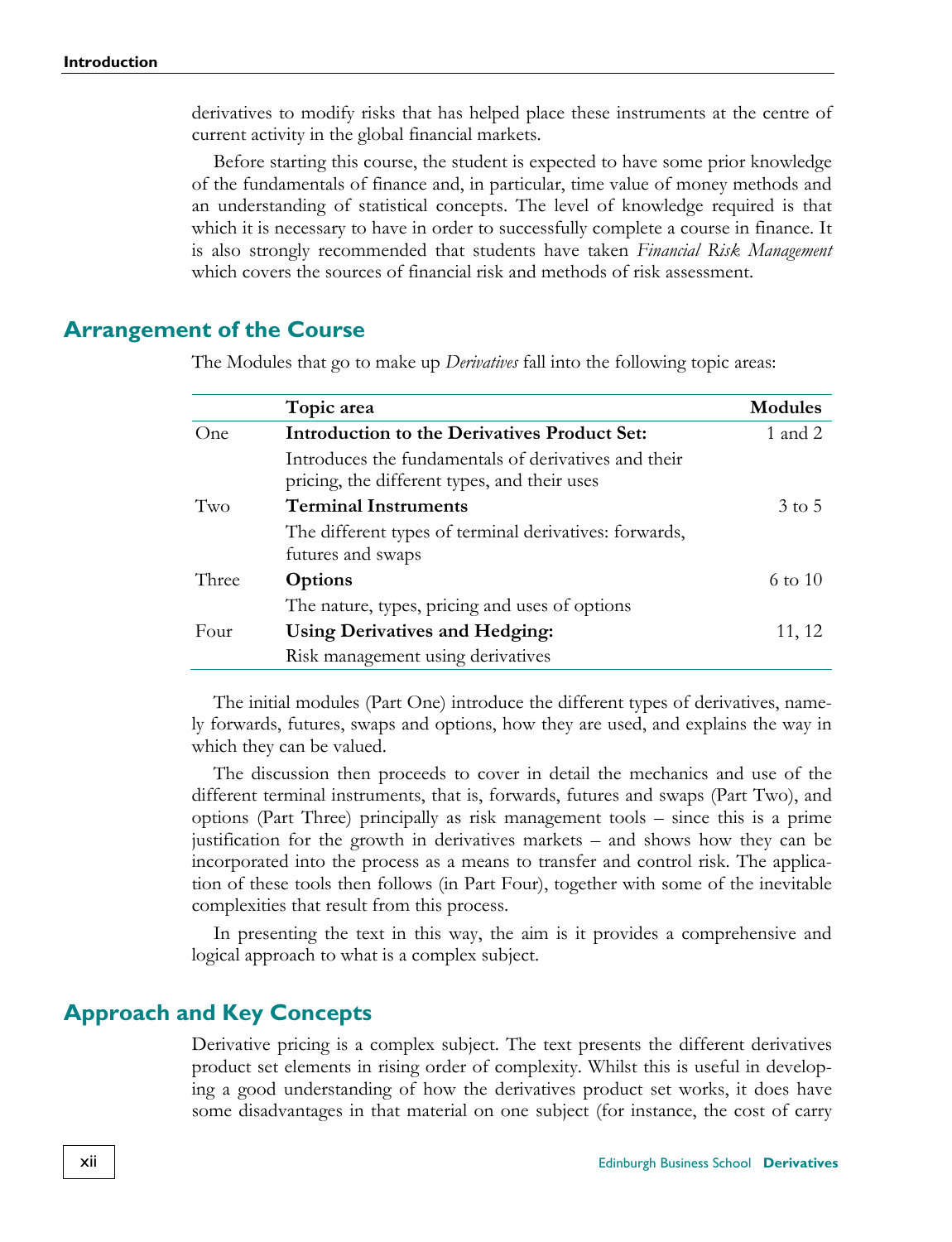model used to price forwards and futures) is presented in different parts of the elective. As a result, we would encourage students to look at alternative ways to approach the text.

A basic premise of the material is that it is orientated towards the needs of a market user, with a strong emphasis on using derivatives for risk management purposes. Of course, as is explained at different points, these instruments can be used for other objectives – for instance, speculating and spreading.

As a course, it concentrates on the methodological and operational issues involved in using derivatives. That is, it is technique based and emphasises the mathematical, financial, or engineering approach to these instruments. Market users can – and do – use these instruments without such knowledge. But seasoned practitioners will agree that gaining the understanding of derivatives that this course provides will assist you in using these instruments wisely.

As a subject derivatives introduces ideas that are central to modern financial theory and practice. Daily, and all over the world, practitioners are putting to use the models described in this course to manage the ongoing financial risks in the organisations for which they work. For instance, the ideas behind option theory and arbitrage pricing are central to managing the risks of contingent cash flows. It is a prerequisite for anyone wishing to pursue a career in financial services or become a financial specialist to gain an understanding of derivatives markets and pricing.

#### **Assessment**

As is customary with this programme, you will find self-test questions and cases at the end of each Module. The answers are given at the end of the text. Also, there are two pro-forma exams of the type it is necessary to pass in order to gain credit from this course. The exam assessment is based on the following criteria:

| <b>Section</b>            | Number of<br>questions | <b>Marks</b><br>obtainable<br>per question | Total marks<br>for the<br>section |
|---------------------------|------------------------|--------------------------------------------|-----------------------------------|
| Multiple choice questions | 30                     |                                            | 60                                |
| Cases                     |                        | 40                                         | 120                               |
|                           |                        |                                            | 186                               |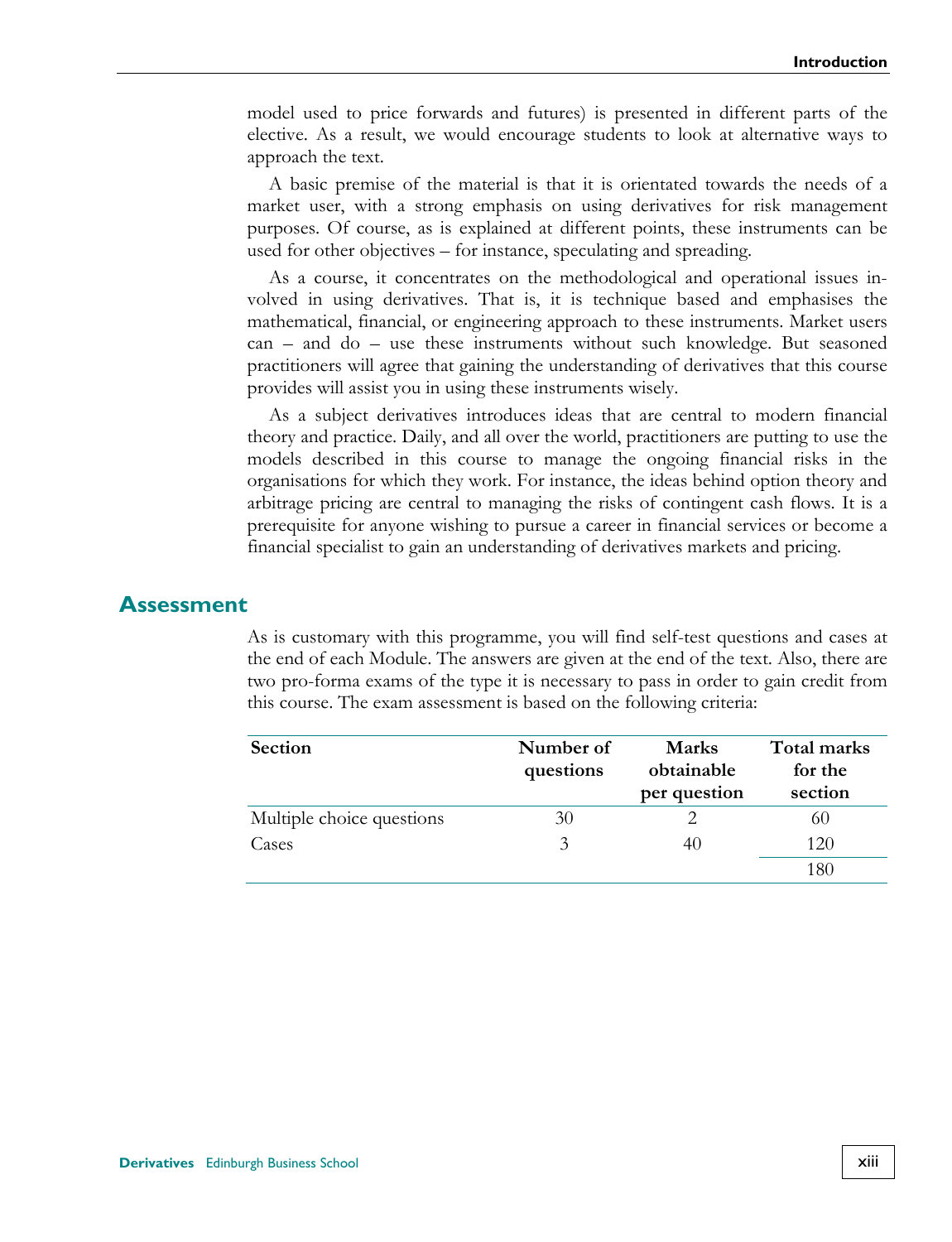## **Acknowledgements**

I would like to thank the *Financial Times Ltd* and the *Scotsman* for permission to reproduce items from their publications as background material to this course.

Thanks are also in order to the production team at Edinburgh Business School and an anonymous reviewer of an early draft of some of the text who provided valuable comment on the evolving material. As is usual in these matters, all errors remain the author's responsibility.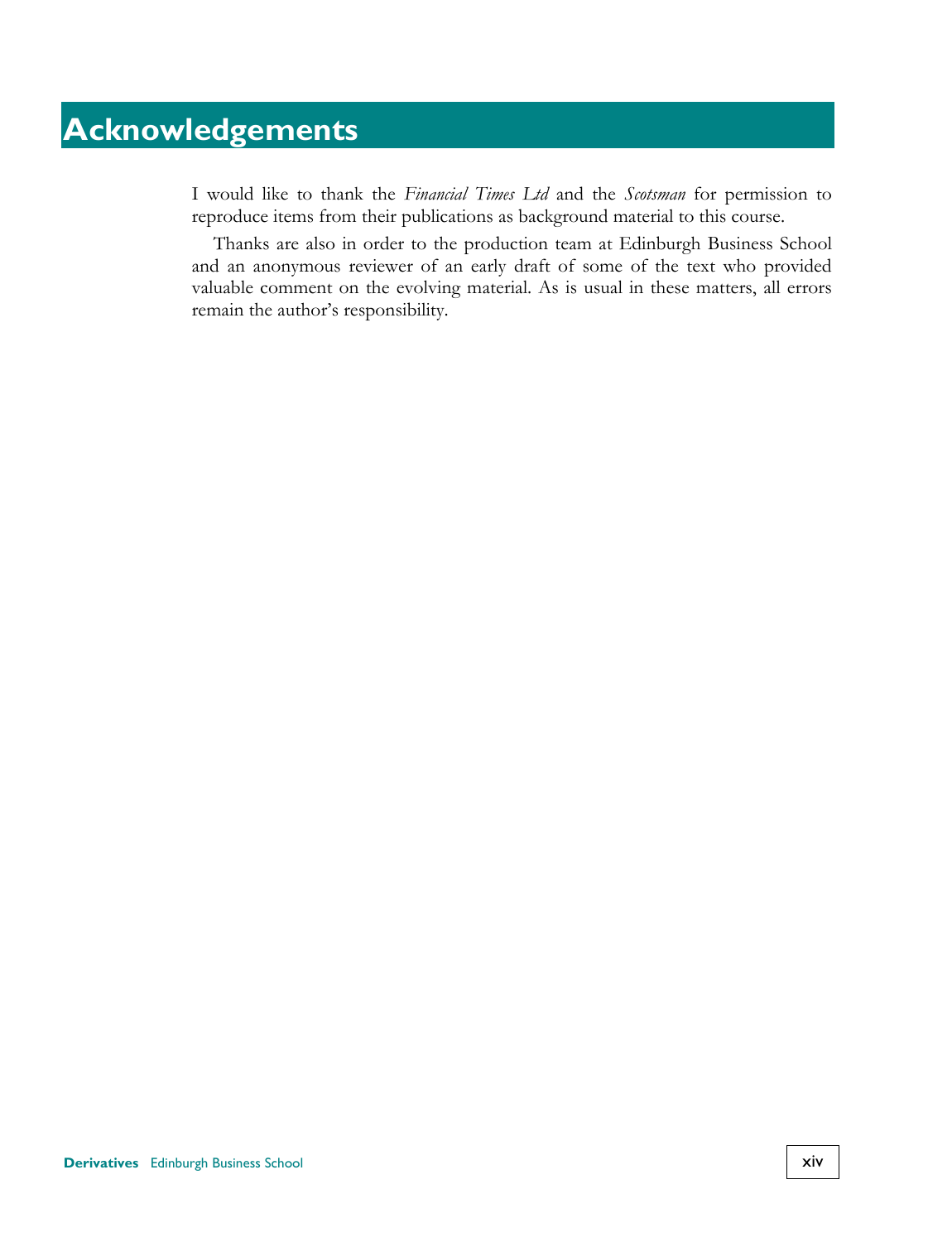## **PART 1**

## <span id="page-14-0"></span>**Introduction to the Derivatives Product Set**

**[Module 1](#page-16-0) [Introduction](#page-16-1)** 

**Module 2 The Derivatives Building Blocks**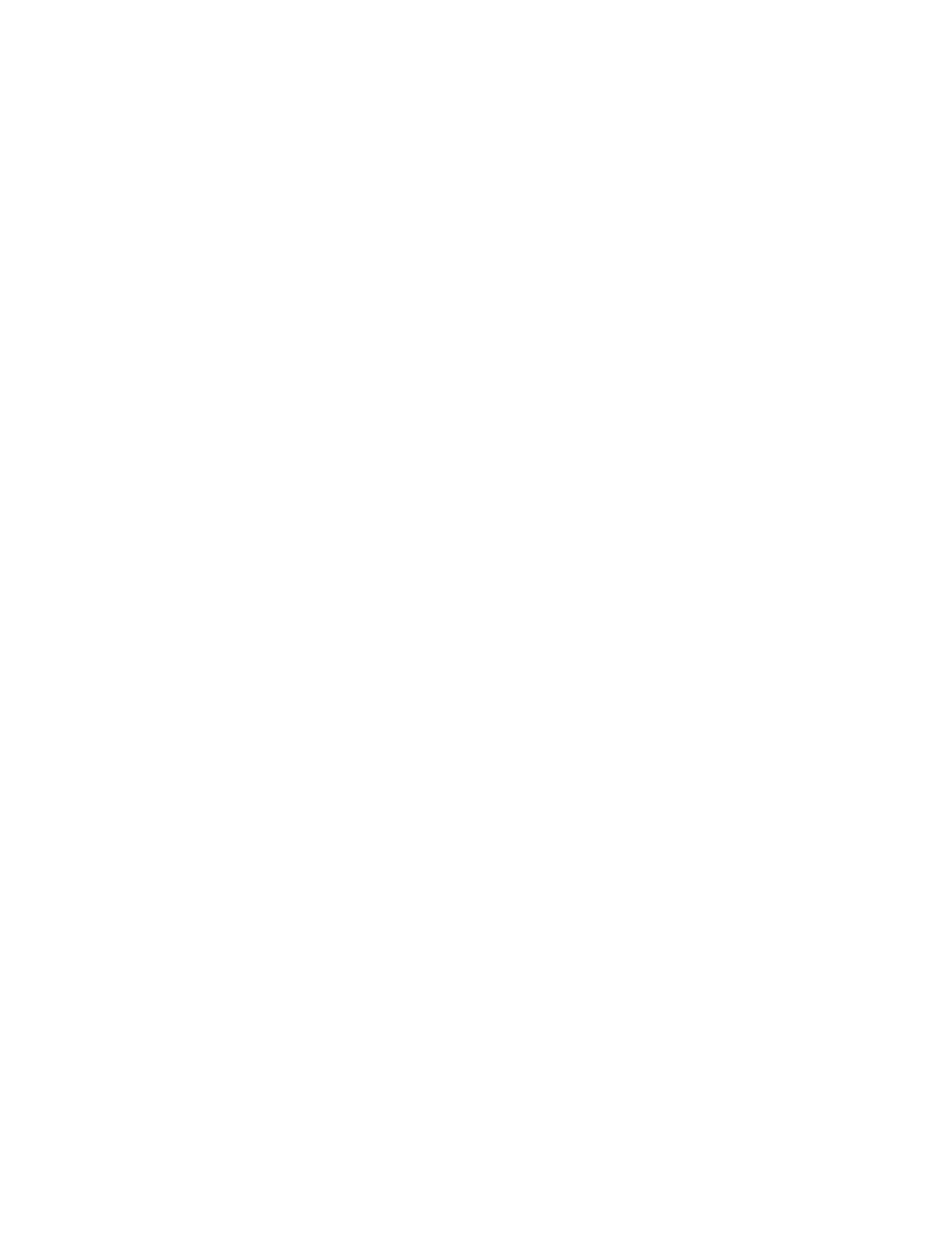## <span id="page-16-0"></span>**Module 1**

## <span id="page-16-1"></span>**Introduction**

#### **Contents**

| 1.2 |                                                                      |  |
|-----|----------------------------------------------------------------------|--|
| 1.3 |                                                                      |  |
|     |                                                                      |  |
|     |                                                                      |  |
|     |                                                                      |  |
|     | Case Study 1.1: Terms and Conditions of a Futures Contract  1/29     |  |
|     | Case Study 1.2: Constructing a Derivative Security using Fundamental |  |
|     |                                                                      |  |

#### **Learning Objectives**

Derivatives have become an important component of financial markets. The derivative product set consists of forward contracts, futures contracts, swaps and options. A key issue is how prices for such derivatives are determined. The ability of market participants to set up replicating portfolios ensures that derivative prices conform to no-arbitrage conditions. That is, the prices cannot be exploited without taking a risk. Replication also explains how derivative claims can be manufactured to order.

The principal justification for the existence of derivatives is that they provide an efficient means for market participants to manage risks. But derivatives also have other uses such as speculation and the implementation of investment strategies.

After completing this module, you should:

- know the history of the development of derivatives, namely that:
	- there is early historical evidence for forward and option contracts
	- futures contracts were developed in the 19th Century and that financial futures were introduced in 1973
	- swaps were first traded as recently as 1981
	- new derivative products continue to be developed to meet specific needs of market participants
- know that derivatives are designed to manage risk, usually the price or market risk of the underlier that arises from uncertainty about the underlier's value in the future. In particular, that:
	- market participants who need to buy in the future are exposed to the risk that prices may rise before they can buy. This exposure to price risk is known as buyer's risk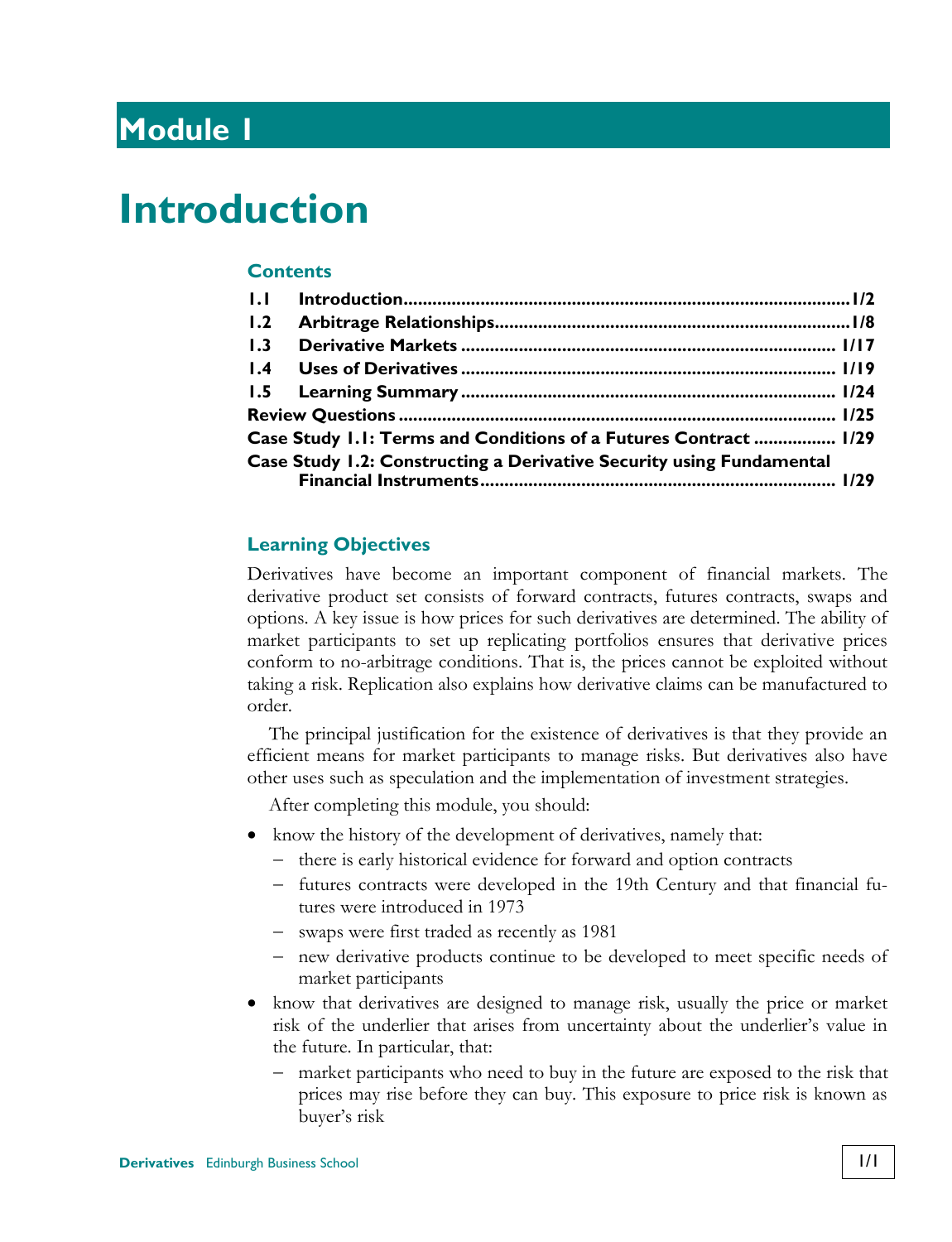- market participants who need to sell in the future are exposed to the risk that prices may fall before they can sell. This exposure to price risk is known as seller's risk
- be able to differentiate between the different elements of the risk management product set, namely forward contracts, futures, swaps, and options;
- understand how prices in financial markets are maintained in proper relationship to each other through arbitrage;
- be aware that arbitrage relationships rely on the Law of One Price and how imperfections in the way real markets operate can limit the applicability of the law;
- understand that the payoff of derivative instruments can be replicated using combinations of fundamental financial instruments;
- understand how in an efficient market the prices of derivatives, which can be replicated using fundamental financial instruments, are determined through arbitrage-free relationships;
- know the main uses for derivatives, namely:
	- risk modification
	- hedging
	- speculation
	- spreading
	- arbitrage
	- lowering borrowing costs
	- tax and regulatory arbitrage
	- completing the market
- be aware that the main justification for derivatives is that they enable market participants to efficiently transfer risks.

#### **1.1 Introduction**

In 1995, Nick Leeson a trader at *Barings Bank* made the headlines when it became public knowledge that, unknown to his bosses, he had run up losses of US\$1.3bn through dealing in derivatives. Prior to this, many people had been unawares of the importance of derivatives in the financial system and their capacity to generate profits or (in Leeson's case) disastrous losses. Derivative is the generic name for a set of financial contracts that include, forward contracts, futures, swaps and options. The term derivative comes from the fact that the instruments obtain their value (derive it) from the behaviour of more basic underlying variables. Hence derivatives are also often referred to as contingent claims. The underlying variables can be a specific asset or security, index, commodity, or even the relationship between different assets. The main classes of instruments are forward contracts, futures, swaps and options. Later modules of this course will examine each of these instruments in detail.

The number, type and variety of derivative contracts has expanded greatly since the introduction of the first exchange-traded instruments in the early 1970s. Since then, instruments have been introduced to manage the risks in interest rates,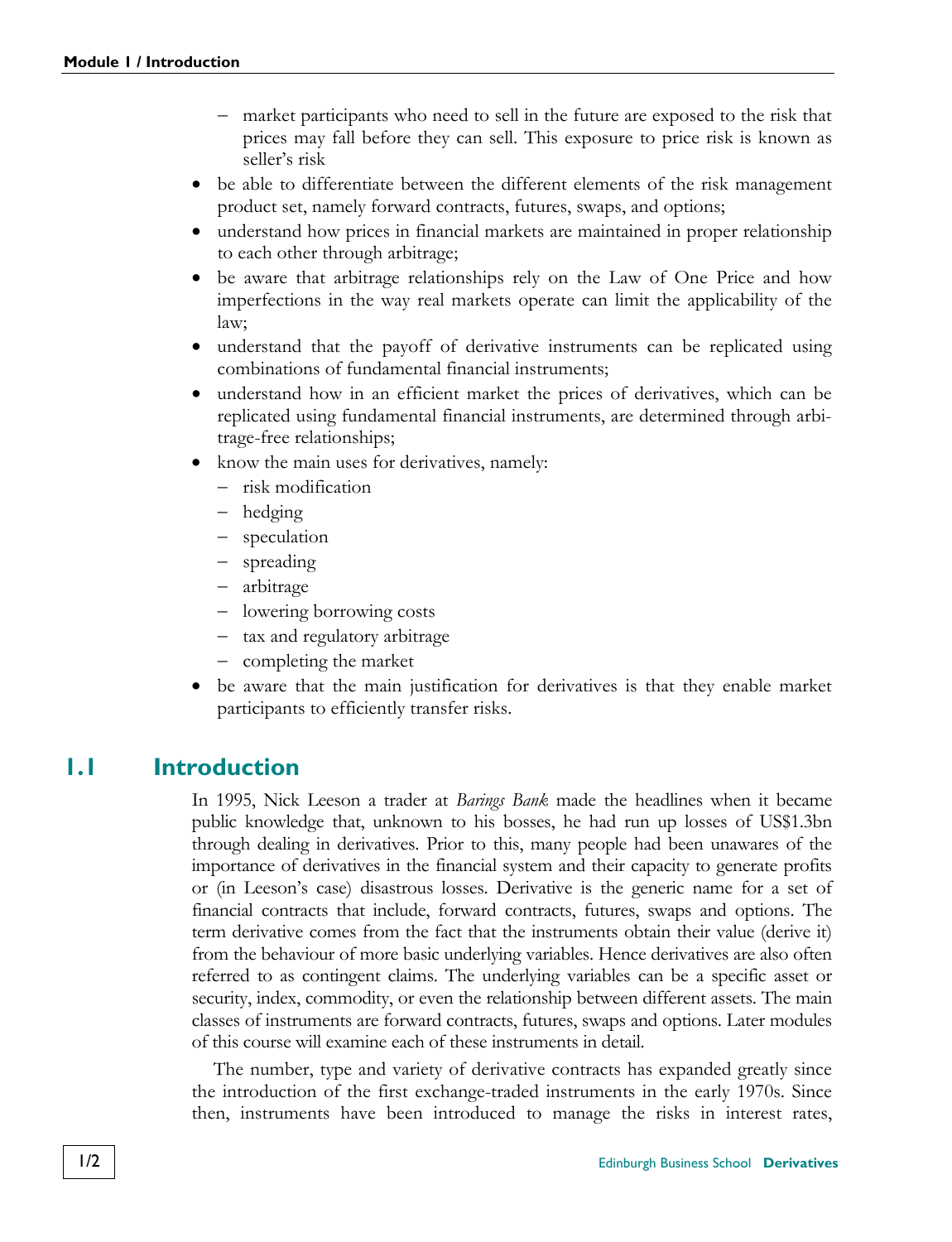currencies, commodities, equities and equity indices, credit and default risks, and other financial risks. This increased variety, coupled to a wider use of derivatives by market practitioners to address a variety of problems, has meant an explosion in the volume of outstanding contracts.

While the current interest in the use  $-$  and abuse  $-$  of derivatives has been a recent phenomenon, the commercial world has employed derivative contracts since the dawn of trade. The increased use of financial derivatives, that is instruments used to manage or speculate on financial risks, can be traced back to the introduction of financial futures in 1972 by the *[Chicago Mercantile Exchange](#page-44-0)* (CME) and by the *[Chicago Board of Trade](#page-44-1)* (CBOT) and options on company shares by the *Chicago Board Options Exchange* (CBOE) the following year. The CBOE is a subsidiary of the CBOT, an exchange established in the 19th century to trade derivatives on agricultural products. By introducing financial futures, the CME was responding to a demand by financial markets for better ways to manage risks. By offering exchangetraded options, the CBOE made available contracts that provided insurance against future uncertainty.

Since 1973 the use of financial derivatives has snowballed and many new financial derivatives exchanges have been established. Not only has the volume of transactions increased but the type and complexity of the instruments themselves has increased dramatically. For instance, the original types of options traded at the CBOE are now referred to as standard options to distinguish them from the exotic options that have since been introduced.

Derivatives were introduced into commerce as a necessary tool for merchants to handle risks. The principal risk that they are designed to manage is the price risk or market risk of the underlier (the asset, security or variable that is the basis of the derivative contract). The earliest form of derivative is the forward contract, which is simply a purchase/sale agreement where the implementation or settlement of the contract is deferred to some mutually agreed date in the future. In a normal contract the purchase/sale leads to an immediate transfer of the contracted element from the seller to the buyer, that is 'on the spot' and hence are called spot contracts or cash market contracts. With the forward contract, the transfer of the underlier is deferred to a mutually agreed date although the price (and other features such as quality and quantity) is agreed today. The attractions for both buyer and seller are obvious: by trading now the buyer is guaranteed the price at which he can purchase. In the same way, the seller is guaranteed the price at which he can sell in the future. This arrangement makes a lot of commercial sense and evidence from earliest history suggests that fixing a price for future delivery was an important element in commercial activity. Early evidence of the prevalence of such contracts comes from the ancient Assyrian commercial code, which included laws governing the writing and enforcement of such contracts. There is also evidence from as early as 2000BC of forward dealing in India. Historians have uncovered evidence that ancient Rome had a market in such forward contracts for wheat, the staple commodity food for the city.

In the 15th century, historians have documented that Antwerp was the centre of a sophisticated forward currency market linked to the Flanders cloth trade. Mer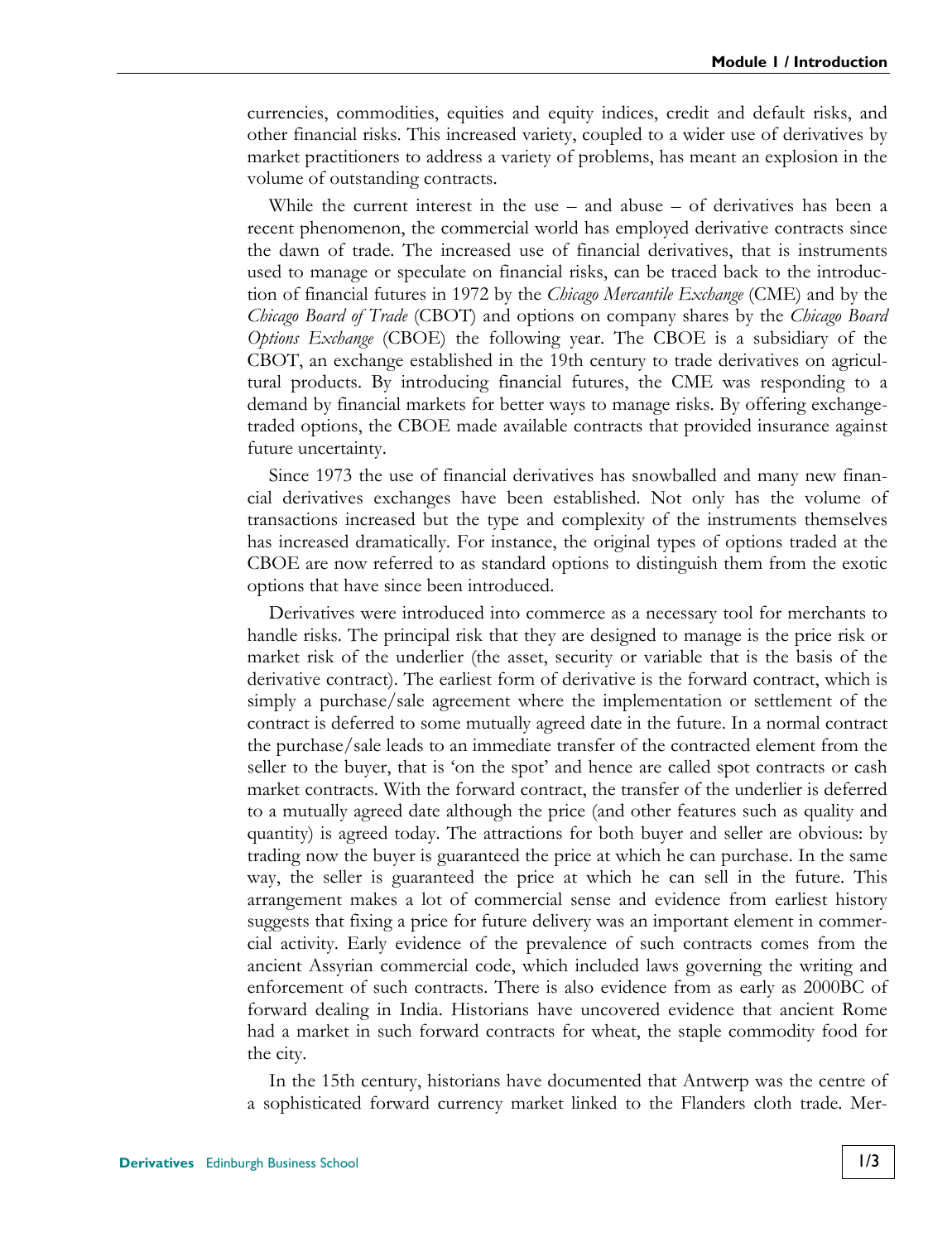chants due to receive or make payments in one of the many different currencies that circulated in Europe at the time were able to fix in advance the exchange rate for conversion (for example from florins to marks) so as to eliminate the risk. In fact Thomas Gresham, the English businessman, established a bourse (or exchange) in London in direct imitation of those that existed in Antwerp. This later became the *Royal Exchange*. Gresham's initiative was an early example of the commercial competition for the management of risks. In the 18th century, terminal markets at dockyards and other transit points were the focal points for dealing in forward contracts. Merchants with goods being shipped to the port would be concerned that their cargoes would temporarily upset the demand and supply balance. To counter this, they would 'sell forward' part or all of their products for delivery when the ship docked.

In the mid-19th century, Chicago, Illinois, had become a centre for the mid-West. Its proximity to the Great Lakes and the grain growing plains meant that farmers shipped their produce to the city. The seasonal nature of production meant that prices for grain rocketed in the spring but collapsed after the harvest. In 1848, merchants in the city gathered together to find a better way of organising the grain trade. As a result, the *Chicago Board of Trade* was created. Over the next few years, the technology of forward contracts was refined. The result was the development of futures contracts. While economically the same, these differed from forward contracts by the fact that they not only managed the price risk in the underlier but that they eliminated the credit risk that exists in forward contracts. The benefit of a forward contract depends entirely on the willingness of both parties to honour the agreement. If the market price changes substantially, there is a strong incentive for the buyer (seller) to renege on the agreement and buy (sell) in the spot market. The development of futures solved the performance risk problem by requiring each party to collateralise their position. Futures have allowed a tremendous expansion of the market in forward transactions since there is no longer a requirement to check the soundness of the party with whom one is dealing.

Unlike forwards or futures contracts, options allow the buyer, known as the option holder, the right to terminate the agreement and hence are more flexible. Like forward contracts the first use of option contracts pre-dates written records. There is an account by Aristotle of Thales, a philosopher in ancient Athens, about the use of options. While the account is meant to show the benefits of an understanding of philosophical ideas, the story itself shows that the use of options for commercial purposes was well established. The story is that, stung by critics as to why he was poor, Thales used the insights he had developed through philosophy to make himself a considerable fortune. Observing that the forthcoming olive harvest was likely to be a good one, he travelled around Attica making contracts with olive press owners to hire their facilities in the autumn. As he had little money, the contracts involved his being given the right of first use for the press at a given price. He paid a small amount of money for this option. In the event as he had anticipated the harvest was abundant and Thales was able to exercise his option and hire out the presses at a profit to growers, making him rich in the process. While Aristotle's account may be exceptional, there is good historical evidence elsewhere. For instance during the Shogun era, the Japanese silk trade made frequent use of option contracts. Options also are often written into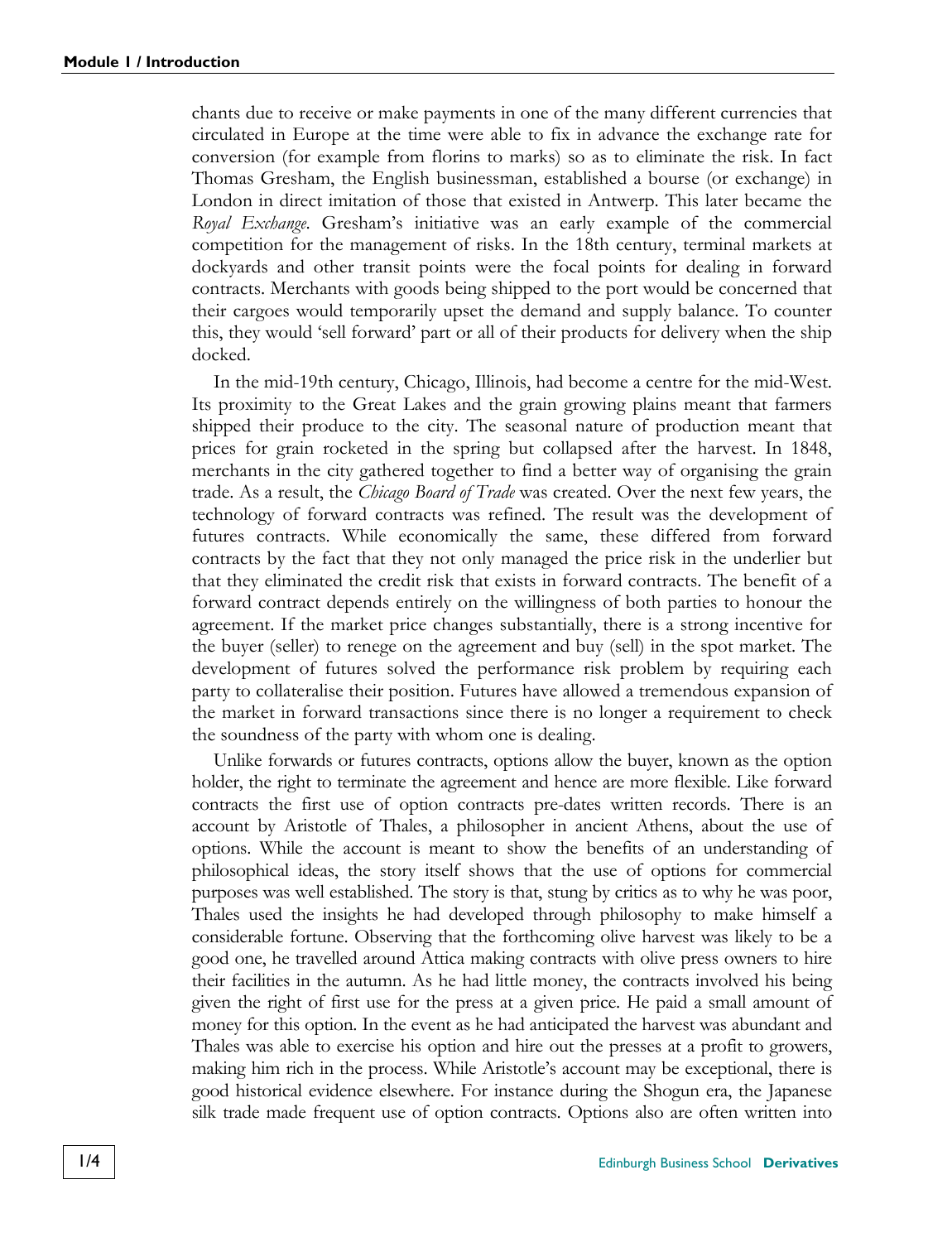commercial contracts. For instance, many contracts allow the buyer to cancel delivery in exchange for a fee.

Prior to the initiative taken by the *[Chicago Board of Trade](#page-44-1)* in 1973, options on financial instruments had been traded in financial markets, but were considered esoteric and of little significance. The existence of traded options plus the happy coincidence of the publication of the Black–Scholes option-pricing model (BSOPM) greatly accelerated the expansion of the market in financial options. BSOPM provided a mathematical solution to the pricing of options based on two important premises. First, that the value of an option can be modelled by looking at a replicating portfolio which has the same payoffs as the option, and second, the importance of arbitrage forces in an efficient market. In the 1970s, financial institutions introduced options on an ever-wider range of financial assets and sectors: currency options, options on stock and other indices, options on interest rates and debt securities to name but a few. In the 1980s financial engineers, that is mathematically adept modellers of such contingent claims, were able to develop a range of options with non-standard terms and conditions. These 'exotic' options offered features such as average prices (known as average rate options), or fixed payoffs (binary options), or under certain conditions ceased to have a value (that is, they were 'knocked out'), and many more. More recently, a second generation of exotic options has been created with names such as perfect trader that greatly expand the opportunities available. Today, financial market users can find options to manage all sorts of different risk characteristics. And if they cannot, they can ask a financial institution to create one that exactly meets their needs.

#### **Swiss Re and Mitsui Sumitomo Insurance Swap Catastrophic Risks \_\_\_\_\_\_\_\_\_\_\_\_\_\_\_\_\_\_\_\_\_\_\_\_\_\_\_\_\_\_\_\_\_\_\_\_\_\_\_\_\_\_\_\_\_\_\_\_\_\_\_\_\_\_**

In August 2003, *Swiss Re*, the reinsurance company, and *Mitsui Sumitomo Insurance* of Japan entered into one of the world's first catastrophe risk swaps. The US\$100 million transaction between the two insurance companies allows each company to reduce its exposure to natural disasters, known in the insurance industry as catastrophic risk, in its core market by passing on this risk to the other party.

Under the agreement announced by the two firms, *Swiss Re* swapped US\$50 million of potential insurance losses from North Atlantic hurricanes with the same amount of protection given by *Mitsui Sumitomo Insurance* for a Japanese typhoon.

According to a spokesperson at *Swiss Re* the key attraction was to swap future potential insurance payouts on rare but devastating events. The likelihood that the event would occur is about 2 per cent; that is, there is an expectation that there will be one such event every 50 to 100 years. However, if such an event happened, both insurers would be exposed to very large losses. Such events are known as 'peak risks', insurance market jargon for the natural disasters that cost insurance companies hundreds of millions in payouts.

The rationale from both sides is to provide an element of protection against the very large exposures that the insurers have to such infrequent but costly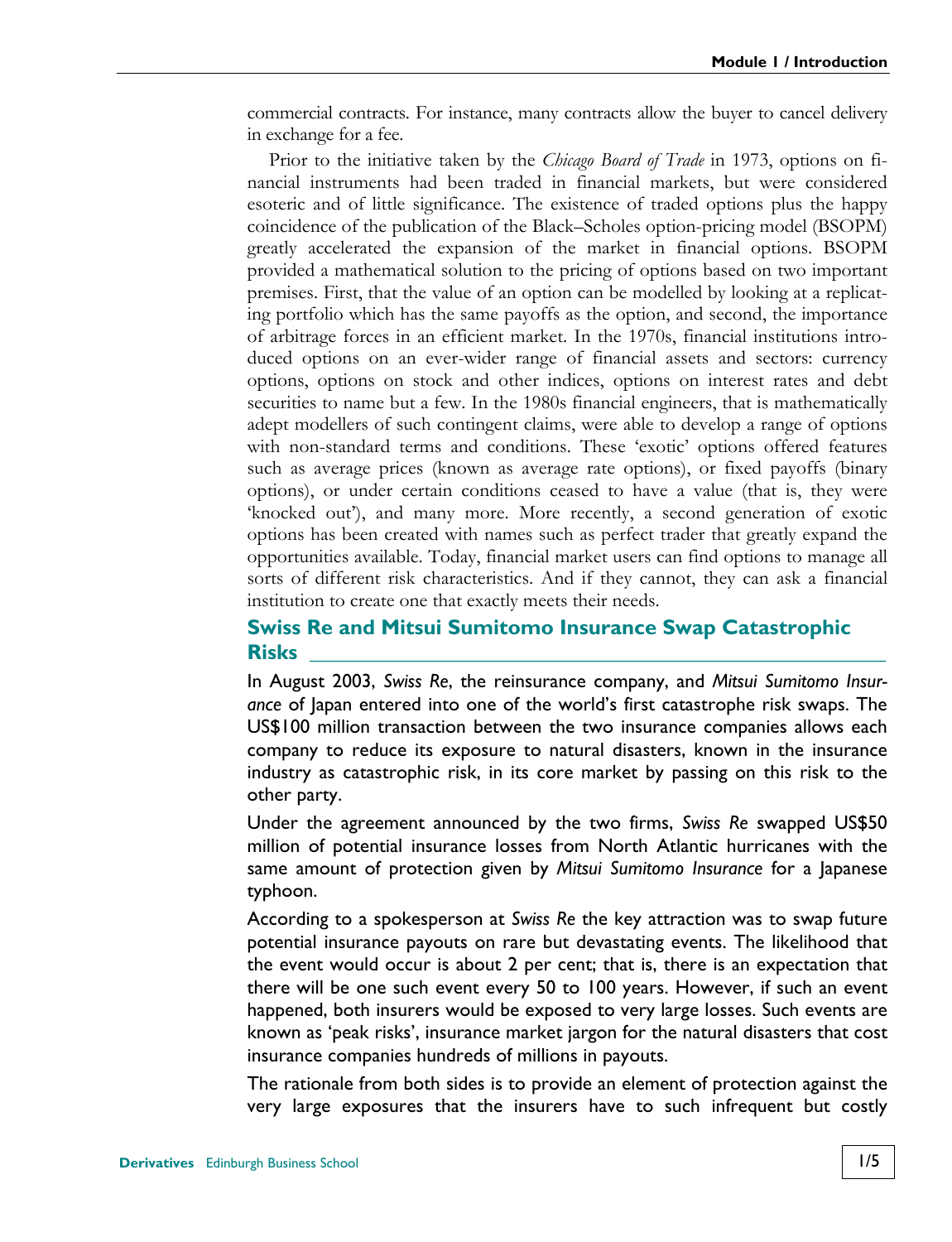#### catastrophes and to diversify their risk. It leaves both insurers' core business unaffected.

Swaps in contrast to the other derivatives are a relatively recent innovation. The first cross-currency swap was unveiled only in 1981 although there were instruments with similar characteristics traded prior to this. The first interest rate swap to be publicly traded followed in 1982. The market in swaps grew very rapidly throughout the 1980s and the instrument became established as a class of derivative. The difference between a forward contract and a swap is that, with the swap, there is a multiplicity of cash flows. The two parties to a swap agree to exchange a set of predetermined cash flows rather than the single cash flow from a forward contract (this singularity also applies to futures and options). The development of an agreement that exchanged a series of cash flows helped financial market users to manage the risks of a given cash stream. As a result, market users can now swap cash flows from equities and commodities as well as manage interest rates and currencies. Additional non-standard features have been introduced to meet special circumstances, such as swaps which have option elements and are callable or putable.

#### **The Risk Management Product Set**

The different derivative instruments that are traded in financial markets are often called the risk management product set because their main function is to transfer risks. The market for derivatives deals principally with market risk (or the risk that the price of the underlying variables will change over time) but other risks, such as credit risks and catastrophic risks, are also traded. The market in derivatives can be seen as a market in risk. By appropriately trading the instruments, market participants can exchange risks and reduce their exposure to undesirable economic factors. Instruments exist to manage interest rate risks, currency risks, equity risks, and commodity risks as well as some other specialised risks. The instruments used to manage these risks are:

**Forward contract**: A commercial contract between two parties to buy and sell at a price agreed today which has the delivery or settlement of the contract deferred until some mutually agreed date in the future (when the exchange then takes place). Quantity and quality are specified when the forward contract is initiated. Any contract where the delivery or settlement is later in time than that which is normal for the market in the physical commodity, known as the spot market, is a forward contract.

**Futures contract**: Functionally this is the same as the forward contract. However, it differs because the contract is traded on an exchange, the contracts are standardised for all users to facilitate trading, the contract will be between the buyer and the exchange's clearing house and the seller and the exchange's clearinghouse. The result is that the credit risk will be intermediated. In addition, both buyer and seller will be required to post a performance bond to ensure that the can fulfil their obligation under the contract.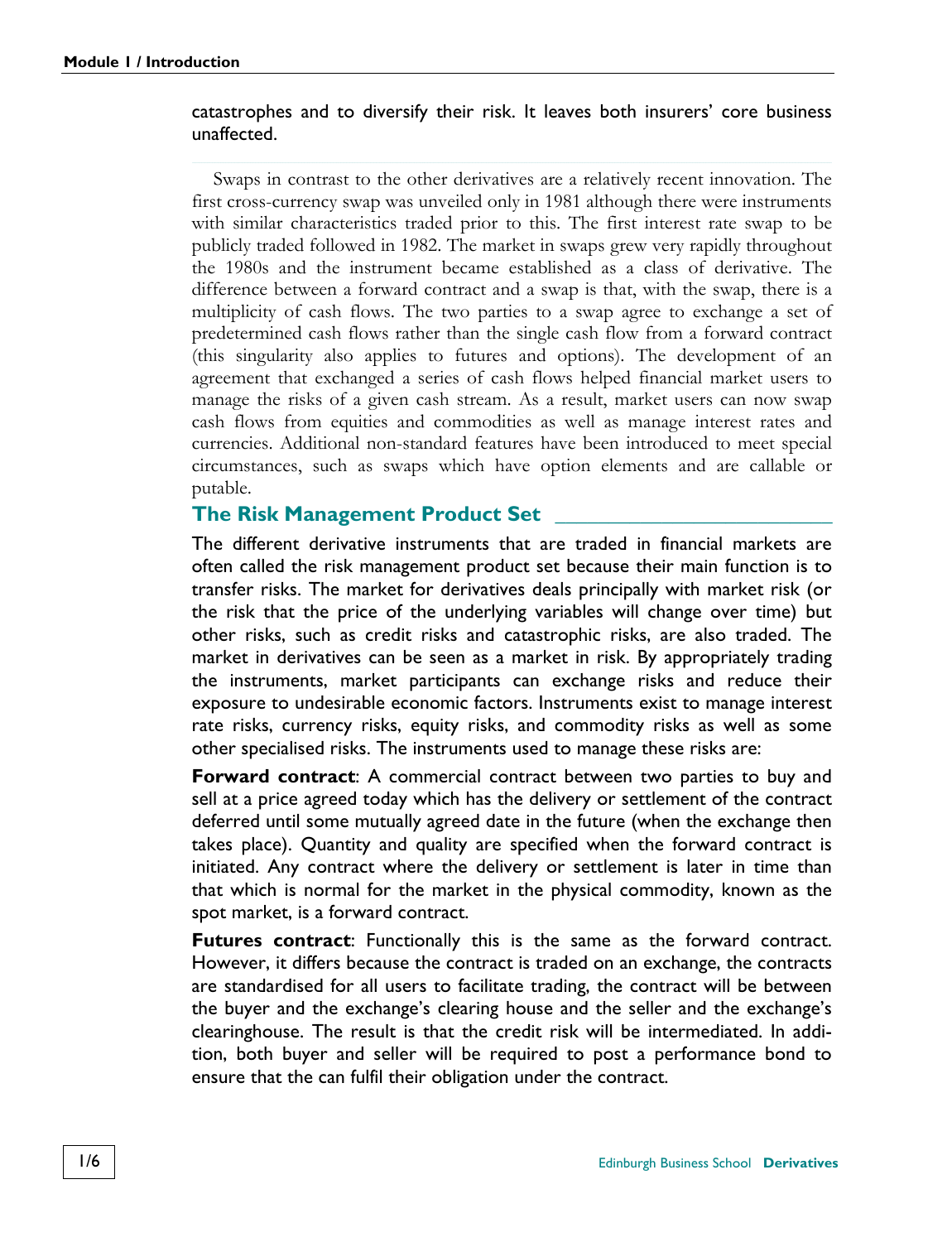**Option contract**: This gives the holder (or buyer) of the option the right but not the obligation to buy or sell the underlier at a specific price at or before a specific date. While the option buyer (or holder) has the right to complete the contract or not, the option seller (or writer) is obliged to complete the contract if the holder requests it.

**Swap contract**: An agreement between two parties to exchange (or in financial parlance, to swap) two different sets of future periodic cash flows based on a predetermined formula.

#### 1.1.1 **Fundamental Financial Instruments**

Fundamental financial instruments exist in order to allow individuals to invest for the future, to allow individuals and firms to raise capital and to borrow. In doing so, these instruments or securities have a number of risks. For example, investors in a firm's shares are hoping that the management will be able to realise a profit. The managers may be spectacularly successful or woefully unsuccessful in this regard. In addition, the legal and economic structure of fundamental financial instruments is designed to allow investors to modify and transfer risks as well as to address contractual problems. An investor who holds all his wealth in just one company is exposed to the risk that the business might underperform – or even fail. By creating a company where ownership is split into shares, investors can spread the risk across a great many companies. At the same time, firms can raise money from a large number of individuals. By spreading their investment across a wide range of firms investors can diversify and hence reduce the impact on their wealth of one particular business failing. As a consequence, they can take more risk in their portfolios. The legal contract also protects shareholders so that in the event of failure the most they can lose is the money they invested. These contractual arrangements help savers and borrowers to contract together and undertake economic activity.

On the other hand, derivatives are securities that obtain their existence from the value of fundamental financial instruments. They mimic the performance of the underlier. But unlike fundamental financial instruments, which are a necessary part of the economic system, derivatives are redundant securities. For a firm to raise capital, it will have to issue shares or borrow money. In theory all the benefits of derivatives can be achieved through the use of fundamental financial instruments. The reasons derivatives exist is that they provide an efficient solution to the problems of risk transfer. Take the situation where a merchant wants to lock-in the price of grain. The fundamental financial instrument solution would be to buy the grain today and store it. For most businesses this is both costly and inefficient. Far better to be able to buy in the forward market and lock in both delivery and price today in anticipation of future need. Similarly with a seller: a farmer may wish to take advantage of current high prices to lock in the selling price. Without the existence of a forward market in his produce, this is impossible. So although derivatives are technically redundant, they exist because they allow economic agents' needs to manage their risks in an efficient manner. They are the least-cost solution to the risk management process.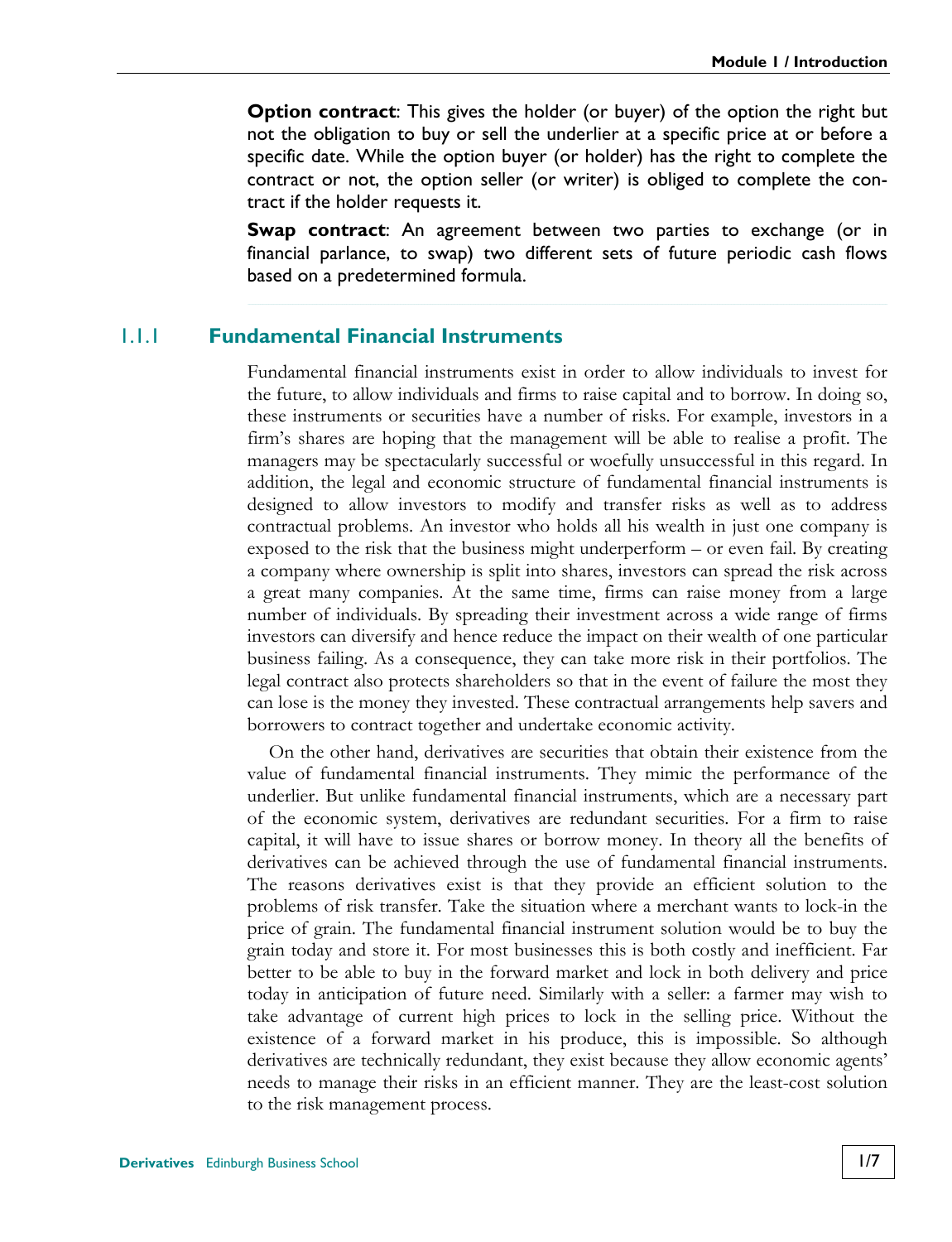They also exist because there is a two-way market in risks. A buyer is exposed to potential price increases, a seller to possible price declines. We can show their positions in terms of risk profiles, as shown in [Figure 1.1.](#page-23-0) The buyer and seller are both exposed to the risk that the market price will change. For the buyer the main concern is that the price will rise and future purchases will cost more. For the seller, the main concern is that the price will fall and a future sale will generate less revenue. The solution is for buyers and sellers to exchange their risks. This is what derivatives are largely designed to do. That said, as with fundamental financial instruments, derivatives can also be used – and are used – for other purposes: for investment and speculation.



<span id="page-23-0"></span>**Figure 1.1 Risk profiles of buyers and sellers** 

Buyers will gain if market price falls, but lose if price rises. Sellers will gain if market price rises, but will lose if price falls

<span id="page-23-1"></span>In the jargon of financial markets, the buyer would be considered to be short the risk, or having a short position in the risk (or the market for the risk); the seller would be considered to be long the risk, or having a long position in the risk (or the market for the risk).

#### **1.2 Arbitrage Relationships**

A key issue is how to determine the value of derivative instruments. By value one means the price at which the agreement is reached (for instance the forward price for delivery) and/or any payment required by one party to the other (this applies to options). Prices of such instruments are set by arbitrage conditions. As discussed in the previous section, derivatives are functionally redundant since they can be replicated through the use of fundamental financial instruments. Consequently, the value relationships that apply between fundamental financial instruments have a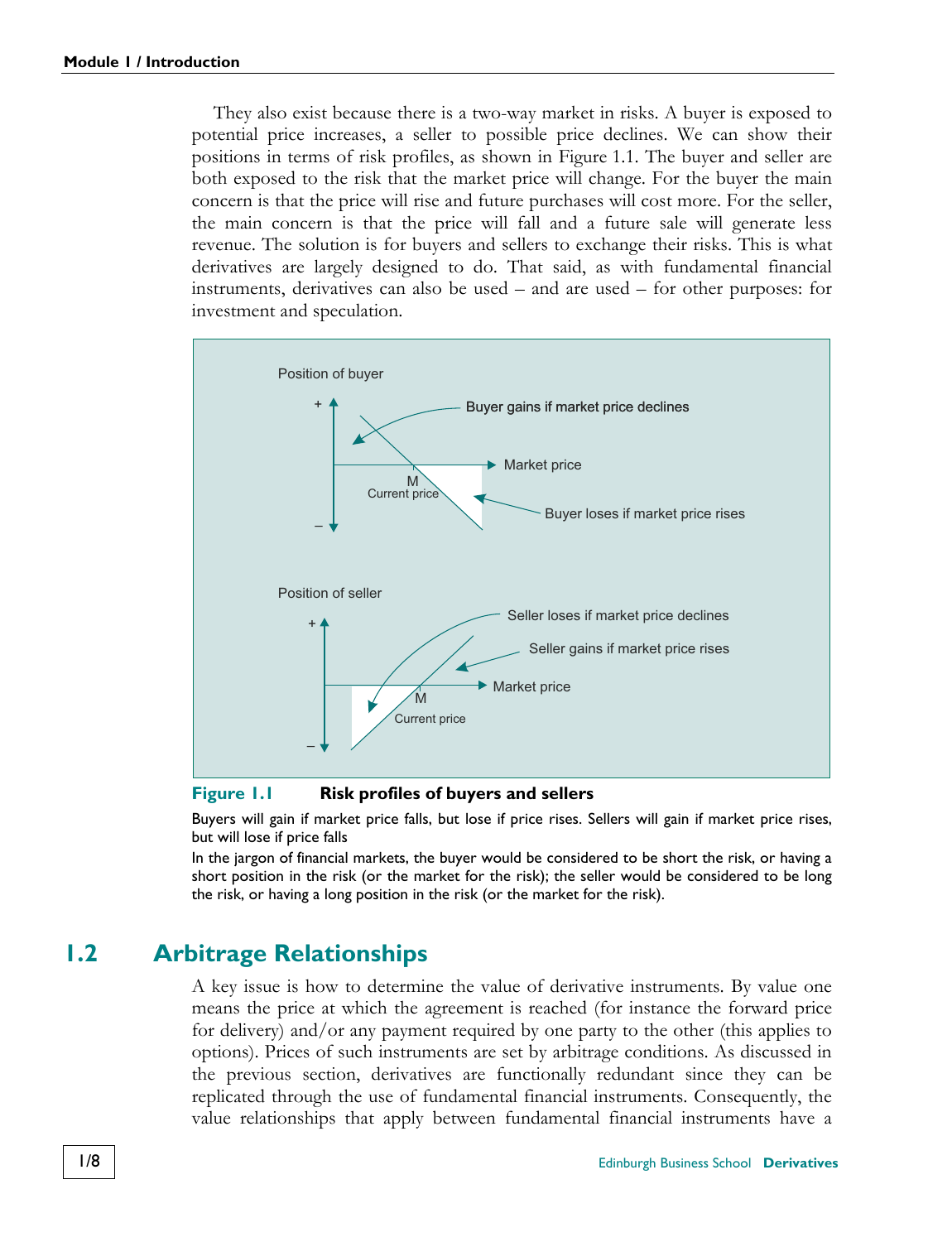critical role in determining the value of derivatives. Of equal importance is the ability of market participants to create replicating portfolios using combinations of instruments to mimic the value of derivatives. This ability to replicate allows market participants to arbitrage between fundamental financial instruments (that is items traded in the spot markets) and derivatives.

In an economically efficient market, assets or combinations of assets that have the same payoffs should trade at the same price. In economics, classic deterministic arbitrage involves market participants buying an asset at one price in one market and simultaneously selling it at a higher price in another market thus enabling the arbitrageur to realise an immediate risk-free profit.1 The rule of thumb is to buy low and sell high. For instance, if the exchange rate for sterling against the US dollar in London was \$1.75/ $\ell$  and in New York it was \$1.74/ $\ell$ , in the absence of any market imperfections which prevented it, an arbitrageur could sell pounds in London and obtain \$1.75 and buy pounds in New York at \$1.74 netting a profit of 1¢ per pound with little or no risk.<sup>2</sup> In an efficient market such, as that which characterises foreign exchange, opportunities to arbitrage should be rare to non-existent. Economists refer to the relationship where assets, or combinations of assets, which have the same payoffs and hence should trade at the same price as the *Law of One Price*. Arbitrage ensures that prices between different assets (and combinations of assets) remain in the correct value relationship to each other.

It may take some thought and analysis to determine whether the price of two assets or combinations of assets are in the correct arbitrage-free relationship to each other. To be sure that the prices offer an arbitrage opportunity we need to know what the prices should be. Hence, we need a pricing or valuation model. In finance most models are valuation models since we want to know whether the asset, security or portfolio is being valued correctly. That is, we want to measure our should be (or theoretical) price against the actual market price.

For instance, if the current or spot market gold price is \$400 per ounce, the forward market price with one year delivery is \$450 per ounce and the one-year interest rate in US dollars is 4 per cent is there the possibility for arbitrage or are prices in the correct relationship to each other? Or what if the spot gold price is \$400/oz, the oneyear forward price is \$400/oz and the one-year US dollar interest rate is 4 per cent, does this present an arbitrage opportunity? In order to answer this, we need to be able to set up a replicating portfolio to take advantage of any mispricing. The arbitrageur would need to know if any element was mispriced. In order to know whether the forward price was correct or not he would need a pricing model with which to compare the actual price. For forward contracts the theoretical price (as determined by the pricing model) is called the cost of carry. This is discussed in detail in Module 3.

Note that in practice there may be some small residual risks involved. Also, the terms arbitrage and arbitrageur have been much abused. Many speculative activities, such as betting on the outcome of mergers and acquisitions, are termed arbitrage. Risk arbitrage as such activities are known has little in common with the classic definition of deterministic arbitrage.

<sup>&</sup>lt;sup>2</sup> Moving money from London to New York and back is virtually costless. The counterparties to the transactions might worry about the arbitrageur's credit standing but otherwise without the presence of government regulations there is little to stop a market participant from exploiting the opportunity. Hence in a competitive market it is unlikely to be present for long.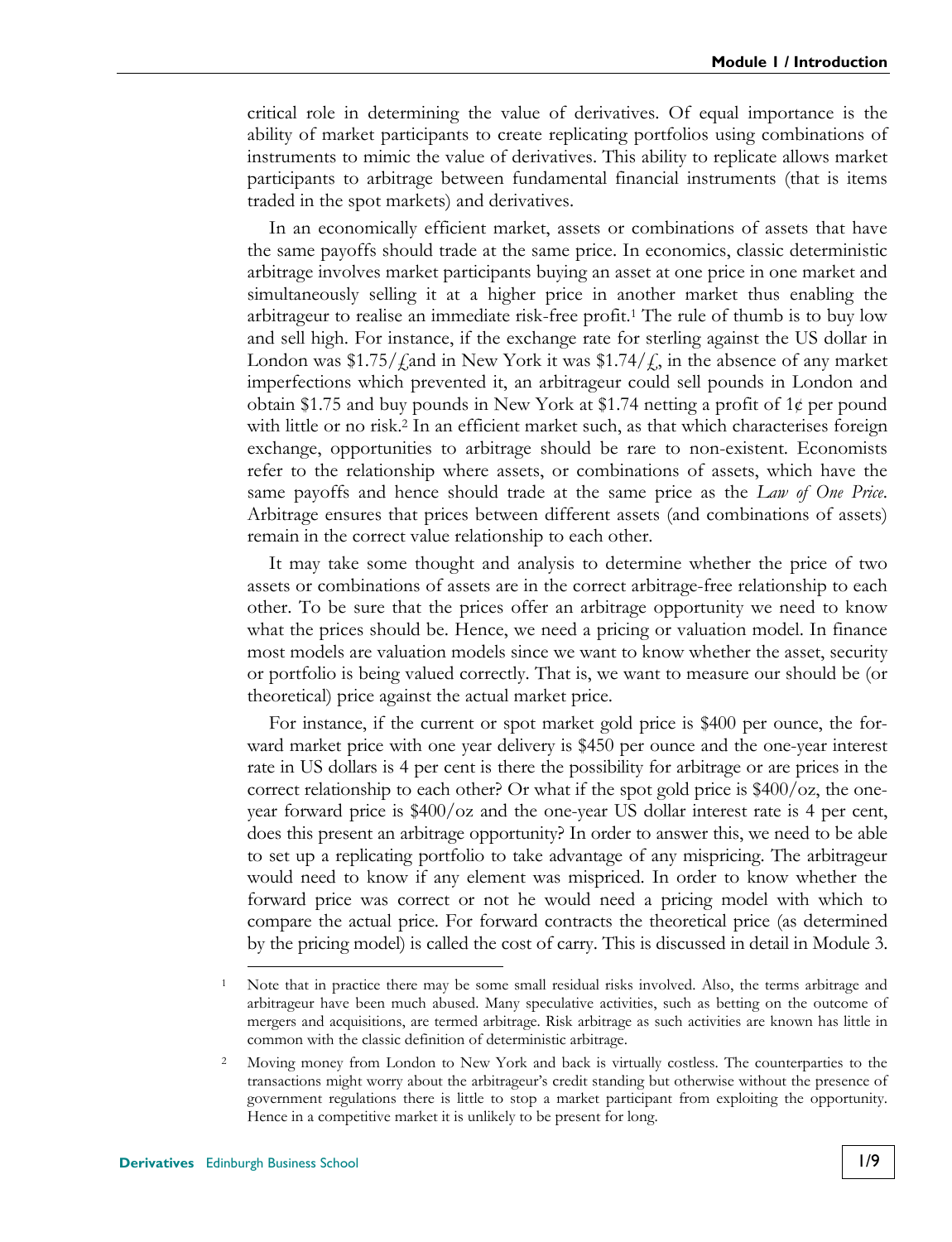Suffice at this point to explain that with the forward price of gold at \$450/oz, the arbitrageur would want to buy the gold in the spot market, finance this by borrowing dollars at 4 per cent and simultaneously agreeing to sell gold in one year's time. The payoff from this strategy, which is known as a cash-and-carry arbitrage, is shown in the upper half of [Table 1.1.](#page-25-0) On the other hand, with the forward price of gold in one year at \$400/oz the arbitrageur would want to undertake the opposite strategy: borrow gold for a year and sell it, investing the proceeds at 4 per cent and agreeing to buy gold in the forward market. This is known as a reverse cash and carry and is shown in the lower half of [Table 1.1.](#page-25-0)

<span id="page-25-0"></span>

| Table 1.1<br>Arbitrage operations in gold |          |  |  |
|-------------------------------------------|----------|--|--|
| Cash-and-carry in gold                    | \$       |  |  |
| At initiation                             |          |  |  |
| Sell gold in forward contract @ \$450/oz  |          |  |  |
| Buy gold spot at \$400/oz                 | (400.00) |  |  |
| Finance purchase by borrowing for I year  | 400.00   |  |  |
| Net investment                            | 0.00     |  |  |
| At maturity                               |          |  |  |
| Sale of gold through forward contract     | 450.00   |  |  |
| Repayment of borrowed funds               | (400.00) |  |  |
| Interest on funds at 4%                   | (16.00)  |  |  |
| Net profit                                | 34.00    |  |  |
| Reverse cash-and-carry in gold            | \$       |  |  |
| At initiation                             |          |  |  |
| Buy gold in forward contract @ \$400/oz   |          |  |  |
| Sell gold spot at \$400/oz                | 400.00   |  |  |
| Invest by lending for I year              | (400.00) |  |  |
| Net position                              | 0.00     |  |  |
| At maturity                               |          |  |  |
| Purchase gold through forward contract    | (400.00) |  |  |
| Loan                                      | 400.00   |  |  |
| Interest on Ioan                          | 16.00    |  |  |
| Net profit                                | 16.00    |  |  |
|                                           |          |  |  |

Note: it is possible to configure the transaction so as to extract the profit at initiation.

Note that the cash-and-carry and reverse-cash-and-carry strategies require us to set up replicating portfolios using fundamental financial instruments. These portfolios involve buying or selling in the spot market, borrowing or lending, and taking the opposite position in the derivative.

If the price is above this replicating price we can expect many market participants to set up cash-and-carry transactions and seek to buy gold in the spot market and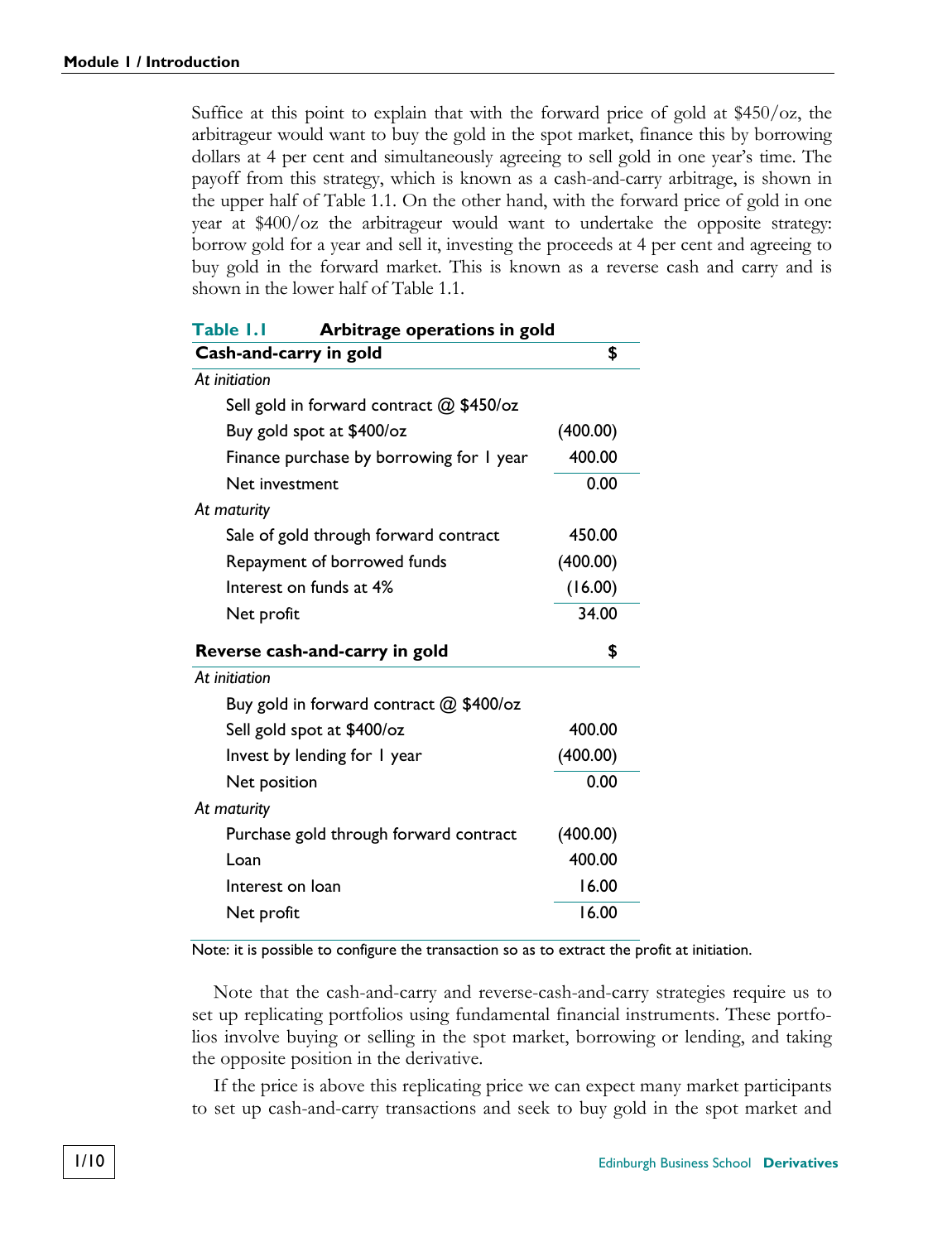sell it in the forward market. Supply and demand will push down the price at which buyers are prepared to transact in the forward market. In the same way, with the price of the forward contract at \$400/oz, market participants will seek to sell gold in the spot market and buy it back in the forward market. The only price that would prevent arbitrage is one where the forward price exactly equalled the replicating portfolio price, namely \$416/oz.

To summarise: in order to determine whether arbitrage is possible we need a pricing model for the derivative that explains what the price should be. Equally, we can consider that the only appropriate price for the forward contract is the price that prevents arbitrage. Another way to look at it is to see that that the correct (or theoretical) price is the reproduction cost of taking the opposite side of the transaction. Knowing this provides a way of valuing such contracts. Another example will help to make this latter point clear. In [Table 1.2,](#page-26-0) we have the exchange rate and relevant interest rates between sterling and the US dollar. At what rate would a bank agree to undertake a forward foreign exchange transaction with a customer who wished to buy  $\ell$ 1 million and sell US dollars in 12 months' time?

<span id="page-26-0"></span>**Table 1.2 Currency and interest rates for the US dollar and sterling Market conditions**

| Spot exchange rate | $US$1.4500 = L1$ |
|--------------------|------------------|
| Interest rates     |                  |
| I year US dollar   | 4.00%            |
| I year sterling    | 5.00%            |

The reproduction approach requires us to create a replicating portfolio that is risk-free to the bank. The agreement involves the bank paying (a)  $\hat{f}$  million and (b) receiving US dollars in exchange. We can do this by the bank (1) borrowing US dollars in the money markets for one year, (2) buying the present value of  $\ell$ , 1 million and selling dollars at the spot exchange rate and (3) depositing the sterling in the money market for one year. At maturity, the deposited sterling (3) is repaid and is used to pay (a)  $\ell$ 1 million to the customer in exchange for which the customer gives (b) US dollars which are then used to pay off (1) the dollars borrowed by the bank. By correctly pricing the forward foreign exchange contract and trading through the replicating portfolio, the liability is exactly matched. The bank needs to quote a forward exchange rate of US\$1.43619 to the pound. The replicating transactions are shown in [Table 1.3.](#page-27-0)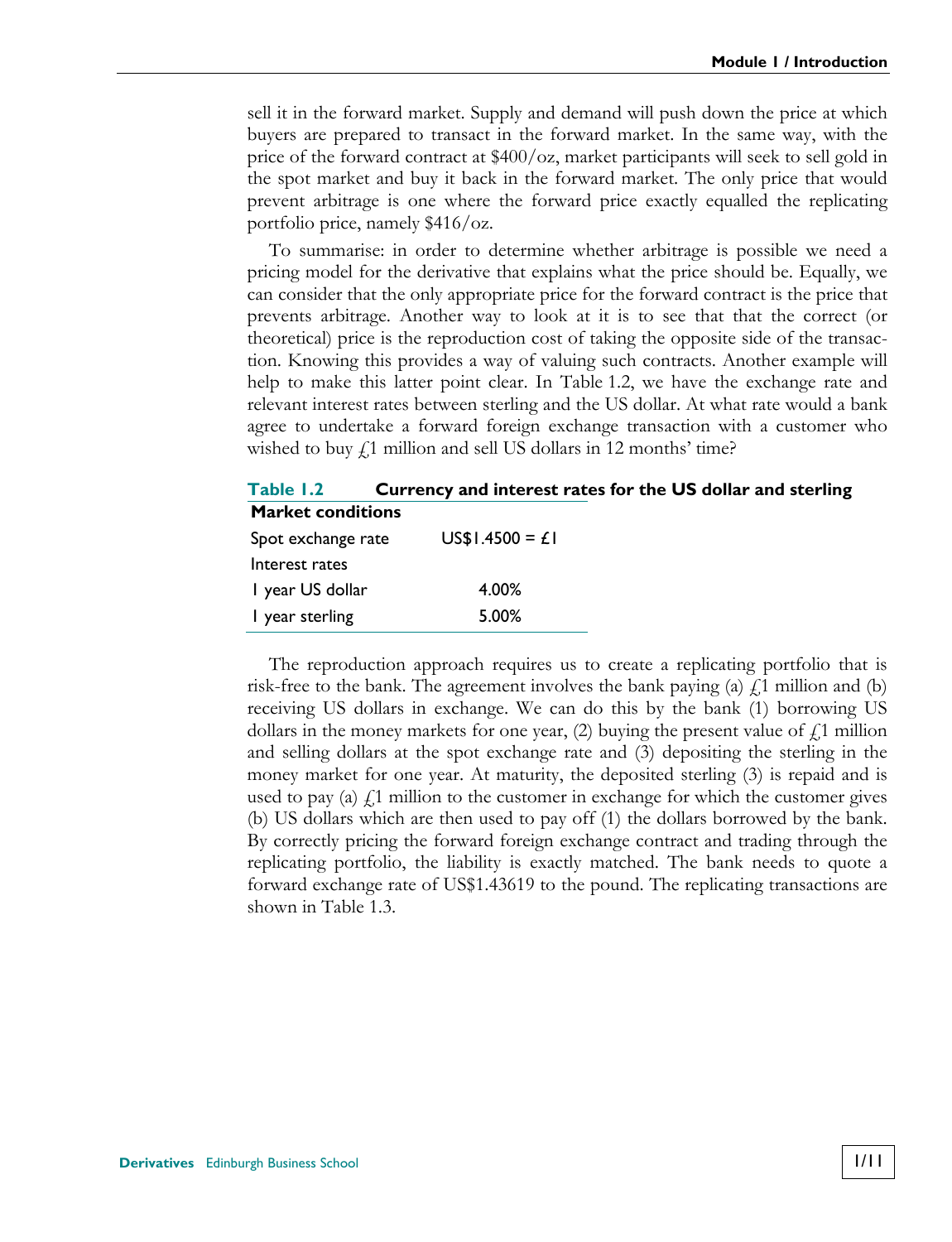|                  | exchange contract |                         |                          |                      |
|------------------|-------------------|-------------------------|--------------------------|----------------------|
|                  | At initiation     |                         |                          |                      |
|                  | <b>US dollars</b> | <b>Exchange</b><br>rate | <b>Sterling</b>          |                      |
| Borrow \$        | 1380952.38        | \$1.4500                | (952380.95)              | Invest £             |
|                  | Ш                 | $[2]$                   | $[3]$                    |                      |
|                  | At maturity       |                         |                          |                      |
| Customer<br>pays | (1436190.48)      | \$1.4362                | 000 000                  | Customer<br>receives |
|                  | (b)               |                         | $\left( \text{a}\right)$ |                      |

## <span id="page-27-0"></span>**Table 1.3 Replicating transactions required to price a forward foreign**

*Notes*:

(a) customer buys sterling and (b) sells US dollars

[1] bank borrows US dollars at 4 per cent per annum which will be offset at the maturity of the forward contract by the customer delivering US dollars (b)

[2] bank converts US dollars into sterling at the spot exchange rate of \$1.4500

[3] bank invests the sterling at the one-year sterling rate of 5 per cent. At maturity, sterling will be used to pay the customer (a)

In practice, the bank can simply price the forward foreign exchange contract using the interest rate parity relationship for the forward foreign exchange rate:

<span id="page-27-1"></span>
$$
f_t = S \frac{\left(1 + r_f\right)^t}{\left(1 + r_d\right)^t} \tag{1.1}
$$

where  $f_t$  is the forward rate at time  $t$ ,  $r_f$  and  $r_d$  are foreign (quoted currency) and domestic (base currency) interest rates respectively for the currency pair for the time period *t*. Equation [1.1](#page-27-1) gives the same result as the replicating portfolio calculations in [Table 1.3](#page-27-0) and can be considered an arbitrage-free pricing model for the forward foreign exchange rate. In fact, the interest rate parity model is a variant of the cost of carry model discussed earlier in the context of the gold price, which is also, as we have seen, an arbitrage-free pricing model.

#### 1.2.1 **Dynamic Arbitrage**

Not all arbitrage operations can be undertaken simultaneously. Consider the following situation. Take a contingent claim (an option to purchase a share) which has an agreed purchase price of \$90 after two years. The current share price is \$100. We don't know what the price of the shares will be in two year's time. We do know that if the share price is less than \$90, the holder of the contingent claim will not exercise their right of purchase and instead will buy at the then prevailing lower market price. Given this uncertainty, we cannot simply buy the shares now and sell them to the contingent claim holder at maturity. Let us now assume that an investor is willing to pay \$25 for this contingent claim. Is there an arbitrage opportunity?

We need to know something about how the share price might behave between now and two years' time. Keeping things simple, we know that at  $t=1$  the share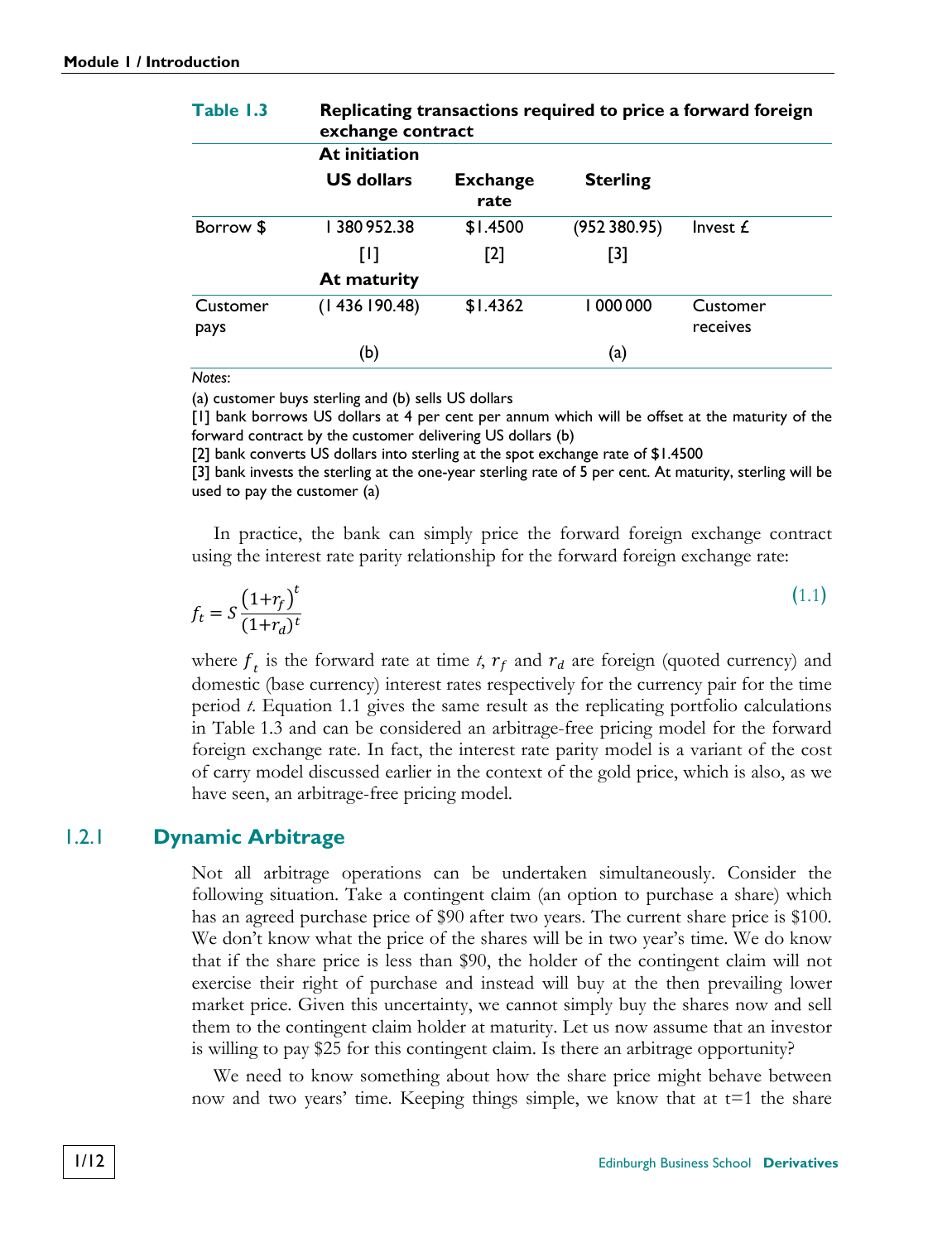price might rise to \$120 or it might fall to \$80. If it rises to \$120 at  $t = 1$ , at  $t = 2$  it might subsequently rise again to \$140 or fall back to \$100. If on the other hand it falls to \$80 at  $t = 1$ , at  $t = 2$  the price might recover to \$100 or continue its fall to \$60. The possible price paths for the share are given in [Figure 1.2.](#page-28-0)



#### <span id="page-28-0"></span>**Figure 1.2 Possible price paths for the share**

The value of our contingent claim will therefore depend on the possible price paths between now and year 2. Its current value is the difference between the market price for the shares and the price at which the claim can be exercised. The current price is \$100 for the shares and the price at which the shares can be purchased is \$90, so the claim must be worth at least \$10. That is the claim must be worth a minimum of  $(S - K)$  where S is the share price and K is the price at which the share can be purchased. Since the contingent claim is an option, if the share price is below K, the investor will not exercise the right of purchase and abandon the claim. So the payoff  $(S - K)$  is bounded on the downside at zero. The payoff will be the maximum of  $(S - K)$ , or zero. Depending on the future price behaviour the value of the contingent claim will be:

| Share price at $t=2$   | 100 |  |
|------------------------|-----|--|
| Contingent claim value |     |  |

As with the earlier examples, the arbitrageur will want to sell the overpriced element and hold the correctly priced one. In this case it involves selling the contingent claim and holding the arbitrage or replicating portfolio. At initiation, the arbitrageur will have sold one contingent claim and will take a fractional investment of 0.6985 shares plus borrowing 48.32.3 Interest rates are 4 per cent per annum. The position at t=0 is given in [Table 1.4.](#page-29-0)

 3 The fractional investment, known as delta (Δ), is determined by the ratio of price change in the derivative if the share price rises or falls to that of the underlier, namely:

$$
\Delta = \frac{C_U - C_D}{S_U - S_D} \tag{1.1}
$$

The share price range is 120 – 80 and the value of  $\Delta$  is .6985 so the value ( $C_U - C_D$ ) is 27.94. To solve for  $\Delta$  we need to know the value of the contingent claim at t=1 for both the up move (U) and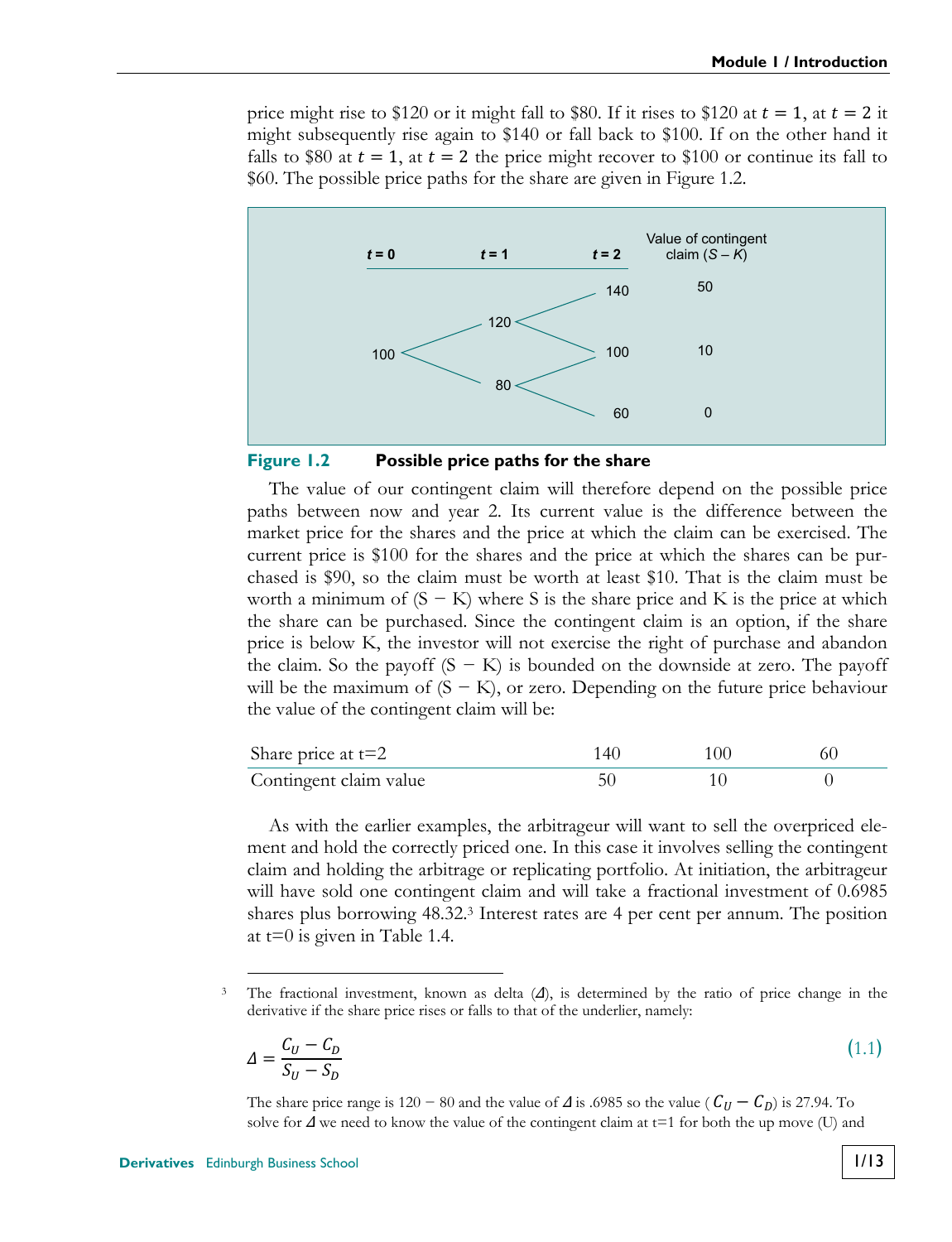<span id="page-29-0"></span>

| Table 1.4             | Arbitrage position at t=0 |  |  |
|-----------------------|---------------------------|--|--|
| Component             | Value                     |  |  |
| Buy 0.6985 of a share | (69.85)                   |  |  |
| <b>Borrow</b>         | 48.32                     |  |  |
| Sell contingent claim | 25.00                     |  |  |
| Net position/gain     | 3.47                      |  |  |

<span id="page-29-1"></span>**Table 1.5 Arbitrage position at t=1** 

Arbitrageur has sold one contingent claim and set up a replicating portfolio to deliver the commitment to sell, if required, under the claim

What happens at the end of year one? The arbitrageur does not know whether the share price will go up or down. However, the portfolio will need to be rebalanced at  $t=1$ . After one year, if the share price has risen, the required fractional holding needs to be increased (in this case to one, or one share). If the share price has fallen, then the fractional holding needs to be reduced (in this case to 0.25 or a quarter of a share). The net value of the position at  $t=1$  when the share price has either risen or fallen and after rebalancing is shown in [Table 1.5.](#page-29-1)

| $140E$ $3$<br>Arbitrage position at t-1              |       |        |                    |         |
|------------------------------------------------------|-------|--------|--------------------|---------|
| Component                                            |       |        | <b>Share price</b> |         |
|                                                      |       | 120    | 80                 |         |
| Value of fractional holding in share from<br>$t = 0$ |       | 83.82  |                    | 55.88   |
| Required fractional holding in shares                | 1.000 |        | 0.2500             |         |
| Required additional holding                          | .3015 |        | (.4485)            |         |
| Adjustment to share position                         |       | 36.18  |                    | (35.88) |
| [A] Total position in shares                         |       | 120.00 |                    | 20.00   |
| Original borrowing (48.32) plus interest<br>at $4\%$ |       | 50.29  |                    | 50.29   |
| Additional borrowing/(repayment)                     |       | 36.18  |                    | (35.88) |
| [B] Net borrowed funds                               |       | 86.47  |                    | 14.41   |
| $[A - B]$ Value of position (contingent<br>claim)    |       | 33.53  |                    | 5.58    |

Arbitrageur rebalances the replication portfolio established at  $t=1$ . If the value of the shares has risen, the arbitrageur increases the fractional holding in the shares; if the share price has fallen, the arbitrageur reduces the fractional holding in the shares.

$$
\Delta = \frac{33.53 - 5.58}{120 - 80} = .6985
$$

 $\overline{a}$ 

the down move (D). We can only find this by solving first the value of the claim at t=2 and working backwards to find the theoretical (or arbitrage free) price of the claim at  $t=1$ , knowing its value at  $t=2$ . The value of the position i[n Table 1.5](#page-29-1) in the upper node is 33.53 and the lower node is 5.58. So for t=0, the appropriate fractional investment to take in the share is: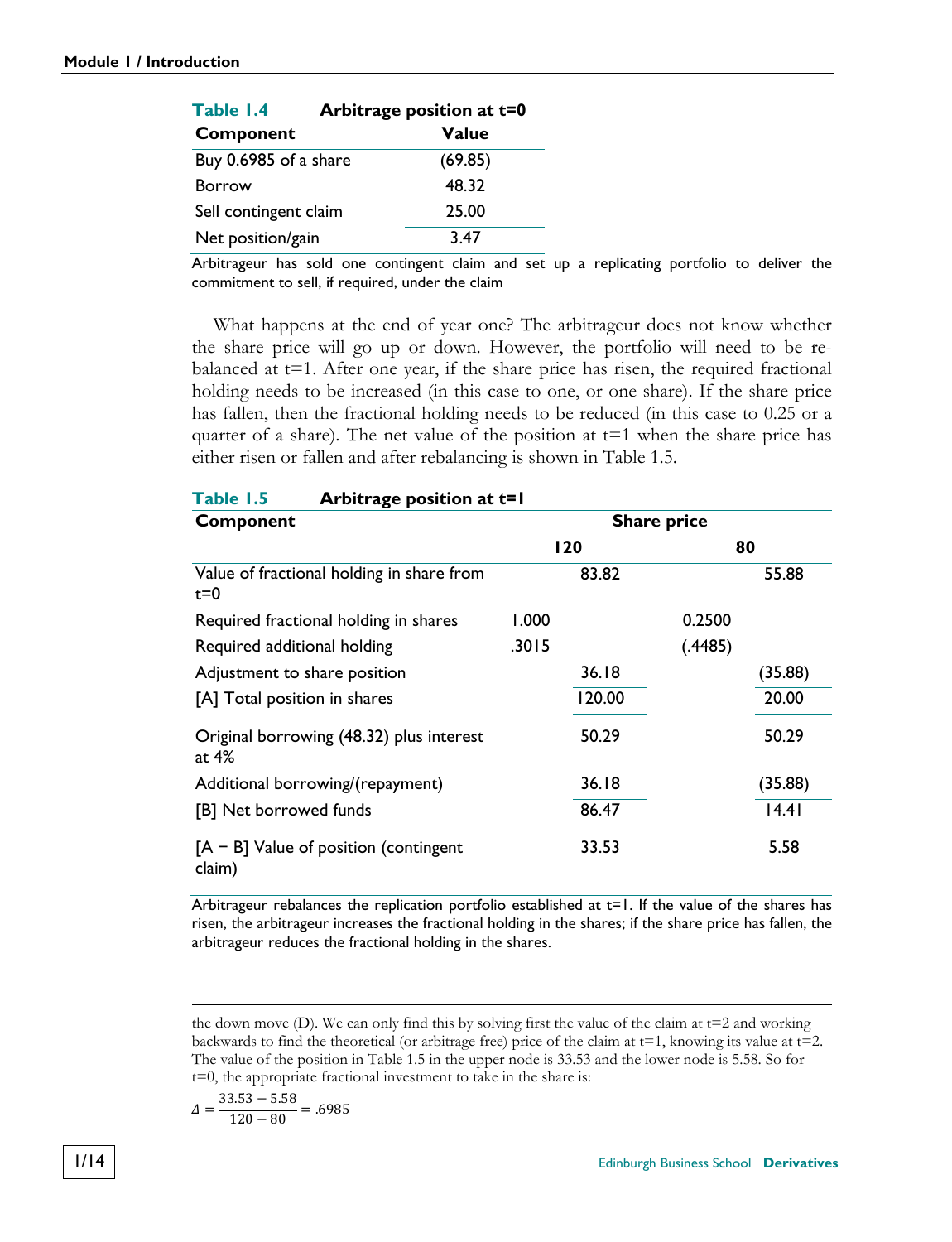At maturity, the contingent claim's value will depend on how the share price has performed between the first and second year. As [Figure 1.2](#page-28-0) shows there are three possible outcomes. The result of the replicating portfolio is given in [Table 1.6.](#page-30-0) 

As [Table 1.6](#page-30-0) shows by following the replicating strategy, regardless of the outcome at maturity, the arbitrageur has exactly the required amount of money to pay off the value of the contingent claim. With the share price at \$140 and the exercise price of \$90 the contingent claim seller has to deliver a security worth \$140 for \$90. Buying the security in the market at \$140 but selling at \$90 means a loss of \$50. The replicating strategy has delivered a profit of \$50 so the arbitrageur walks away without loss.

| Component                                         | <b>Share price</b> |                   |          |
|---------------------------------------------------|--------------------|-------------------|----------|
|                                                   | 140                | 100 <sup>1</sup>  | 60       |
| $[A]$ Portfolio from $t=1$<br>when share $= $120$ | 140                | 100               |          |
| [B] Borrowing (86.47)<br>plus interest at 4%      | 90                 | 90                |          |
| $[A - B]$ Net value of position                   | 50                 | 10 <sup>(a)</sup> |          |
| $[A]$ Portfolio from $t=1$<br>when share $= $80$  |                    | 25                | 25       |
| [B] Borrowing (14.41)<br>plus interest at 4%      |                    | 15                | 15       |
| $[A - B]$ Net value of position                   |                    | 10 <sup>(b)</sup> | $\Omega$ |
| Payout on contingent claim                        | 50                 | 10                | 0        |
| Net position of arbitrageur                       | 0                  | 0                 | 0        |

<span id="page-30-0"></span>

| Table 1.6 |  | Arbitrage position at t=2 |
|-----------|--|---------------------------|
|-----------|--|---------------------------|

Possible outcomes depending on the share price at t=1

1 Note that either outcome (a) or (b) occurs depending on what happens at  $t=1$ 

As with the earlier examples for gold and the forward foreign exchange transaction, the theoretical or arbitrage free price thrown up by the model for the contingent claim is the price that exactly compensates the contingent claim seller for replicating the payoff of the claim. This means the correct theoretical price for the contingent claim should have been \$21.53. Market forces will lead arbitrageurs to sell contingent claims if the market price is above the theoretical price and buy them if it is below thus forcing convergence to the theoretical price.4

The model for valuing a contingent claim is known as a conditional arbitrage model and requires the arbitrageur to rebalance the replicating portfolio as the value of the underlier changes. This conditional arbitrage model is the basis of all standard

 <sup>4</sup> As with the cost-of-carry example, if the price of the contingent claim is below that of the replicating portfolio, the arbitrageur will buy the contingent claim and sell the replicating portfolio (going short the shares and lending) and rebalancing at  $t=1$ .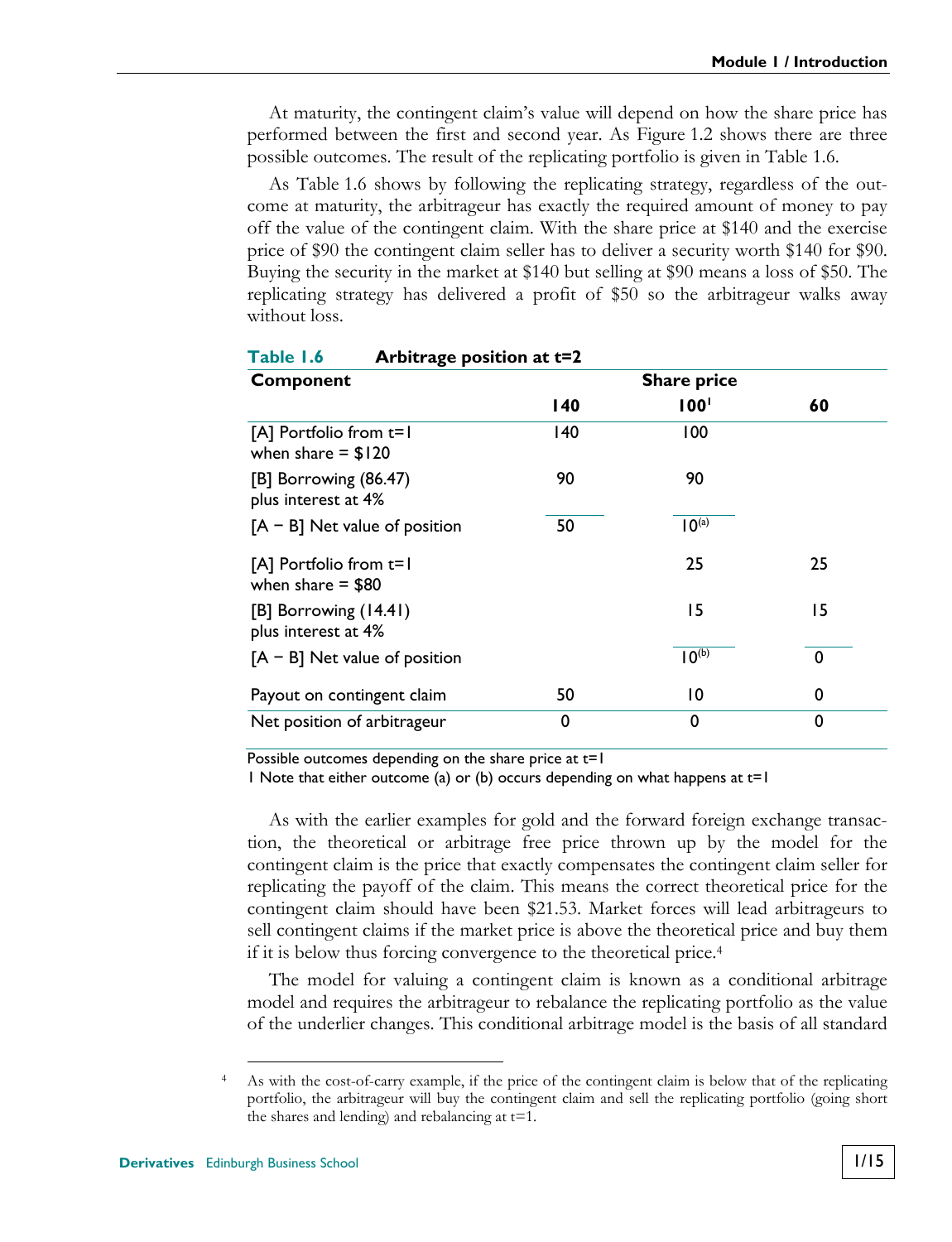option pricing models where the value of the option is determined by reference to its replicating portfolio. For this reason such pricing models are often called arbitrage pricing models.

An important corollary of the replicating portfolio approach is that the contingent claim seller, who has the obligation to deliver under the contract, is indifferent to the price behaviour of the underlier. Hence risk preferences do not affect the pricing of these claims. As the position is risk-free, it will earn the risk-free rate of interest and this means that complications about risk-adjusted discount rates can be ignored when working out the present value of the portfolio.

Note another outcome of the modelling process: even without an arbitrage opportunity, the dynamic replication strategy allows the contingent claim seller to manage the risk from selling the contract. In the example above, once the vendor has received \$21.53 for the contingent claim, by following the dynamic replication strategy, the writer has eliminated all risk.5

#### 1.2.2 **Impediments to the** *Law of One Price*

<span id="page-31-0"></span>In an efficient market there are no impediments to prevent smart market participants exploiting the fact that if there are two assets or packages of assets that have the same payoff and which have different prices then arbitrage can be undertaken. In order to determine whether there is a profitable arbitrage opportunity, the market participant may have to undertake sophisticated modelling to determine whether he can construct a replicating portfolio synthetically via a combination of fundamental financial instruments. Given the potential rewards from arbitrage, market participants will devote time and effort to constructing replicating portfolios in order to exploit incorrect prices.

How realistic is it for market participants to undertake such arbitrages? The replicating portfolio is almost the same as the asset or contingent claim being replicated. To the extent that the model has non-realistic assumptions when applied in practice then the values of the two may differ. Arbitrageurs and contingent claim vendors are always seeking to improve the accuracy of their models. However, the real world departs from that of the models. In particular, transaction costs affect the result and are not a feature of most theoretical models. In the case of our dynamic replication example, the arbitrageur does not know in advance whether at  $t=1$  more shares will be purchased or sold – and how many. Hence transaction costs will affect the exactness of the result.

Other real world market imperfections or frictions can also affect the result. One possible problem is contractual uncertainties. For instance, when a market participant sells shares he does not own, these have to be borrowed. Generally shares can only be borrowed for a short period (days or weeks). Hence the maturity of the

 <sup>5</sup> In practice of course the model is only a representation of reality and to the extent that actual market behaviour differs from that assumed in the model the writer will have an element of residual risk. Hence a prudent writer will charge more for the option to cover himself. But to the extent that actual and model behaviour converge, competition for business in financial markets will drive down the prices of contingent claims towards their theoretical values.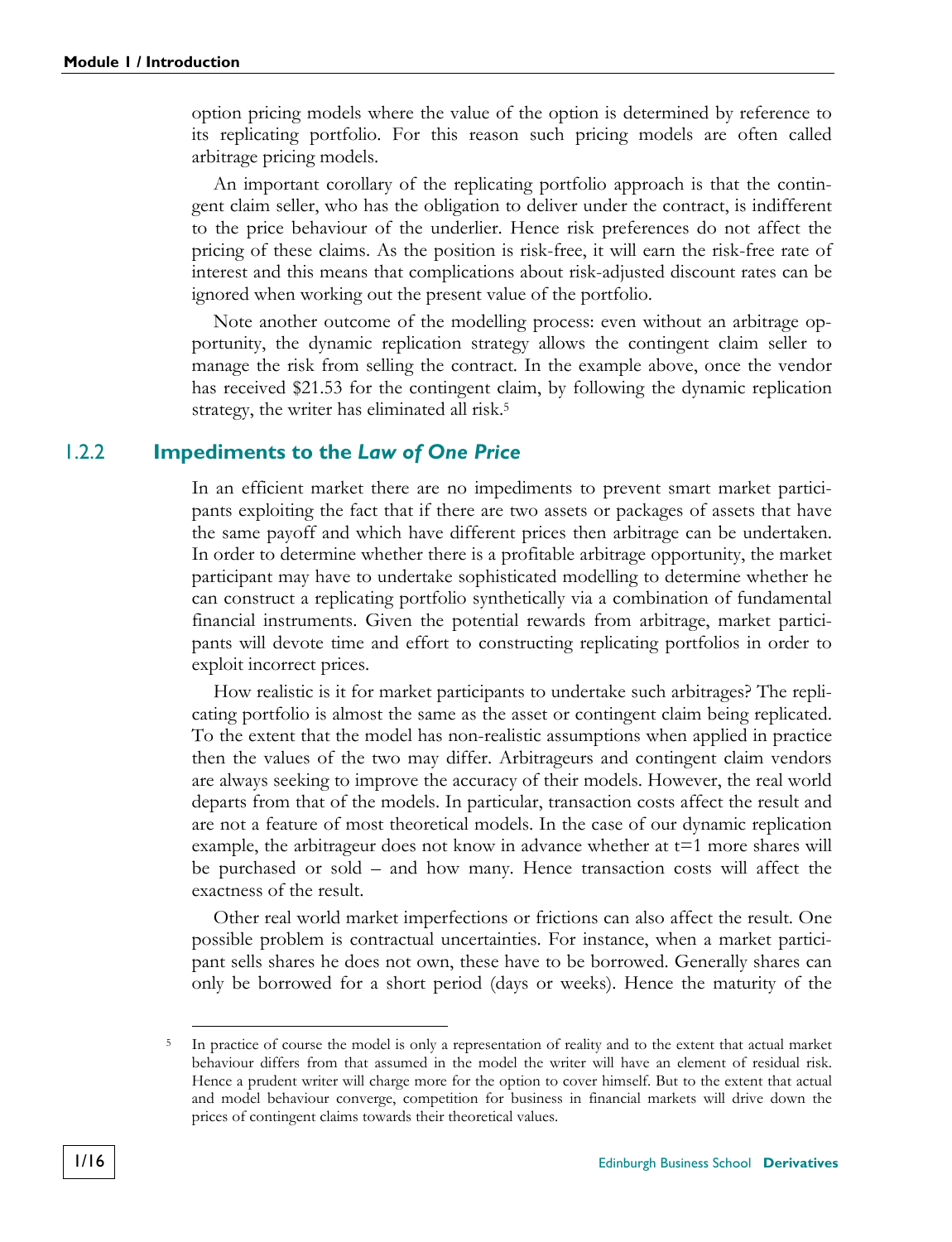contingent claim being replicated may differ from the transactions that underpin the replicating portfolio. There are other complications from stock borrowing. The stock lender may require a haircut (or prudential deposit) so that the short seller does not receive the totality of the value of the short sale. Also, it is the case that borrowing and lending rates differ.

Another issue is taxes. The assumption of most models is that there are no taxes. In practice, the tax treatment of the gains and losses from the written leg of the position (the contingent claim sold to the investor) might be treated differently from that of the components of the replicating portfolio. So one may not be able to offset the other leading to unanticipated losses. Another factor is the periodic apparent irrationality of financial markets. For instance, in periods of disturbance or stress, pricing relationships can break down leading to unanticipated losses.6 Yet another factor that can make arbitrage hazardous are differences in information between market participants. Prices at which transactions are made may not reflect the true intrinsic value of the instruments being traded.

The result is that while the pricing models that are used to compute the theoretical or fair value of a derivative have been shown to be good representations of the actual market prices of such instruments, the models are not quite the same thing as the derivatives themselves. This always needs to be kept in mind when considering the analysis of such models. Nevertheless, the arbitrage principle is a powerful tool for both analysing derivatives and explaining the observed prices of such instruments in financial markets.

#### **1.3 Derivative Markets**

Derivatives are traded in financial markets. We can distinguish two types of markets and instruments: exchange-traded and over-the-counter (OTC) markets. Exchangetraded instruments are bought and sold through an organised exchange. For example, in the UK, the major exchange for financial derivatives is *Euronext-LIFFE*. On this exchange, interest rate, equity and commodity derivatives are traded. In order to facilitate trading products are standardised. For instance, all the options traded on a particular underlier will have the same terms. The exchange will fix the number of units in the underlier, the maturity dates and the exercise prices for the options, where and when the underlier is to be delivered. These are laid out in the contract specifications. The only factor that will vary will be the price at which the options trade. Transactions either are executed on the trading floor or – as with Euronext-LIFFE – through screen-based trading systems. The exchange controls how trading is organised and regulates the activities of traders, who have to be registered with the exchange. The way trading and other elements of the settlement process are organised means that market participants have virtually no credit risk.

In contrast OTC markets involve bilateral transactions between market participants. Since these are negotiated directly between the parties involved, it is possible

 <sup>6</sup> A good example is the collapse of Long-Term Capital Management (LTCM). See [Roger Lowenstein](#page-44-2)  [\(2001\),](#page-44-2) *When Genius Failed*, New York: HarperCollins Publishers.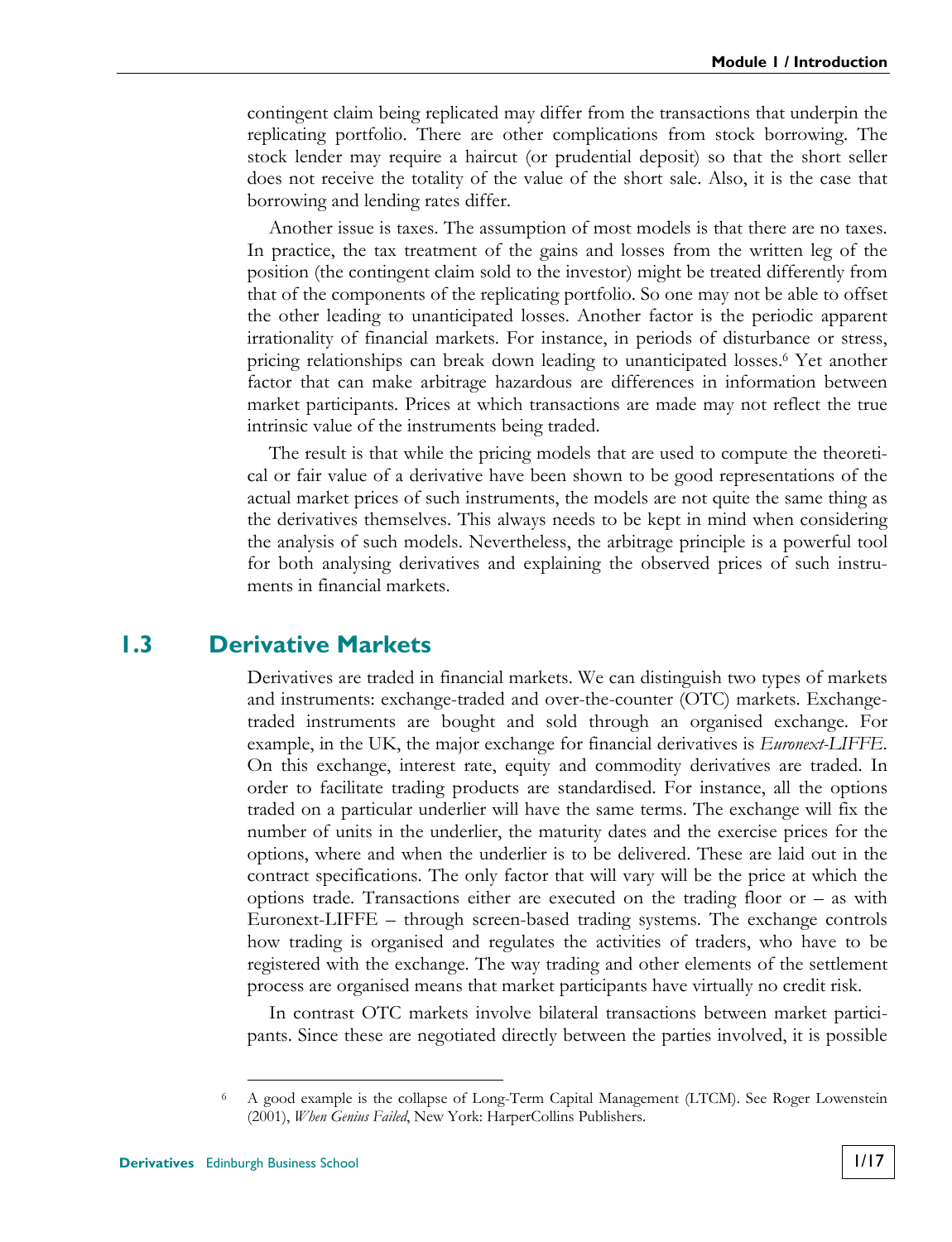to offer non-standard products. Unlike exchange-traded products that have to be standardised to ensure liquidity, OTC markets can offer great flexibility to users. All terms can be negotiated and customised to meet the needs of the parties involved. However, since contracts are negotiated directly between the two parties, OTC transactions are subject to credit risk. This means that only counterparties with a good credit reputation are acceptable as counterparties although mechanisms similar to those used for exchange-traded products can be used to alleviate this problem. Plus since the contracts are customised, it is not easy to unwind or cancel such a contract after it has been agreed.

#### **Derivatives Markets Terminology**

Derivatives markets are replete with their own, sometimes esoteric, terminology. Some of the more common terms are given below.

**Cash market**: The market in fundamental financial instruments or physical goods. Also called the spot market.

**Derivative** or **derivative instrument** or **security**: A contract whose payoff and hence value is determined by the price of another underlying asset. Also referred to as a contingent claim.

**Contract specifications** or **characteristics**: The terms detailing the quality, size, price and delivery terms of a derivatives contract. For over-the-counter markets these might differ between transactions, for exchange-traded contracts only some elements are negotiable.

**Underlier**: the fundamental financial instrument, portfolio, or physical asset, from which the derivatives contract obtains its value.

**Delivery**: Procedures for settling the payment and receipt of the underlier at maturity or upon exercise. Some contracts do not involve a transfer of the underlier from seller to buyer and settle by paying the difference between the contracted price and the delivery price.

**Clearinghouse**: The institution which, as it names suggests, organises the settlement of transactions and, for exchange-traded derivatives, acts as the counterparty to all transactions.

**Long** or **long position**: A situation where a market participant either currently holds the underlier or will need to purchase the underlier in the future. Hence a purchaser of a forward or futures contract who is contracted to receive the underlier at the maturity of the contract is deemed to have a long position in the contract.

**Short** or **short position**: A situation where a market participant either currently has sold the underlier short or will need to sell the underlier in the future. Hence a seller of a forward contract who is contracted to deliver the underlier at the maturity of the contract is deemed to have a short position in the contract.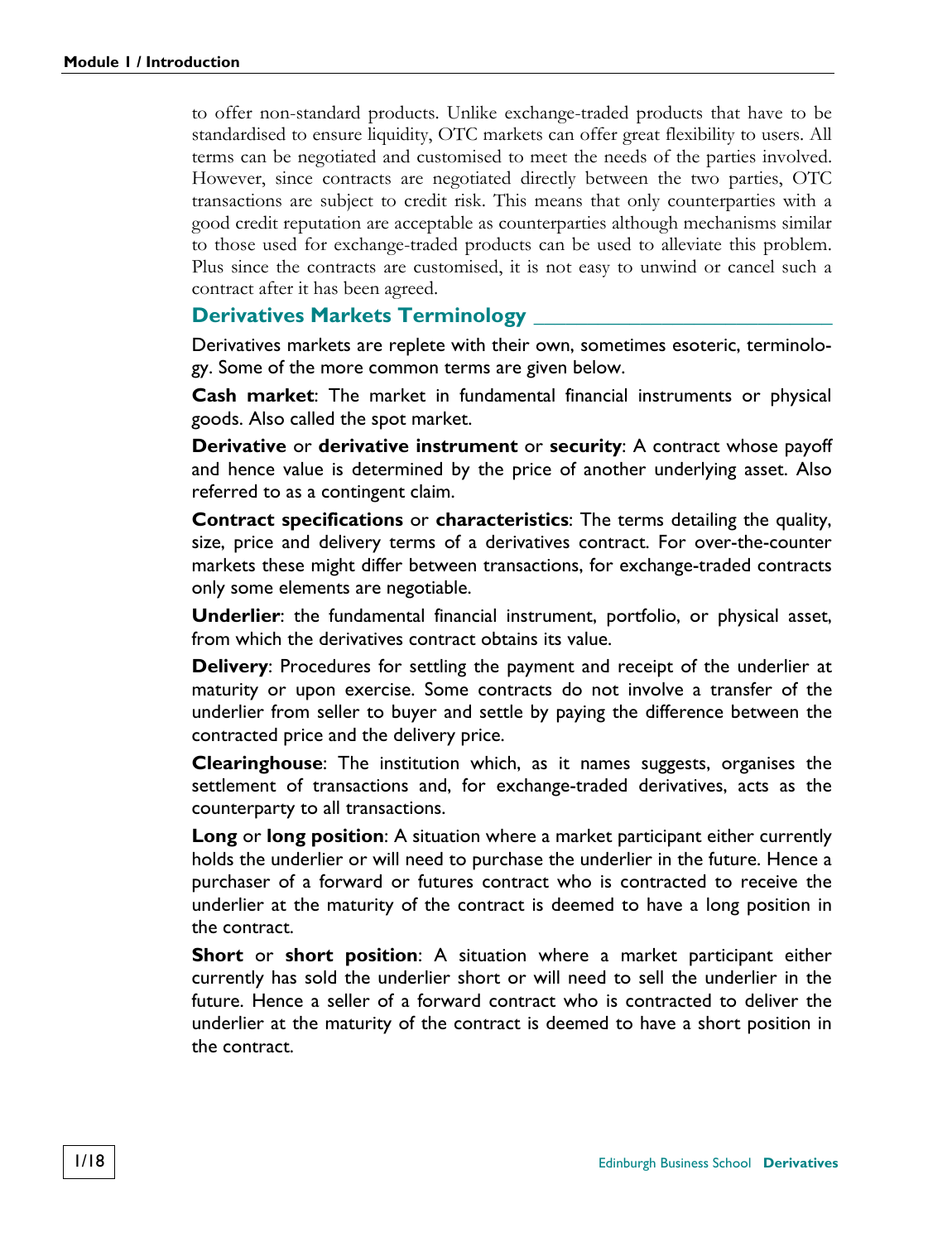**Holder**. The buyer of an option. The buyer has the right to exercise the option and complete the transaction if it is advantageous to do so. That is, the buyer 'holds' the rights from the option.

**Writer**: The seller of an option. With a call option the writer has to sell at the strike price, with a put the writer has to buy at the strike price. Hence the seller has written the right of exercise.

**Exercise**: To activate the right to purchase or sell given by an option.

**Exercise price** or **strike price**: The contracted price (or rate) at which an option holder can execute or complete the transaction.

**Expiration**: The point at which a derivatives contract ceases to exist, that is it expires. Also called maturity.

**Life**: The length of time a derivatives contract is in force. Also called the tenor.

#### **1.4 Uses of Derivatives**

As discussed above in Section [1.2.2,](#page-31-0) market participants need fundamental financial instruments to borrow and lend. As we have seen, derivatives can be replicated using combinations of fundamental financial instruments. That said, derivative instruments provide an efficient or least-cost means of undertaking many financial activities. Their ability to meet the many different needs of market users reinforces their importance in the financial system. This section examines the different uses to which market participants put derivatives.<sup>7</sup>

#### 1.4.1 **Risk Modification**

The fundamental justification for the existence of derivatives is their ability to modify risks. Consider the following situation. An investor can either buy a share with a current value of \$100 or purchase an option to buy the share for \$4. With the option the investor has the right to buy the share in six months' time at \$100. What are the possible outcomes? Let us assume that the share can be worth either \$120 or \$80 in six months' time. With the immediate share purchase, the investor can either gain or lose \$20 depending on the outcome. With the option, however, the investor's maximum loss is \$4, the cost of the option. Only if the share price is at \$120 in six months' time will the investor exercise his right to buy at \$100. Then his gain will be  $$120 - $100 - $4$ , or \$16. By buying the option rather than the share the investor has modified his risk. The maximum loss is now limited. In like fashion all derivatives allow users to modify their risks. This ability to modify risk is a key characteristic of derivatives and justifies their position within the financial pantheon.

 <sup>7</sup> Of course the total market activity recorded for particular types of derivative will represent the sum of the different uses that market participants have for the particular instruments.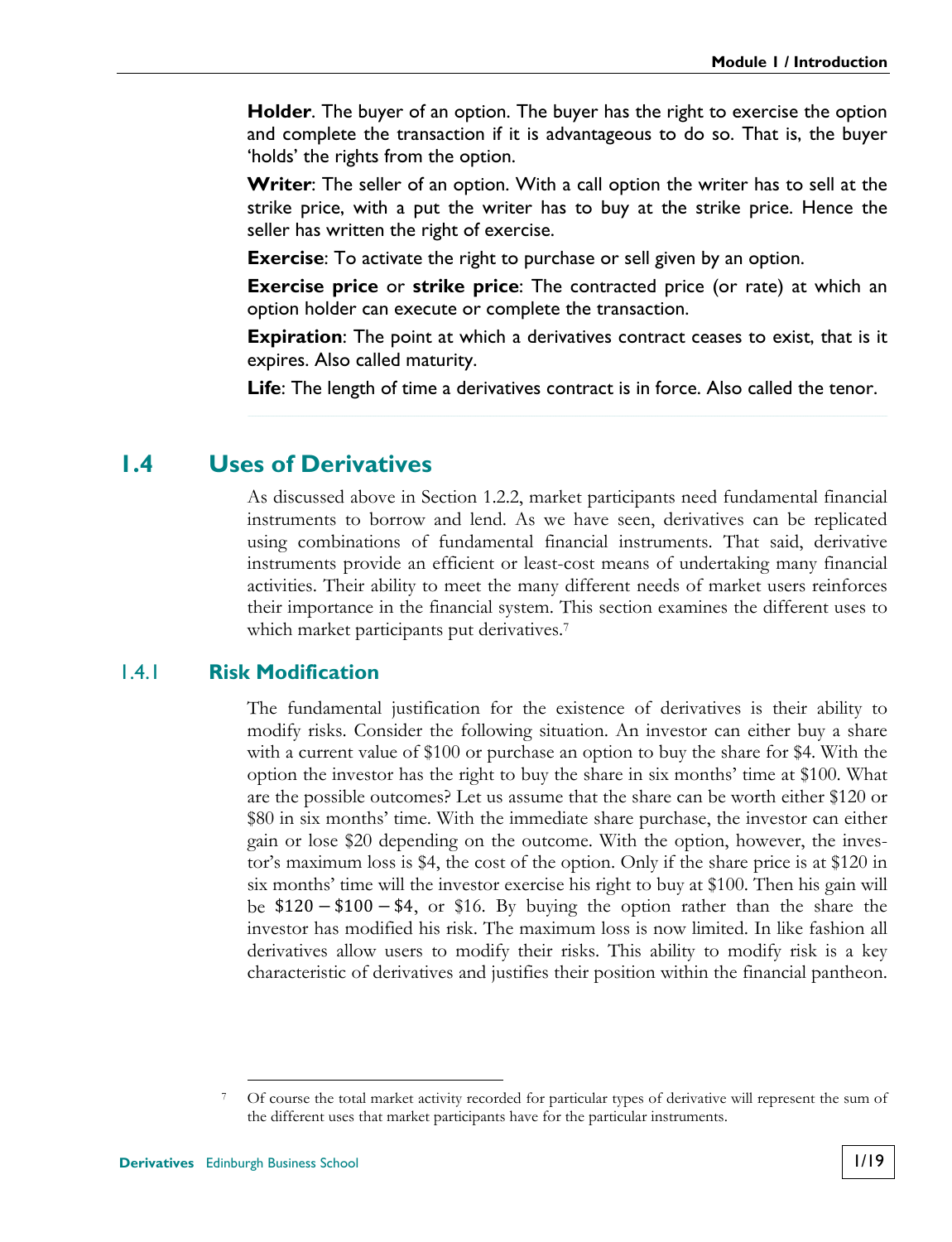Note that risk modification can involve taking more risk rather than reducing risk.<sup>8</sup> If the investor had wanted to take more risk then he could have written the option!

#### 1.4.2 **Hedging**

Hedging is a special case of risk modification that has as objective the elimination of all risk. While risk modification changes the nature of a risk but may not eliminate it completely, with hedging the intention is to remove the source of risk. For instance, a company is selling its product abroad. The currency in which the buyer negotiates is not the operating currency of the seller. Once the contract is struck, the seller is faced with the fact that due to the time lag between agreeing terms and receiving payment there is a risk that the exchange rate will have changed. Derivatives provide a simple solution to this problem. In this case the seller can agree a forward foreign exchange contract with a bank to sell the foreign currency and buy the domestic currency. In this way the company has hedged its exchange rate risk on the sale. The intention when entering the forward contract is to reduce the unwanted exchange rate risk to as little as possible. This will be zero in this case as the forward foreign exchange contract exactly matches and offsets the foreign currency position. In other cases, the fit might not be so exact and the hedge will be imperfect. Nevertheless, the intention when using derivatives for hedging is to obtain the maximum protection from the source of risk even if there is some residual risk. With an imperfect hedge, some protection is better than none at all.

#### 1.4.3 **Speculation**

<span id="page-35-0"></span>Speculation is risk modification designed to benefit from exposure to a particular risk. Take the situation where a market participant has a view that as a result of tensions in the Gulf region, the oil price will increase. Strategy one is to buy crude oil in the spot market. There are significant disadvantages to this strategy if the only reason for buying oil is to profit from an anticipated increase in price. Oil is a bulky commodity and will have to be stored, and this can be costly. It is also necessary to find a buyer for the oil when the anticipated price increase has taken place. Far simpler from the speculator's perspective is to buy crude oil futures. That is, exchange-traded contracts that fix the price at which crude oil can be bought and sold at a specific date in the future. These have the same economic exposure to changes in the spot price for crude oil but none of the disadvantages of physical ownership. In fact by using futures, which are highly liquid instruments, the speculator can immediately take a position in the crude oil market (the underlying risk factor) and sell it again without worrying about finding a seller, storage or an eventual buyer. The costs of setting up a position to take advantage of a rise in the crude oil price in the futures market will be far less than the costs of setting up a similar trade in the spot market. That means that even a relatively small increase in the crude oil price will make money for the speculator. So while derivative markets

The emphasis of this course will be on how derivatives can modify risk and, in particular, how they are used for risk management. This focus builds on the principles and processes of the *e*MBA elective *Financial Risk Management*.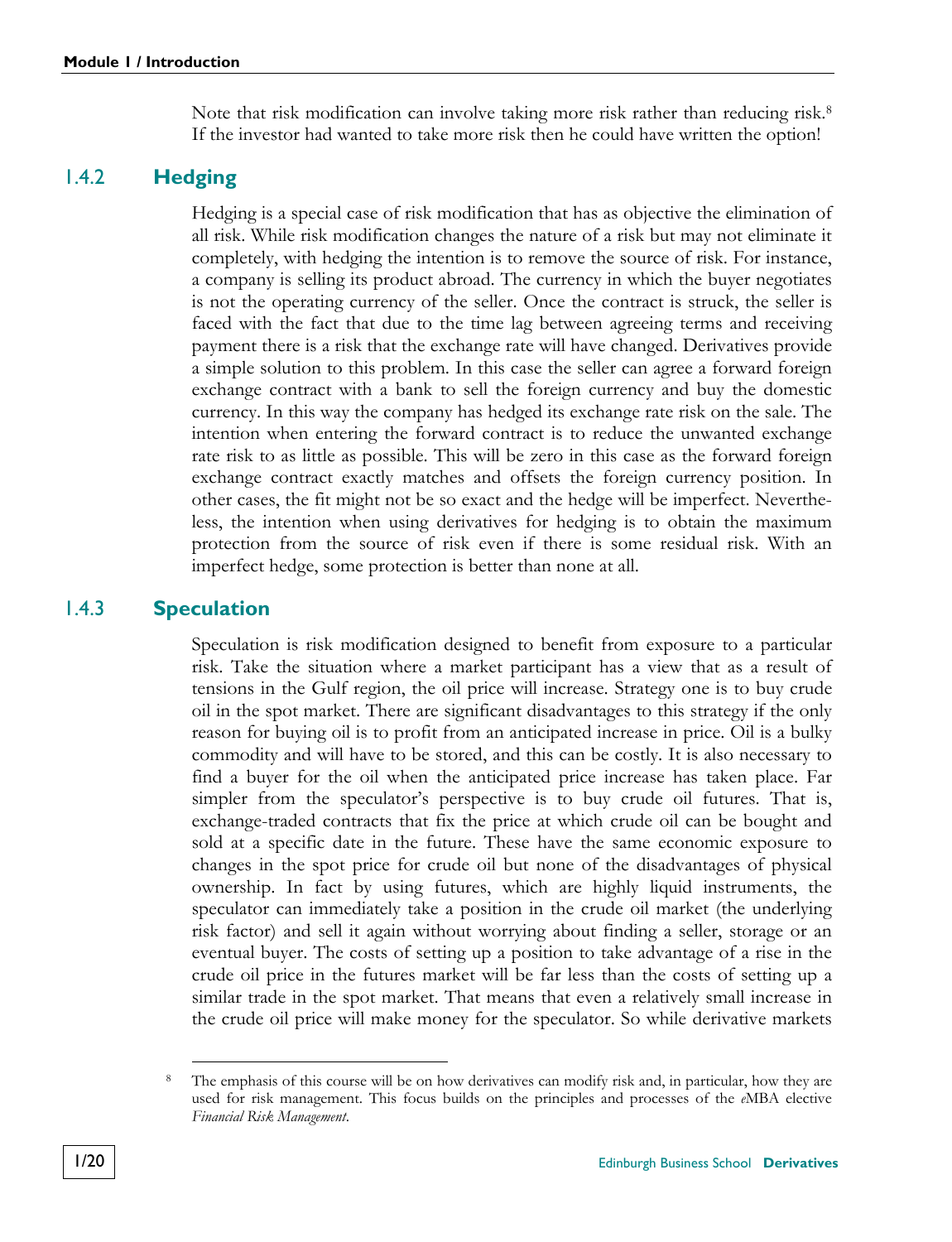are designed to manage risks, they do allow the more adventurous to benefit from assuming risk. In this case, the speculator is taking the risk that oil prices do not rise as anticipated! The existence of speculative activity in derivative markets acts to increase the pool of capital available for the market and to increase the supply of counterparties thus increasing the market size for market participants who are natural hedgers.

#### 1.4.4 **Arbitrage**

Arbitrage operations aim to exploit price anomalies. The basic mechanisms have been described in Section [1.2.](#page-23-1) The existence of derivatives provides arbitrageurs with more pricing relationships that can be exploited if the prices move away from their correct relationships. For instance, if the prices at which options are traded differ from their theoretical value, arbitrageurs will step in to exploit this fact. Take the situation where a call option on a share with an exercise price of \$100 is trading at \$4.5 and the corresponding put (with the same exercise price) is trading at \$2.7. The current share price is \$102. The options have 3 months to maturity (expiration) after which they are void. The three months interest rate is 4 per cent per annum. A trader can arbitrage the mispricing of the call and the put. The trader buys the call for \$4.5, sells the put at \$2.7 and sells the share for \$102 and invests the present value of the \$100 exercise price (this is \$99.02). The net gain from this is \$1.18. At maturity one of two situations arises. If the share price is above \$100, the arbitrageur exercises the call by using the invested funds and receives the share. This share is then returned to the stock lender. If the share price is below \$100, the call is abandoned. Having written the put the arbitrageur is now contractually committed to purchasing the share for \$100 when its market price is less than this. The holder exercises the put and the arbitrageur pays for the share he is obliged to receive using the invested funds. Again the share is returned to the stock lender. Whatever the outcome, the arbitrageur nets a \$1.18 from the transaction without having to invest any of his own money.

#### 1.4.5 **Spreading**

Spreading involves taking advantage of – or limiting the impact of – price changes between two assets. Hence it can be either for speculative purposes or for risk management. Extending the oil speculator example in Section [1.4.3,](#page-35-0) now the speculator has a view that the margin between unrefined crude oil and its refined products (unleaded gasoline and heating oil) is likely to increase due to refining capacity shortages. He wants to take advantage of this fact. One possibility, as with the simple directional crude oil transaction, is for him to sell crude oil and buy unleaded gasoline and heating oil in the spot market. But this is even more complicated than the simple strategy of buying crude oil on the expectation that its price will rise. It is far simpler for the speculator to deal in energy futures contracts. Contracts exist for crude oil and its refined elements, unleaded gasoline and heating oil. By buying futures in the refined products and selling the crude oil futures, the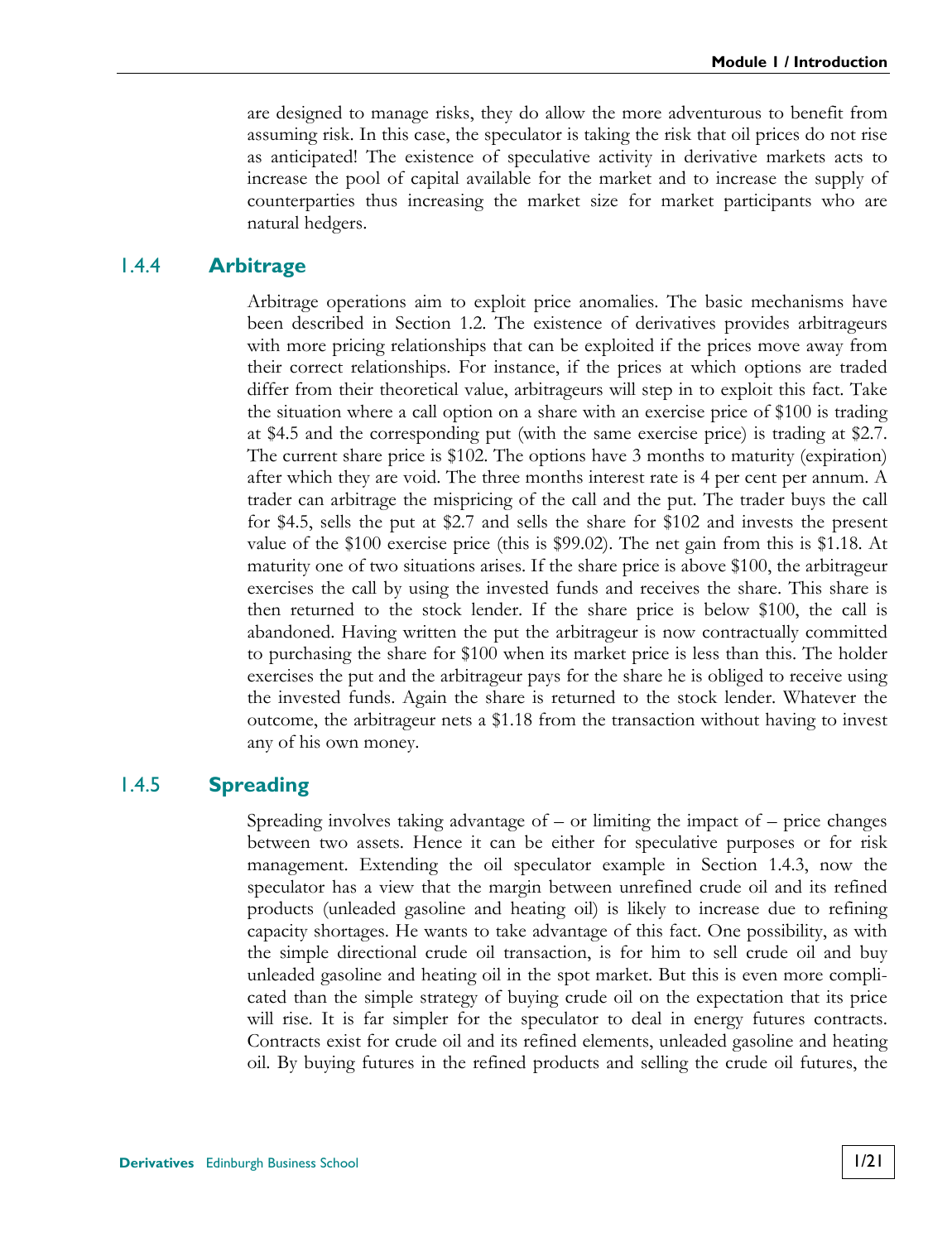speculator is anticipating a widening their price relationship.9 If he is correct, regardless of whether the crude oil price goes up or down, the speculator will make money. This is an important feature of spread trading. The profit (or loss) from the spread transaction is not dependent on absolute price levels but on changes in the price relationship between the two assets. Using derivatives for spreading reduces the cost and complexity of setting up transactions designed to exploit or hedge changes in this relationship. Hence derivatives are the instruments of choice for this type of transaction. In fact, to use the spot or physical markets to exploit these spread relationships, speculators would have to anticipate very significant changes in their relative prices to compensate for transaction and other costs.

#### 1.4.6 **Decreasing Financing Costs**

Derivatives allow users to modify their risks. They can help firms decrease their financing costs. Take the situation where a company can either borrow in its own country and lend the money to its foreign subsidiary or the subsidiary can borrow in the local currency. In the case where the subsidiary borrows locally, the local income will service the debt. In the case where the parent supplies the funds, the local income has to be exchanged for the currency of the parent company. The company is likely to be able to borrow in its own country on much finer terms because it is better known and respected than in the foreign country where it is less well known. By borrowing locally it is paying more (but eliminating the exchange rate risk on the borrowing). The company would benefit if it could borrow in its home country and yet lend in the local currency of its subsidiary. This is precisely what cross-currency swaps allow firms to do. They can raise finance in the cheapest market and currency without having to worry about the exchange rate risk. The cross-currency swap converts the borrowed currency into the desired currency while at the same time eliminating the exchange rate risk. Firms can reduce their financing costs because derivatives are available to manage undesirable financial risks.

#### 1.4.7 **Tax and Regulatory Arbitrage**

Under UK laws, individuals and firms have the right to organise their affairs to minimise the amount of taxes they pay. Derivatives allow firms to manage their tax liabilities. For instance, a firm that borrows money from a bank may not know what its future interest rate cost will be. Interest expense is normally tax deductible, but only if there is sufficient profit. The firm therefore may be exposed to unanticipated increases in borrowing costs that it cannot offset against its profits if these are not large enough. It may therefore want to fix the total interest charge it pays so as to ensure that it can take advantage of the interest rate tax shield. The firm can do this using derivatives. By entering into a forward rate agreement the firm can fix the amount of interest it will pay for a given period without having to renegotiate its

This margin is known as the crack spread. That is, the difference in price between the unrefined and refined products which represent the refiner's costs and margin from 'cracking' the crude into its constituents. A refiner might be interested in protecting this margin and hence would undertake a crack spread designed to lock-in a fixed margin if it was of the view that excess refining capacity was likely to depress margins.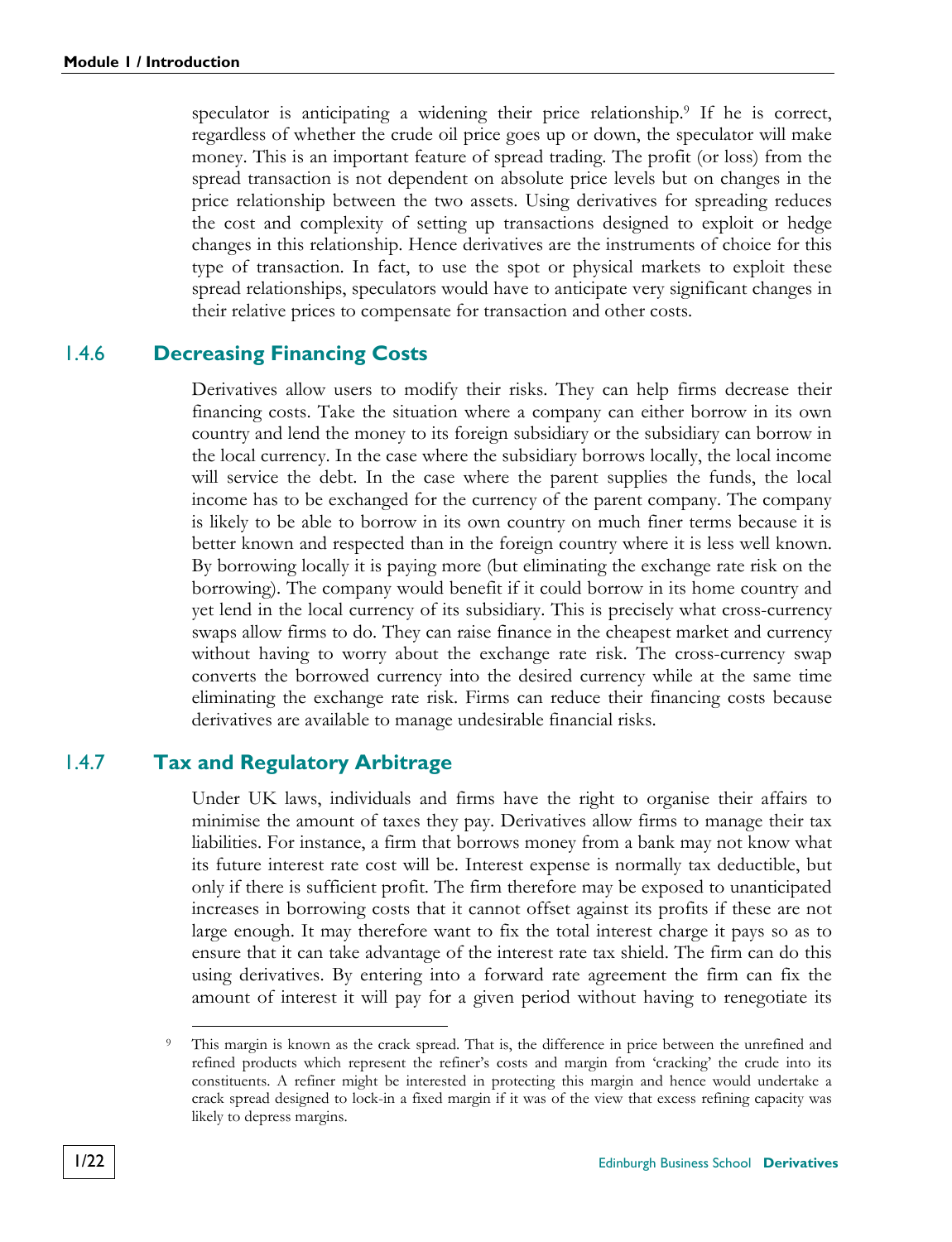borrowing from the bank. The contract converts an uncertain future interest expense into a fixed or certain expense.

In a similar manner to the firm's management of its tax deductibles, banks and other regulated financial institutions can manage the amount of regulatory capital required to support their business. One way of doing this is to use derivatives. Banks have to allocate more capital against loans to commercial enterprises than for loans to governments and state entities to cover against the potential default risk. This means banks are limited in the amount of lending they can make to commercial firms without raising more capital. Banks can use derivatives to reduce the amount of capital required to lend to commercial enterprises. By using a credit derivative, the bank buys insurance against default. As a result financial regulators are prepared to allow banks which have lent to commercial enterprises and used credit derivatives to transfer the default risk to allocate less capital to such loans.

#### 1.4.8 **Completing the Market**

Finance theory suggests that it should be possible to construct unique payoffs for every future possible state of the world. Take the simple example given in [Table 1.7](#page-38-0)  that assumes there are only two possible outcomes and two available securities.

<span id="page-38-0"></span>

| Table 1.7       | <b>Complete market</b> |                        |    |  |
|-----------------|------------------------|------------------------|----|--|
| <b>Security</b> | Price                  | <b>State of nature</b> |    |  |
|                 |                        |                        |    |  |
| R               | 9                      | 10                     | 10 |  |
| м               | 13                     | ۱٥                     | 20 |  |

By holding judicious combinations of security B and M, a financial engineer can create portfolios which have a positive payoff in one state and zero payoff in the other. The cost of setting up a security with a payoff of 1 in state two will be 0.4 and that for state one will be 0.5.10

In that sense, the two available securities B and M 'span the market' and the market can be considered complete. If, on the other hand, as given in [Table 1.8,](#page-39-0) 

$$
\Delta = \frac{1 - 0}{20 - 10} = .1
$$

And setting up the replicating portfolio, such that:

$$
20\Delta - (1 + r_f)B = 1 10\Delta - (1 + r_f)B = 0
$$

Where B is the amount of borrowing at the risk-free rate (which is 11.11 per cent). The cost now of setting up such a portfolio will be:

$$
13\Delta - B/(1+r_f) = .4
$$

In like fashion, the cost of setting up a replicating portfolio with a payoff of 1 in state one and zero in state two is 0.5.

The replicating portfolio will be created by finding the appropriate value for  $\Delta$  such that the portfolio is risk-free with in state one a net value of zero and in state two a net value of one. This is obtained by: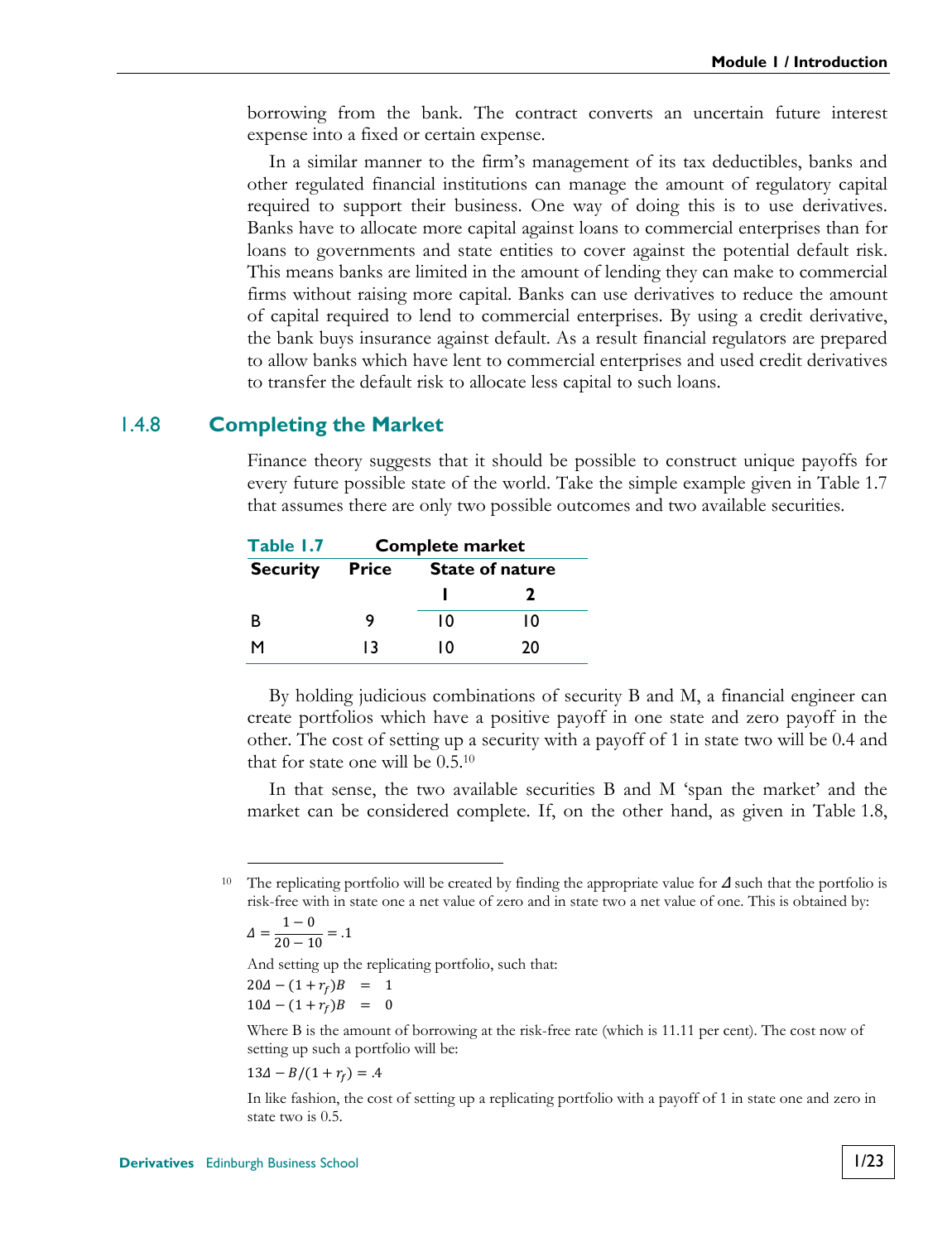<span id="page-39-0"></span>

| Table 1.8       | Incomplete market |                        |    |    |
|-----------------|-------------------|------------------------|----|----|
| <b>Security</b> | <b>Price</b>      | <b>State of nature</b> |    |    |
|                 |                   |                        |    |    |
| B               | 9                 | 10                     | 10 | 10 |
| м               | 13                |                        |    | 13 |

there are three states of nature and only two securities, then the market is incomplete.

The market could be completed by adding a third security, such as a derivative that had a positive payoff in one of the states but a value of zero in the others. Then the available securities would span the market and it would be complete and it would be possible to construct a replicating portfolio that generated a positive value in one state and zero in the others.

While this analysis is largely theoretical and based on a simple example, the ability of derivatives to help complete the market provides an important justification for their existence.

#### **1.5 Learning Summary**

Derivatives are contracts specifically designed to manage risks. Although technically redundant securities since they can be replicated using fundamental financial instruments, they provide an efficient means for market participants to manage and transfer risks. Their importance in this role continues to increase and they have become an important element in modern financial markets. While some, such as futures and swaps, are relatively new classes of instruments others such as forward contracts and options have always been a feature of commercial life. The great expansion over the last 30 years or so in derivatives on fundamental financial instruments is due to changes in the financial system and theoretical developments in our understanding of how these instruments can be valued.

A key principle of valuation in an efficient market is the ability of replicating portfolios made up of fundamental financial instruments to provide the same payoffs as derivatives. Under the *Law of One Price*, two assets or combinations of assets with the same payoffs should have the same price. This identity between the derivative contract and a replicating portfolio with the same payoffs as the derivative is enforced by arbitrage. While this theoretical understanding provides the ability to price derivatives, frictions in real world financial markets may lead to divergences between theoretical arbitrage-free prices and actual market prices for derivatives.

Derivatives are traded either on organised exchanges with specific rules and a significant degree of investor protection or directly between market participants in the over-the-counter markets. In the later case, market participants have to take into consideration the credit risk of the counterparty to the transaction. Exchange-traded contracts have standardised terms and conditions, OTC derivatives can be customised as required.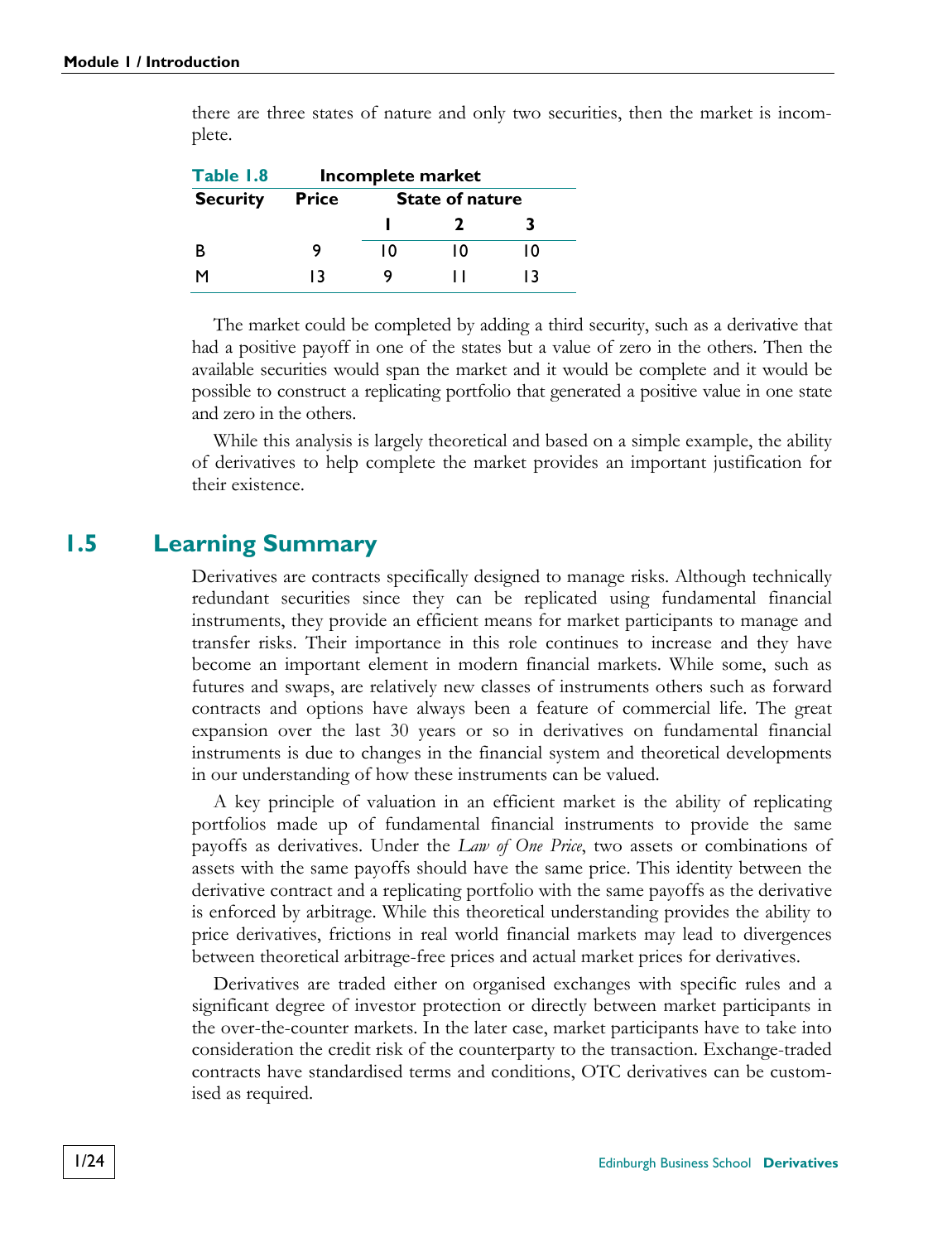Derivatives provide market participants with not just the opportunity to modify risks, but also to engage in speculation and to undertake transactions that would otherwise be problematical when undertaken using fundamental financial instruments. These include such benefits as reducing financing costs and taking advantage of tax benefits and regulations.

#### **Review Questions**

#### **Multiple Choice Questions**

- 1.1 Which of the following is correct? The forward market that existed in the Netherlands at Antwerp in the 14th century was a market for:
	- A. Grain and other agricultural produce.
	- B. Tulip bulbs.
	- C. Currencies.
	- D. Wool and cloth.
- 1.2 Which of the following best describes the nature of a forward contract? With a forward contract, the two parties agree to:
	- A. exchange an item of a specific quality for cash at a future predetermined date.
	- B. exchange an item for an agreed amount of cash at a future predetermined date.
	- C. exchange a given amount of an item for an agreed amount of cash at a future predetermined date.
	- D. exchange a given amount of an item of a specific quality for an agreed amount of cash at a future predetermined date.
- 1.3 If you have a sensitivity to changes in market prices, you would be said to be and would benefit from an \_\_\_\_\_ in the market price. Which is correct?
	- A. positive long the risk increase
	- B. positive short the risk decrease
	- C. negative long the risk decrease
	- D. negative short the risk increase
- 1.4 Which of the following correctly describes a futures contract?
	- A. A futures is an instrument whose value depends on the values of other more basic underlying variables.
	- B. An exchange-traded contract to buy or sell a specific amount of an asset or security for a specific price or rate on a specific future date.
	- C. An agreement to buy or sell an asset at a certain time in the future for a certain price (the delivery price).
	- D. All of A, B, and C.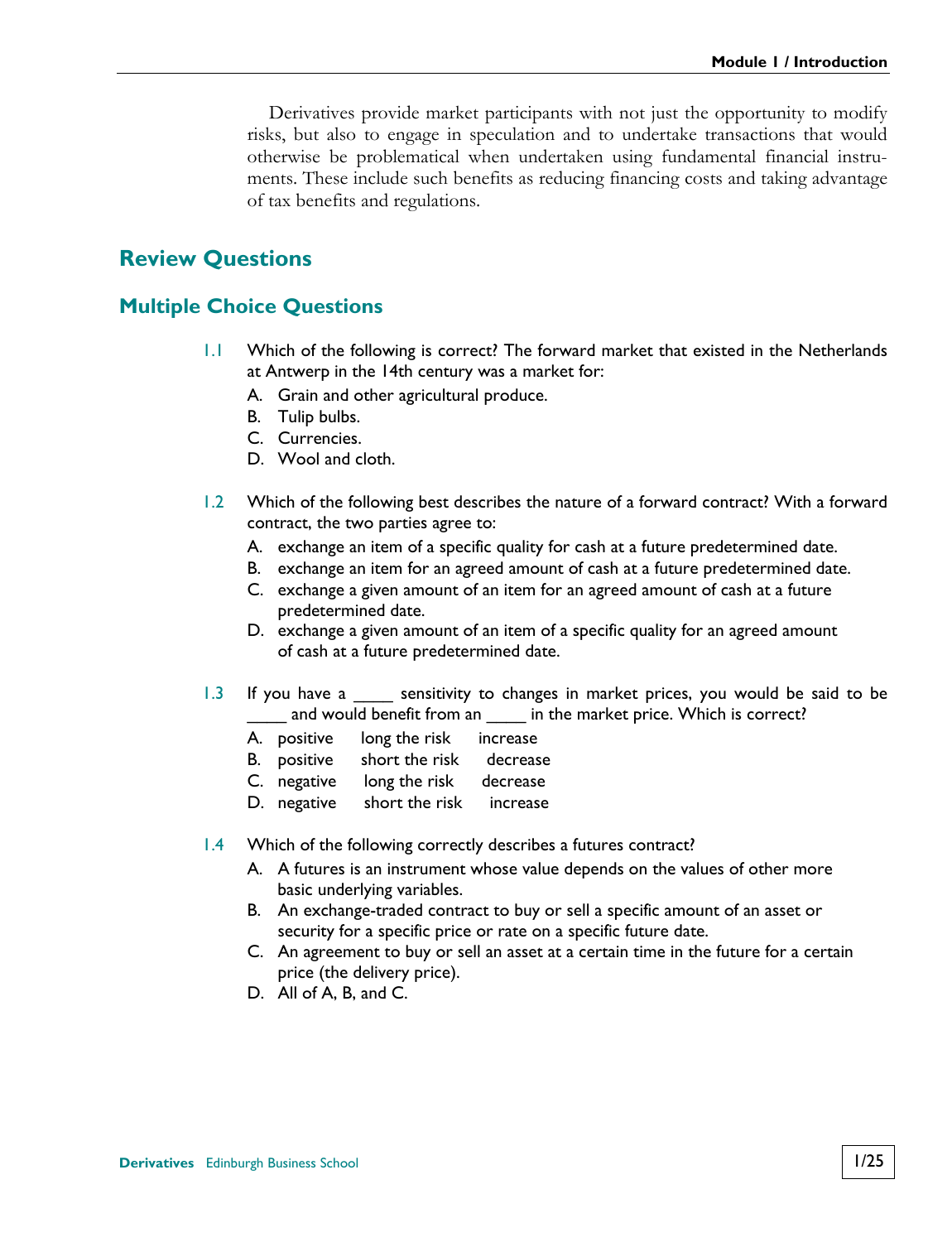- 1.5 What is the economic difference between forward contracts and futures?
	- A. There is no economic difference between forward contracts and futures.
	- B. Futures are only available on some underlying assets, whereas it is possible to trade any asset with forward contracts.
	- C. Futures contracts are traded on an exchange and have standardised terms and conditions whereas forward contracts are traded over-the-counter and have negotiated terms.
	- D. Both B and C explain the economic difference between forward and futures contracts.
- 1.6 Which of the following is correct? A swap is:
	- A. An agreement between two counterparties to exchange two different sets of future periodic cash flows.
	- B. The spot purchase or sale of a commodity combined with the simultaneous sale or purchase of the same commodity in the forward market.
	- C. The sale of one security to purchase another.
	- D. None of A, B, or C, correctly defines a swap.
- 1.7 Which of the following is correct? An exotic option is:
	- A. an option to exchange currencies where one of the currency pair is an emerging market country.
	- B. an option which has non-standard terms and conditions.
	- C. an option-like feature that has been incorporated into a security.
	- D. an option that is not traded on a derivatives exchange.
- 1.8 Which of the following is correct? The major impediment to market participants using forward contracts is:
	- A. The reputation and credit standing of the counterparty on the other side.
	- B. The lack of counterparties willing to enter the other side of the transaction.
	- C. There are no transactions available with the right maturity.
	- D. All of A, B and C.
- 1.9 Which of the following is correct? Fundamental financial instruments are:
	- A. a set of redundant securities issued by firms to investors.
	- B. required by firms in order to raise capital and borrow money.
	- C. those replicating transactions used to model the payoff of contingent claims.
	- D. another name for the risk management product set.
- 1.10 Which of the following is not deterministic arbitrage?
	- A. You borrow in euros and lend in dollars and buy dollars in the forward market to exploit a mispricing opportunity in the market.
	- B. In a takeover situation, you buy the target company's shares and sell the bidder's company shares to exploit a mispricing opportunity in the market.
	- C. You sell gold in London and simultaneously buy gold in Los Angeles to exploit a mispricing opportunity in the market.
	- D. You sell crude oil futures and buy crude oil in the spot market to exploit a mispricing opportunity in the market.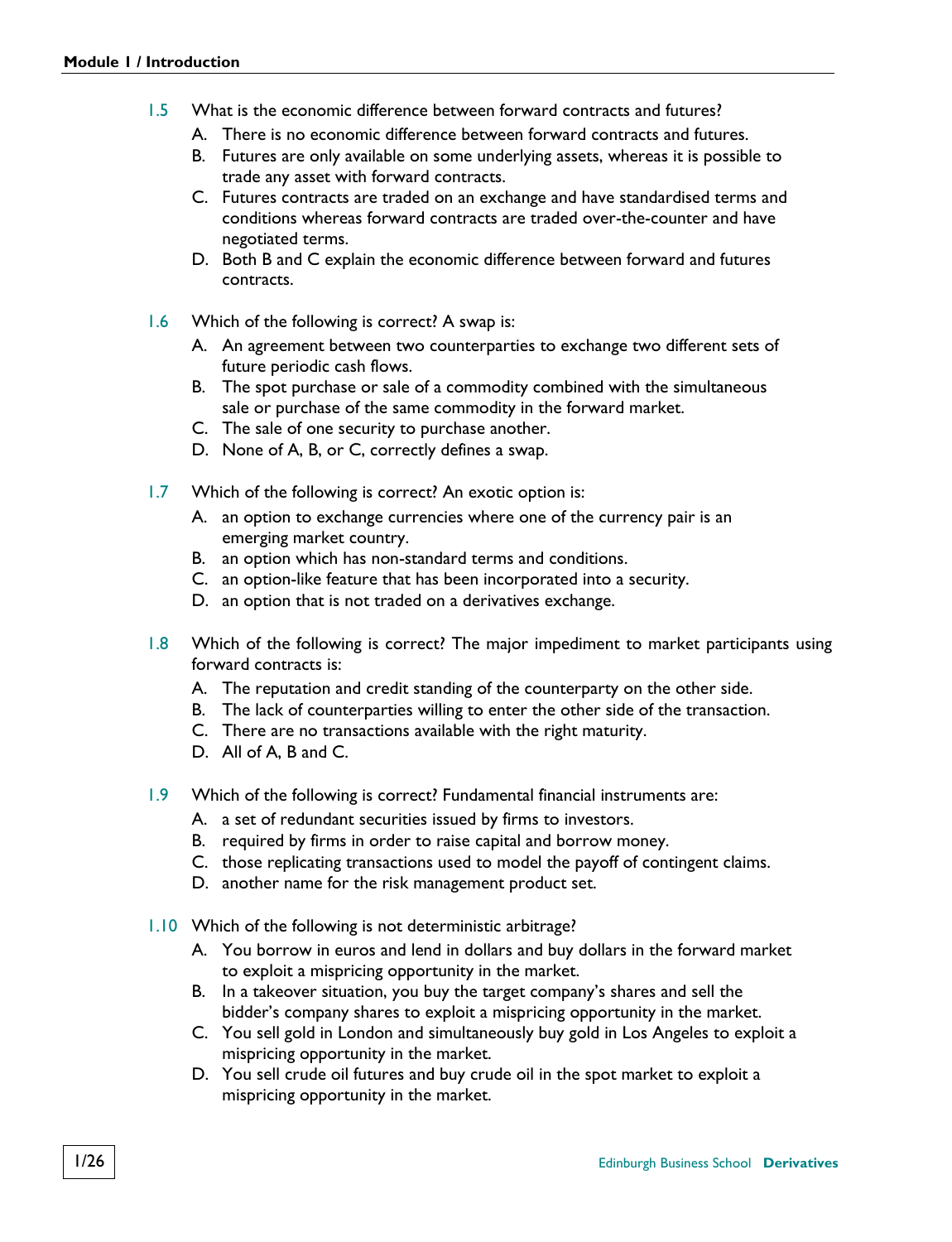- 1.11 Which of the following is correct? Dynamic arbitrage requires that:
	- A. the derivative that is sold and the offsetting arbitrage transactions have the same value at maturity.
	- B. the payoffs at maturity of the element that has been sold is less than that of the purchased element.
	- C. the composition of the replicating portfolio be adjusted over time in response to changes in the derivative price.
	- D. the replicating portfolio is rebalanced over time to maintain the correct relationship to the derivative being arbitraged.
- 1.12 Which of the following is the correct definition of a replicating portfolio?
	- A. A package of securities and borrowing or lending designed to give the same payoff as another financial security.
	- B. A portfolio of securities designed to meet a specific investment objective or target.
	- C. A package of fundamental financial instruments and derivative securities designed to meet a specific investment objective or target.
	- D. A portfolio of fundamental financial instruments and derivative securities designed to eliminate risk.
- 1.13 Which of the following is *not* a fundamental financial instrument?
	- A. A share.
	- B. A call option on a share.
	- C. A bond.
	- D. A bank loan.
- 1.14 The spot price of a commodity is \$1200 and its forward price in one year is \$1255. The one-year interest rate is 4 per cent per annum. Which of the following is correct? An arbitrageur can create a replicating portfolio by:
	- A. borrowing and buying the commodity in the cash market and buying the forward contract to give a profit of \$55.
	- B. selling the commodity in the cash market and investing and buying the forward contract to give a profit of \$7.
	- C. borrowing and buying the commodity in the cash market and selling the forward contract to give a profit of \$7.
	- D. selling the commodity in the cash market and investing and selling the forward contract to give a profit of \$55.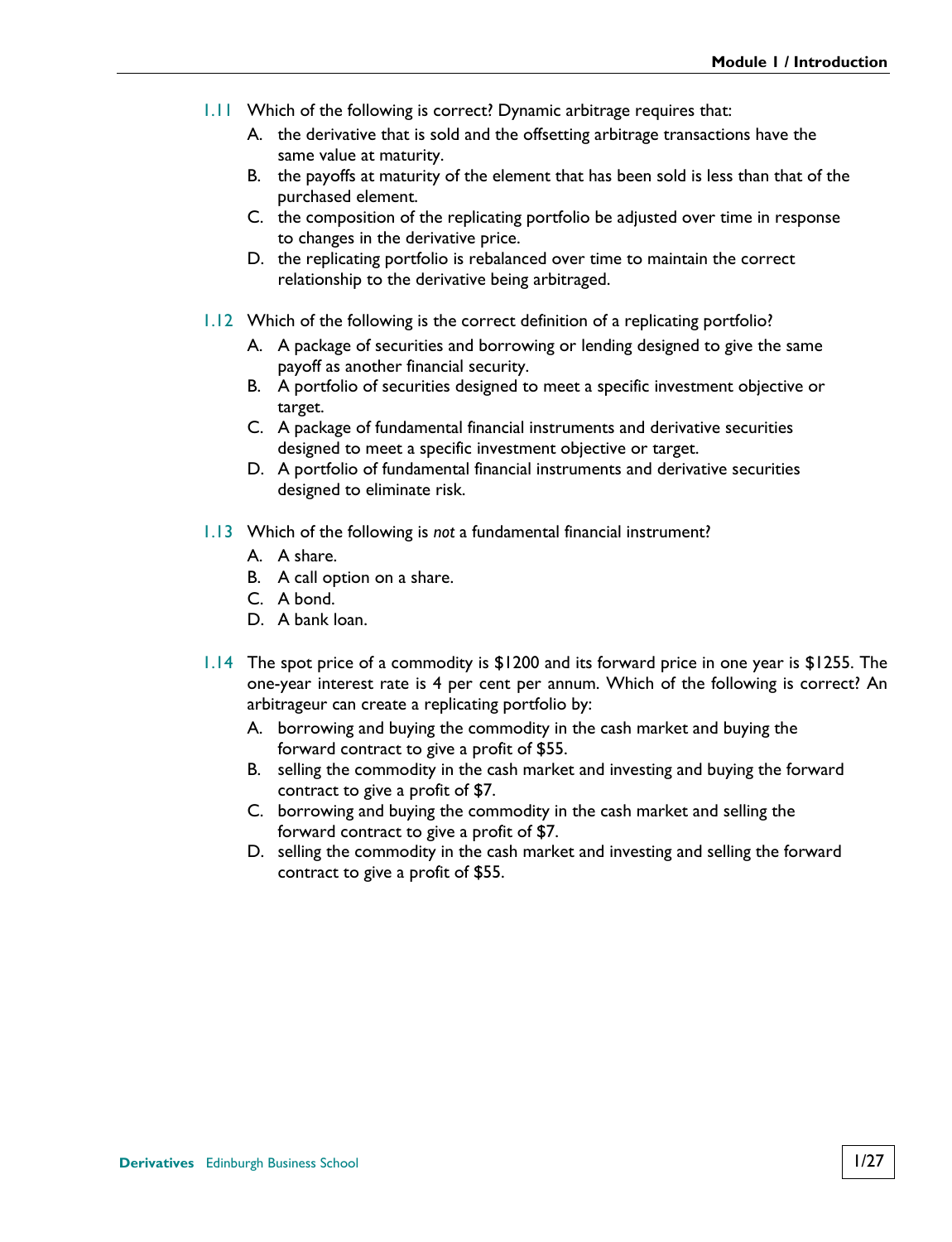- 1.15 The spot exchange rate between sterling and the US dollar is \$1.7425/£. The six-month interest rate is sterling is 3.75 per cent per annum and that in US dollars is 2.5 per cent per annum. The six-month forward foreign exchange rate is \$1.7385. Which of the following is correct? An arbitrageur can create a replicating portfolio by:
	- A. borrowing US\$1.7425 million for six months, exchanging it at the spot exchange rate into sterling, investing the sterling, and selling sterling at the forward exchange rate to make a net profit of \$6650.
	- B. borrowing  $E1$  million for six months, exchanging it at the spot exchange rate into US dollars, investing the dollars, and selling the dollars at the forward exchange rate to make a net profit of \$6650.
	- C. borrowing US\$1.7425 million for six months, exchanging it at the spot rate into dollars, investing the dollars, and buying the dollars at the forward exchange rate to make a net profit of \$6650.
	- D. borrowing  $E1$  million for six months, exchanging it at the spot exchange rate into sterling, investing the sterling, and buying the sterling at the forward exchange rate to make a net profit of \$6650.
- 1.16 Which of the following is correct? In the context of derivatives markets, hedging can be considered to be a special case of:
	- A. arbitrage that involves taking no risk on delivery.
	- B. risk reduction where the intention is to eliminate all risks.
	- C. speculation where the intention is to take on as much risk as possible.
	- D. financial engineering that involves taking no model risk.
- 1.17 The general rule for undertaking arbitrage is this: \_\_\_\_ and \_\_\_\_ which means, in terms of derivatives, a derivative instrument when its price is its theoretical or fair value price. Which of the following is correct?

| A. buy low  | sell high | selling | above |
|-------------|-----------|---------|-------|
| B. sell low | buy high  | buying  | below |
| C. buy low  | sell high | buying  | below |
| D. sell low | buy high  | selling | above |

- 1.18 Why might you not wish to undertake an arbitrage transaction despite the fact there appeared to be a profitable opportunity available?
	- A. There are uncertainties surrounding the model used to evaluate the arbitrage opportunity which might lead to a loss rather than a gain.
	- B. There are timing differences in the nature of the two sides of the arbitrage opportunity which might lead to a loss rather than a gain.
	- C. The tax treatment of the gains and losses may differ and one may fail to offset the other which might lead to a loss rather than a gain.
	- D. All of A, B and C might lead to a decision not to arbitrage an apparently profitable opportunity.